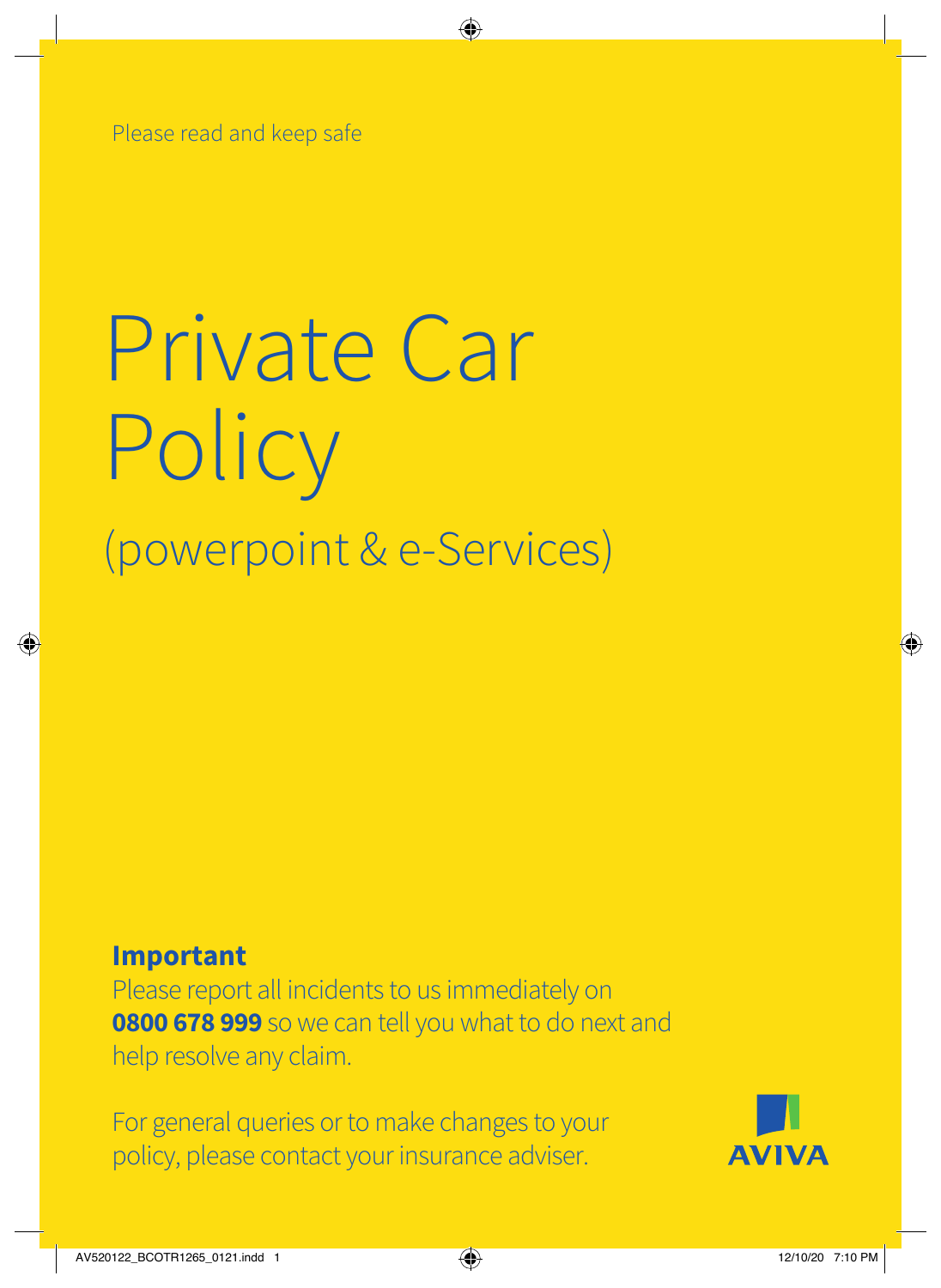### PRIVATE CAR FROM AVIVA

### **CONTENTS**

|                          | Page |
|--------------------------|------|
| <b>Your Aviva policy</b> |      |
| Need to make a claim?    | 5.   |
| <b>Definitions</b>       | -67  |
|                          |      |

Some cover sections under this policy are optional and do not apply unless shown in your schedule.

|                                                         | <b>Cover</b>                                             | <b>Comprehensive</b> |    |
|---------------------------------------------------------|----------------------------------------------------------|----------------------|----|
| <b>Section 1</b>                                        | Loss of or damage to your car                            | ✓                    | 8  |
|                                                         | Vehicle recovery and journey continuation                | ✓                    | 8  |
|                                                         | New car replacement                                      | ✓                    | 8  |
|                                                         | Child seats                                              | ✓                    | 9  |
|                                                         | Repair guarantee                                         | ✓                    | 9  |
|                                                         | <b>Excesses</b>                                          | ✓                    | 9  |
|                                                         | Courtesy cars                                            | ✓                    | 10 |
| <b>Section 2</b>                                        | Your liability                                           |                      | 11 |
|                                                         | Emergency treatment                                      | ✓                    | 12 |
|                                                         | Legal costs                                              | ✓                    | 12 |
|                                                         | Liability of other persons driving or using your car     | ✓                    | 12 |
|                                                         | Duty of care - driving at work, legal costs              | ℐ                    | 12 |
|                                                         | Driving other cars (Third Party only)                    |                      | 13 |
| <b>Section 3</b>                                        | Injury to you and your partner                           | ℐ                    | 15 |
| <b>Section 4</b>                                        | Medical expenses and services                            | ✓                    | 15 |
| <b>Section 5</b>                                        | Personal belongings                                      | ✓                    | 15 |
| <b>Section 6</b>                                        | Vehicle recovery in the event of illness                 | ✓                    | 16 |
| <b>Section 7</b>                                        | No Claim Discount                                        | ℐ                    | 17 |
| <b>Section 8</b>                                        | Glass                                                    | ✓                    | 18 |
| <b>Section 9</b>                                        | Continental Use                                          | ✓                    | 18 |
| <b>Section 10</b>                                       | Replacement locks                                        |                      | 19 |
| <b>Section 11</b>                                       | Suspending cover                                         | ✓                    | 19 |
| <b>Section 12</b>                                       | Continental Breakdown and Accident Recovery              | ✓                    | 20 |
| <b>Section 13</b>                                       | Private Car Gold                                         | Optional             | 34 |
| General Exclusions that apply to the whole policy<br>40 |                                                          |                      |    |
|                                                         | <b>General Conditions that apply to the whole policy</b> |                      | 41 |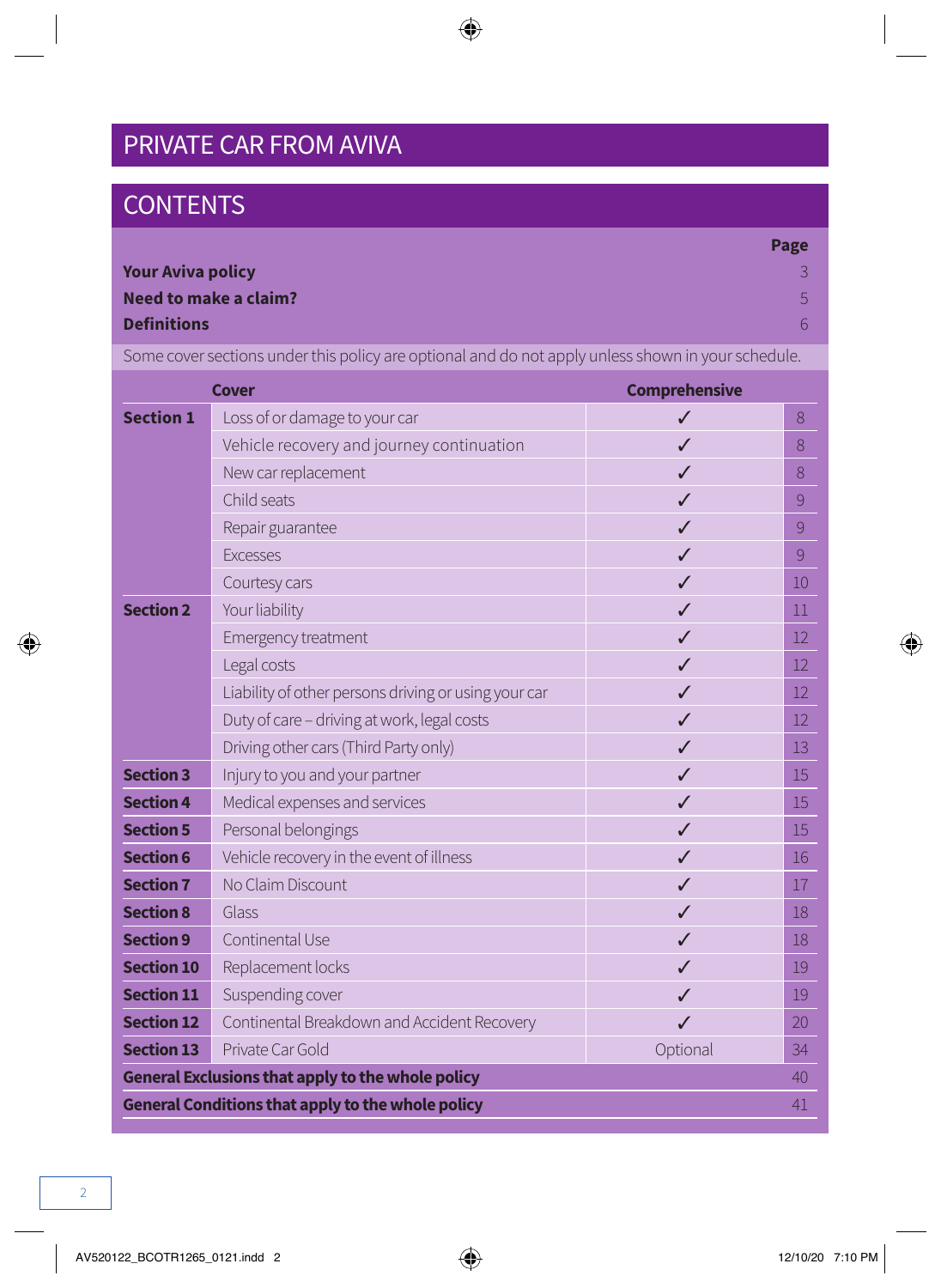### **PRIVATE CAREY**



These boxes highlight information we want to particularly draw your attention to



These boxes give you additional helpful information These boxes highlight what your policy does not cover

### YOUR AVIVA POLICY

Thankyou for choosing to insure with Aviva. This policy forms part of your legal contract with **us** and defines exactly what **you** are covered against. Please refer to your schedule for confirmation of the level of cover **you** have chosen. **You** now have access to a great package of benefits and our motor claims service.

This policy booklet forms part of your legal contract with **us** and explains exactly what cover is provided. Your schedule shows the level of cover **you** have chosen.



#### **Information and changes we need to know about**

**You** must take reasonable care to provide complete and accurate answers to questions **we** ask when **you** take out, make changes to and renew your policy.

#### **Our administration fees**

**We** charge administration fees under certain circumstances as show below:

| I want to                                                              | Fee       |
|------------------------------------------------------------------------|-----------|
| Cancel within the 14 day cooling off period (before cover has started) | I No fee  |
| Cancel after the 14 day cooling off period has ended                   | $F25.00*$ |
| Make a change to my policy                                             | $F10.00*$ |

\*plus Insurance Premium Tax at the appropriate rate.

#### **The contract of insurance**

The following elements form the contract of insurance between the **policyholder** (who acts on behalf of himself/herself and each **person insured**) and **us**:

Please read them and keep them in a safe place.

- your policy booklet (and any changes **we** tell **you** about at renewal);
- information contained on your application and/or statement of fact document as issued by **us**;
- your schedule including any clauses (changes to the terms in this policy booklet) shown on it;
- **certificate of motor insurance**;
- information under the heading "Important Information" which **we** give **you** when **you** take out or renew your policy.

Each renewal of the policy represents a new contract of insurance. In return for payment of the premium **we** will insure **you** in the event of an incident listed in this policy booklet, provided **you** comply with the terms.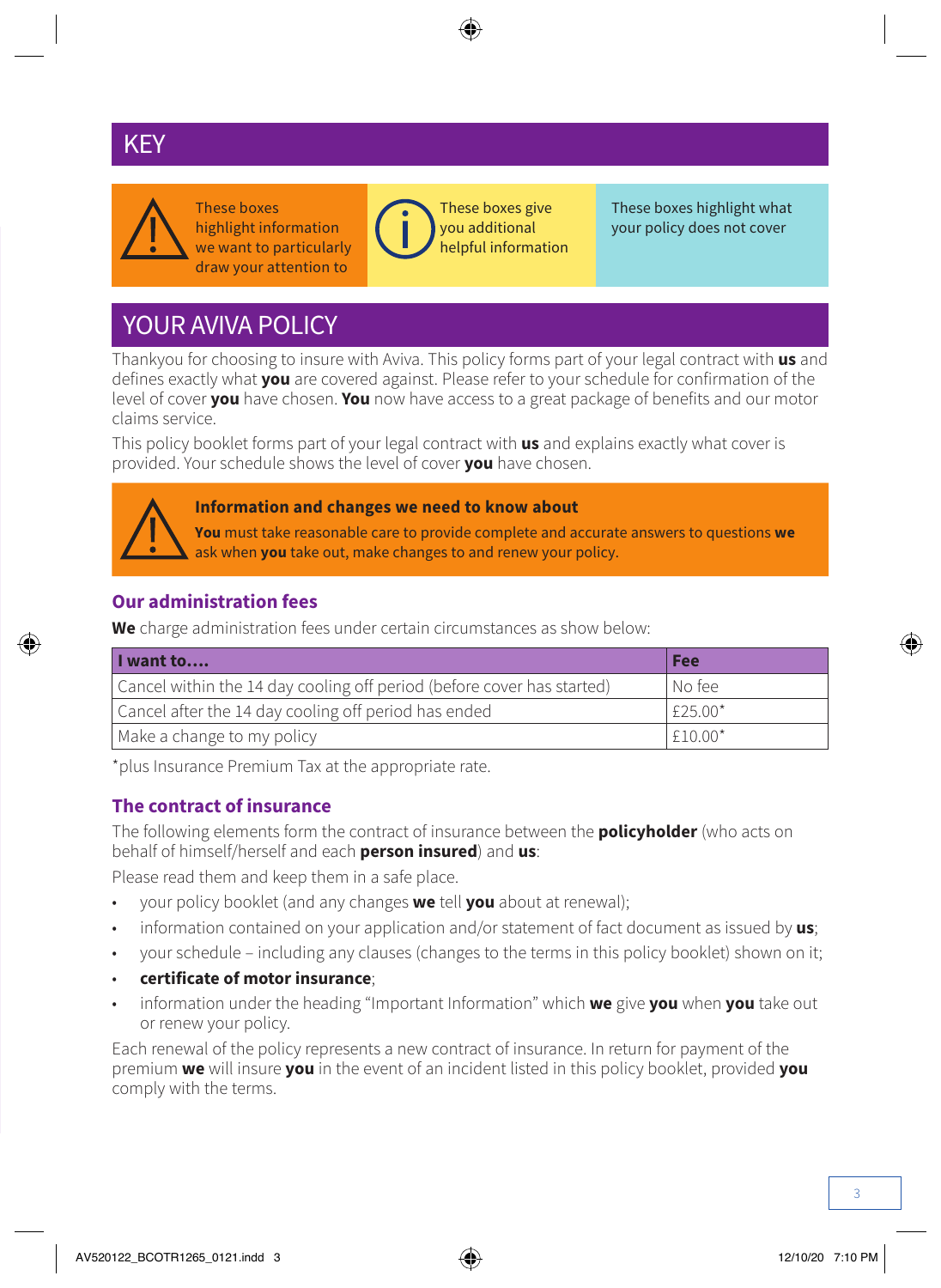### YOUR AVIVA POLICY continued

#### **Customers with disabilities**

This policy and other associated documentation are also available in large print, audio and Braille. If **you** require any of these formats, please contact your insurance adviser.

#### **Your cancellation rights**

**You** have a statutory right to cancel your policy within 14 days from the day of purchase or renewal of the contract or the day on which **you** receive the policy or renewal documentation, whichever is the later.

If **you** wish to cancel and the insurance cover has not yet commenced, **you** will be entitled to a full refund of the premium paid.

Alternatively, if **you** wish to cancel and the insurance cover has already commenced, **you** will be entitled to a refund of the premium paid, less a proportionate deduction for the time **we** have provided cover. To cancel, please contact your insurance adviser.

If **you** do not exercise your right to cancel your policy, it will remain in force and **you** will be required to pay the premium.

For your cancellation rights outside the statutory cooling off period, please refer to the General Conditions section of this policy booklet.

#### **Use of language**

Unless otherwise agreed, the contractual terms and conditions and other information relating to this contract will be in English.

#### **Telephone call charges and recording**

Calls to 0800 numbers from UK landlines and mobiles are free. The cost of calls to 03 prefixed numbers are charged at national call rates (charges may vary dependent on your network provider) and are usually included in inclusive minute plans from landlines and mobiles. For our joint protection telephone calls may be recorded and/or monitored.

#### **Choice of law**

The law of England and Wales will apply to this contract unless:

- **You** and **we** agree otherwise; or
- At the date of the contract **you** are a resident of (or, in the case of a business, the registered office or principal place of business is situated in) Scotland, Northern Ireland, the Channel Islands or the Isle of Man, in which case (in the absence of agreement to the contrary) the law of that country will apply.

#### **Financial Services Compensation Scheme**

**We** are members of the Financial Services Compensation Scheme (FSCS). **You** may be entitled to compensation from this scheme if **we** cannot meet our obligations, depending on the type of insurance and the circumstances of your claim. Further information about the scheme is available from the FSCS website [www.fscs.org.uk](http://www.fscs.org.uk).

#### **Optional extras**

- Private Car Gold
- Enhanced Courtesy Car



These optional extras are available subject to the payment of additional premiums. Please contact your insurance adviser who will talk **you** through the detail.

If **you** have purchased optional extras with this policy, a refund may not be available on those optional extras unless your insurance has not commenced, or **you** remove these or cancel within the 14 day statutory cancellation period.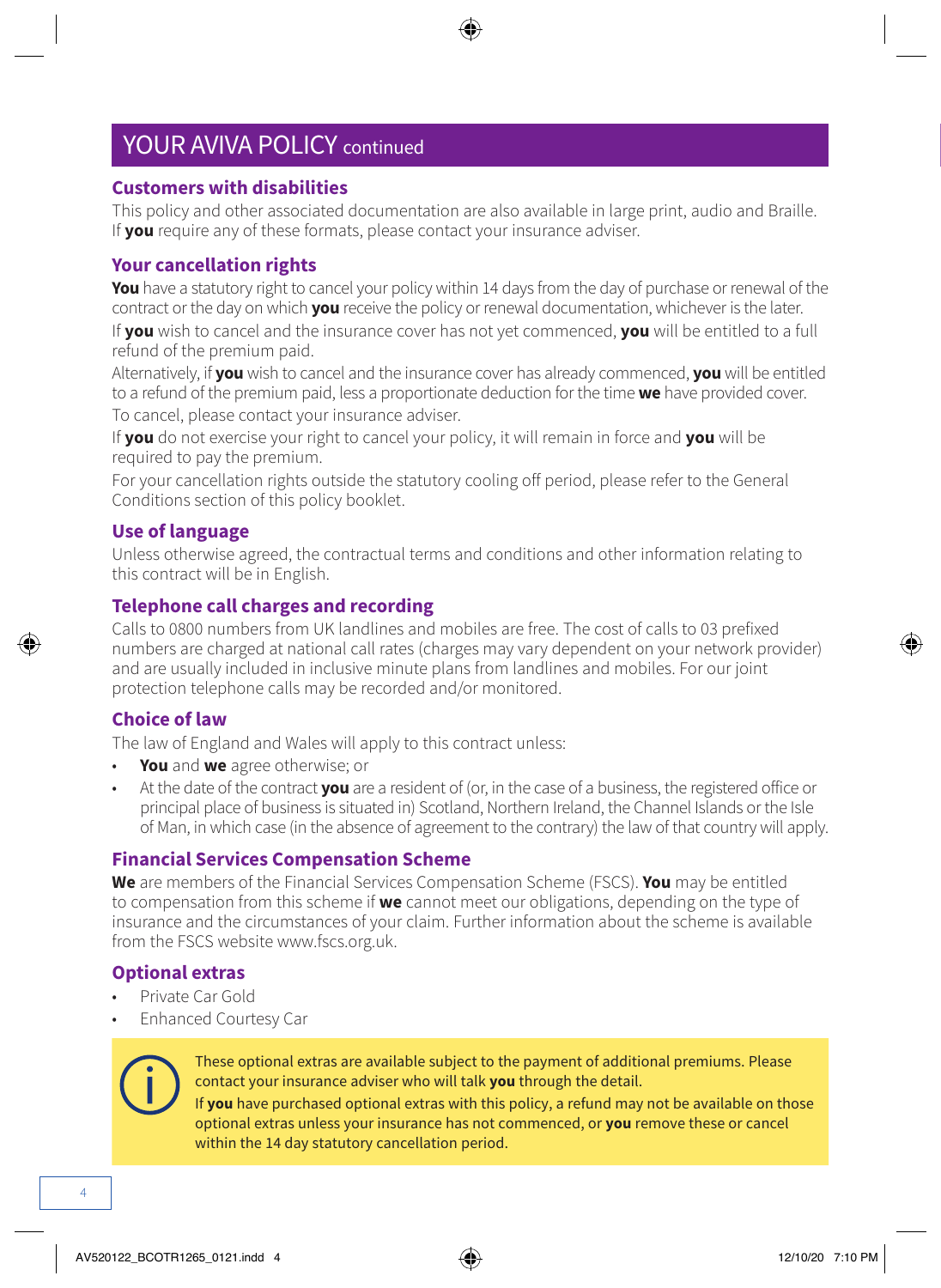### NEED TO MAKE A CLAIM?

#### **What to do if you or your vehicle is involved in an incident:**

It is important to contact us quickly, even if there is no damage to the vehicle(s) or property.



Let us know as soon as you can. Call us on **0800 678 999**

The sooner you tell us what's happened, the sooner we can help you and any third party. This helps us keep prices lower for you and all our customers. Our claims service is available 24/7, every day of the year.

We'll arrange:

- $\blacktriangleright$  for you and your passengers to be taken home or to your destination (in Great Britain, Northern Ireland, the Channel Islands or the Isle of Man).\*
- ▶ for your car to be recovered to one of our approved repairers.
- $\triangleright$  to repair your car or pay for it to be repaired. The repair is covered by our Repair Guarantee.\*

If it's a write-off (can't economically be repaired):

▶ We'll quickly agree a settlement with you\* We'll arrange:

 $\triangleright$  for the glass to be repaired or replaced\* by one of our suppliers.

We'll arrange:

 $\triangleright$  to manage the third party's claim, dealing with damage to their vehicle/property, providing mobility and handling any claims for injury suffered.

\*Excesses and policy limits apply.

We will help resolve any claim from a third party on your behalf

**If anyone involved contacts you at any point after your incident, just pass them on to us.**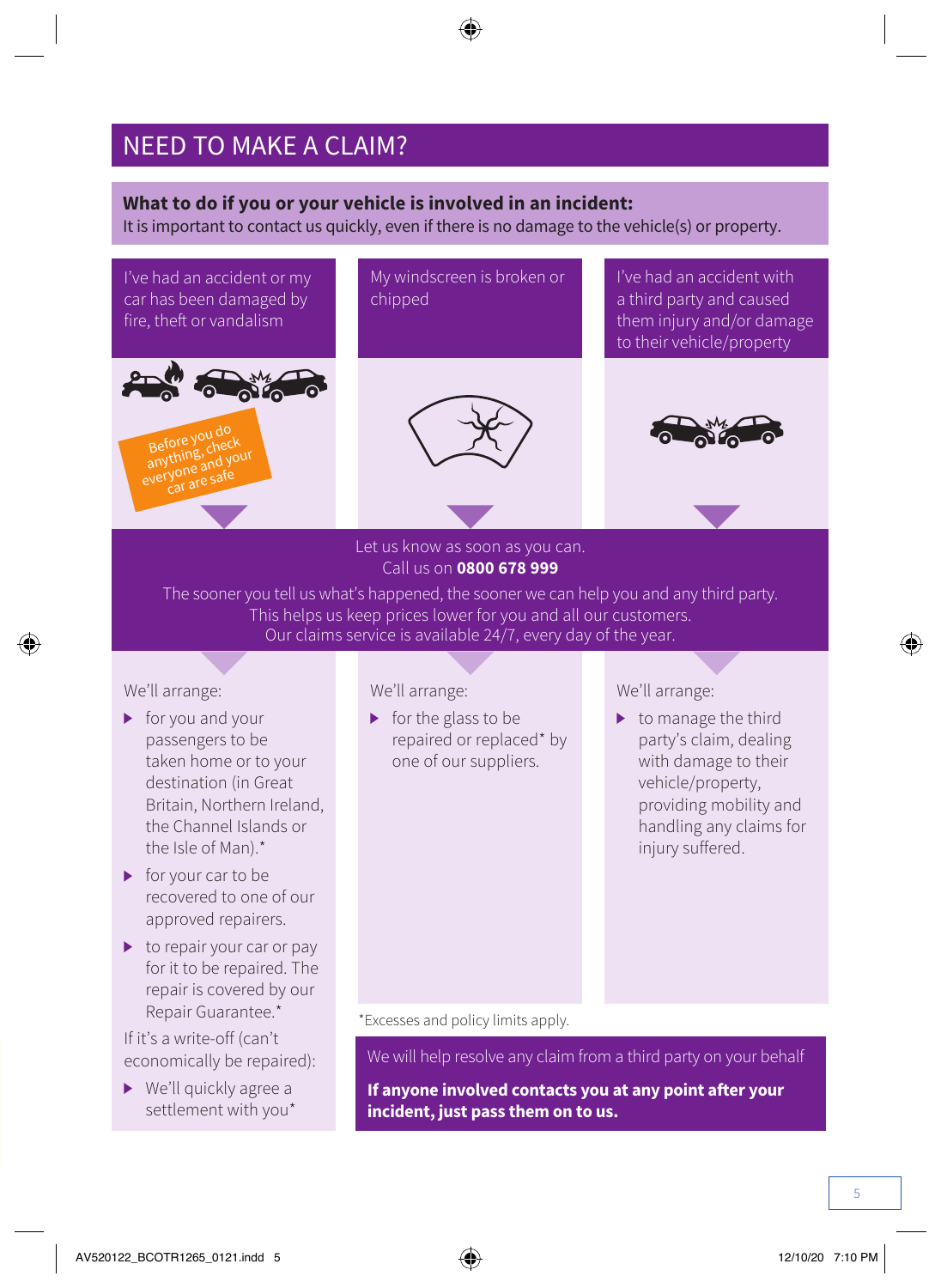### **DEFINITIONS**

Wherever the following words or phrases appear in **bold** in this policy booklet, they will have the meanings described below.

#### **Approved repairer**

A facility approved by **us** for the repair, damage assessment and/or storage of **your car**.

#### **Automated vehicle**

A vehicle designated as being legally able to safely drive itself and is listed as an automated vehicle under the Automated & Electric Vehicles Act 2018.

#### **Certificate of motor insurance**

The current document that proves **you** have the motor insurance required by the Road Traffic Acts to use **your car** on a road or other public place. It shows who can drive **your car** and what it can be used for. The certificate of motor insurance does not show the cover provided.

#### **Fire**

Fire, self-ignition, lightning and explosion.

#### **Market value**

The cost of replacing **your car** with one of the same make, model, specification and condition. The market value may also be affected by other factors such as mileage, MOT status (if one is required), how **you** purchased **your car** and whether it has been previously declared a total loss.

#### **Period of insurance**

The period of time covered by this policy, as shown on your schedule or until cancelled. Each renewal represents the start of a new period of insurance.

#### **Person insured**

Person(s) other than the **policyholder,** nominated by **you** to drive **your car**, providing they are permitted to drive as shown on your **certificate of motor insurance**.

#### **Territorial limits**

Great Britain, Northern Ireland, the Channel Islands and the Isle of Man, Andorra, Austria, Belgium, Bosnia and Herzegovina, Bulgaria, Croatia, Cyprus, the Czech Republic, Denmark, Estonia, Finland, France (including Monaco), Germany, Gibraltar, Greece, Hungary, Iceland, Italy (including San Marino and the Vatican City), Latvia, Lithuania, Luxembourg, Malta, the Netherlands, Norway, Poland, Portugal, Romania, Serbia, Slovakia, Slovenia, Spain\*, Sweden and Switzerland (including Liechtenstein).

\*When driving **your car** in Spain, Section 12 - Continental Breakdown and Accident Recovery, provided by the **RAC**, does not cover Ceuta or Melilla.

#### **Theft**

Theft, attempted theft or taking **your car** without your consent.

#### **Track day**

Any event, organised or not, or location where vehicles are permitted to drive on any course, or track, which is free from traffic regulations.

#### **We, us**

Aviva Insurance Limited and any representative appointed by us to act on our behalf, except where otherwise shown for any policy section.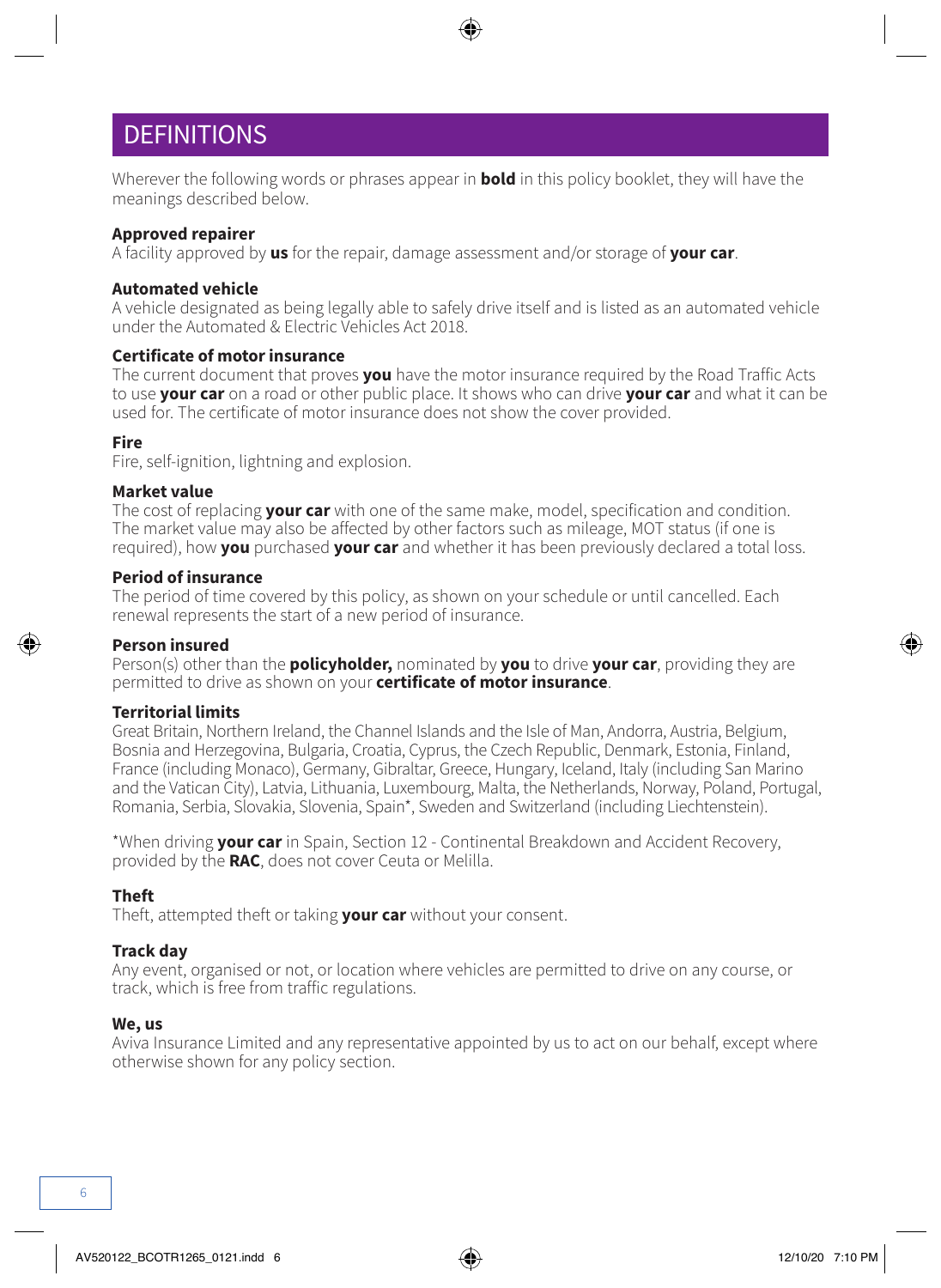### DEFINITIONS continued

#### **You, the insured, policyholder**

The policyholder named on your schedule.

#### **Your car**

Any motor vehicle described on your schedule and any other motor vehicle for which details have been supplied to **us** and a **certificate of motor insurance** bearing the registration mark of that motor vehicle has been delivered to **you** in accordance with the Road Traffic Acts and remains effective.

Any motor vehicle loaned to **you** or any **person insured**, shown on your **certificate of motor insurance** by a supplier **we** have nominated following a claim under the policy (applicable to Comprehensive cover only).

Any motor vehicle loaned to **you** or a **person insured**, shown on your **certificate of motor insurance** for up to seven days by a garage, motor engineer or vehicle repairer while **your car** is being either serviced, repaired or having an MOT test (applicable to Comprehensive cover only).

#### **Your partner**

Your husband, wife, domestic or civil partner, living at the same address as **you** and sharing financial responsibilities. This does not include any business partners or associates.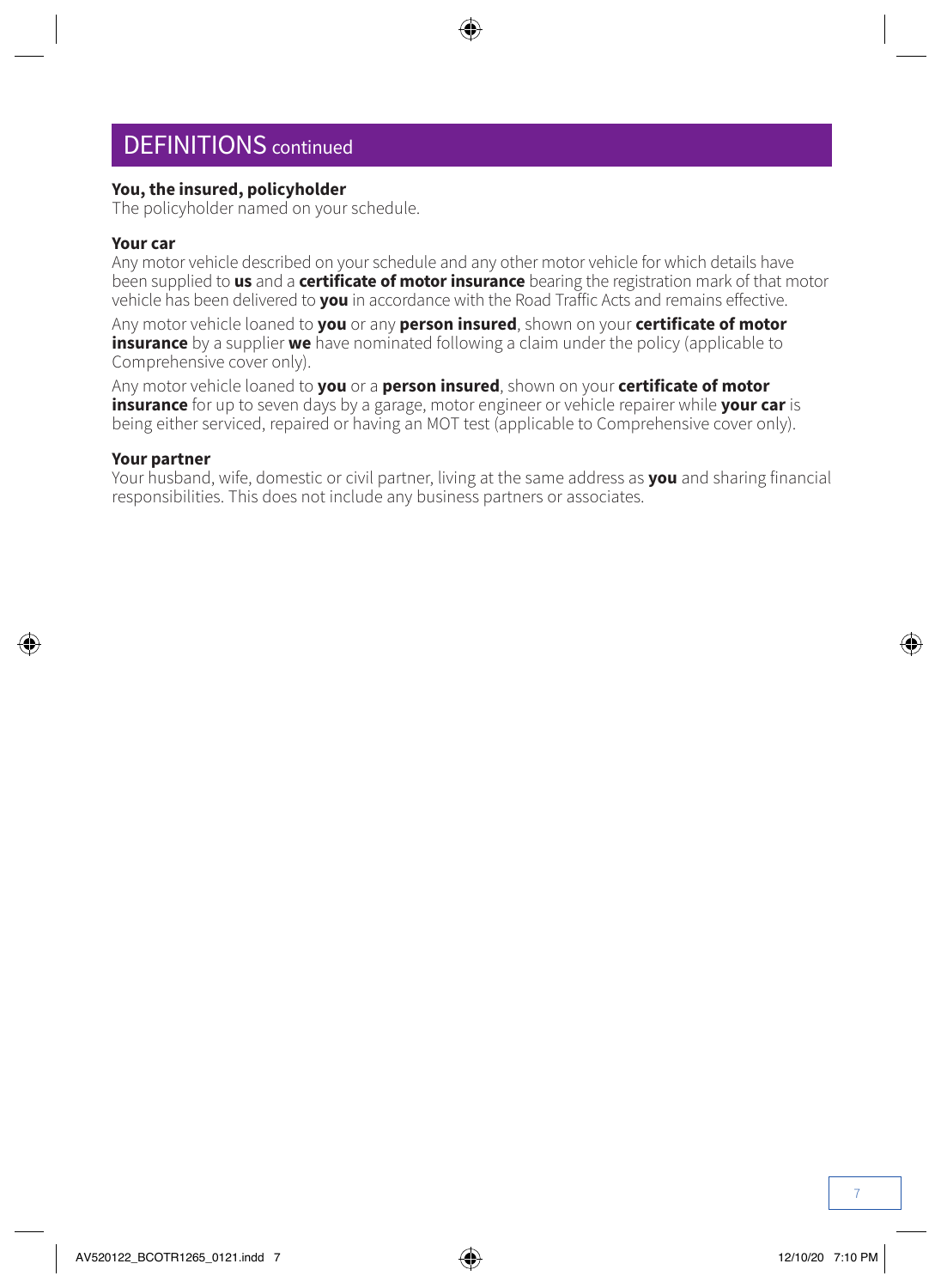### SECTION 1 – LOSS OF OR DAMAGE TO YOUR CAR

#### **Loss of or damage to your car**

If **your car** is lost, stolen or damaged, **we** will:

- repair **your car** unless **you** notify **us** that **you** want **us** to pay someone else to repair it; or
- pay **you** a cash amount equal to the loss or damage.

The same cover applies to accessories, spare parts and components for **your car** while these are in or on **your car** or while in your private garage.

**We** may decide to use parts or accessories not supplied by the original manufacturer, but which are of a similar standard, including recycled parts.

Accessories are the parts of **your car** which are not directly related to how it works as a car. For example, in-built satnavs, cameras, comms kit or roof-racks. **You** can only claim for accessories under this Section.

The most **we** will pay is the **market value** of **your car**.

#### **Vehicle recovery and journey continuation**

Following an accident, or fire, or theft in Great Britain, Northern Ireland, the Channel Islands and the Isle of Man please ring our motor claims helpline, **0800 678 999**, and **we** will arrange to get **your car** to one of our **approved repairers**.

**We** will also arrange transport home, or completion of the journey, for the driver of **your car** and any passengers.



#### **What if I want to use a garage of my choice?**

**We** can arrange for **your car** to be taken to a repairer of your choice if it is closer than our nearest **approved repairer**. This may lead to delays in arranging the repairs. **We** will not be able to provide **you** with a courtesy car.

#### **New car replacement**

**We** will replace **your car** with one of the same make, model and specification (providing one is available in Great Britain, Northern Ireland, the Channel Islands and the Isle of Man) if, **you** or **your partner** are the first registered keepers, or are the second registered keepers, where it was pre-registered and the mileage was less than 250 miles at the time of purchase) and within 12 months of buying it from new:

- any repair cost or damage in respect of any one claim is more than 60% of **your car's** Great Britain, Northern Ireland, the Channel Islands and the Isle of Man list price (including car tax and VAT); or
- it is stolen and not recovered.

**We** will only replace **your car** if **you** or **your partner:**

- purchased it outright; or
- under a finance agreement where ownership passes to **you** or **your partner** and the Financing Company agrees.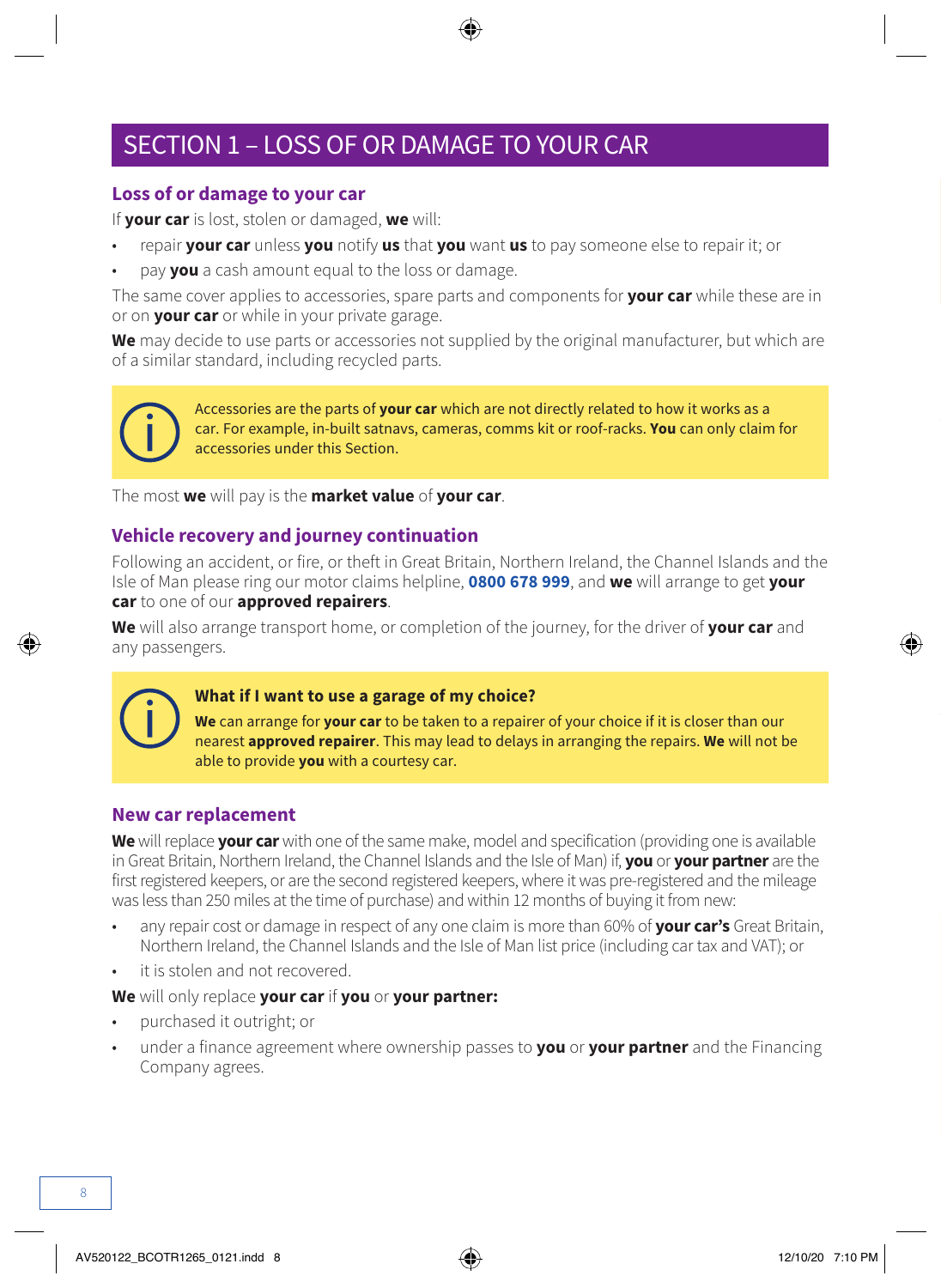### SECTION 1 – LOSS OF OR DAMAGE TO YOUR CAR continued

#### **Important note**

- New car replacement does not extend to cars sold as 'ex-demonstrators' or 'nearly new'.
- If the qualifying criteria set out above are not met, or **you** do not wish **us** to replace **your car** with a new car of the same make, model and specification, the most **we** will pay will be the **market value** of **your car** at the time of loss or damage.

#### **Child seat cover**

If child seats are fitted in **your car** and **you** make a claim under this Section, **we** will pay the costs to replace them even if there is no apparent damage.

#### **Repair Guarantee**

**We** will provide a lifetime guarantee on repair quality carried out on **your car** by our **approved repairer** for as long as **you** continuously insure **your car** with **us**. If **you** no longer insure **your car** with **us**, **we** will continue to guarantee the repair quality carried out on **your car** by our **approved repairer** for a period of three years from the date of completion of the repairs or for the remainder of the original manufacturers warranty for **your car** if greater than three years. Repair quality means bodywork repairs, paint repairs and workmanship which is the work carried out by skilled technicians. All parts fitted to **your car** by our **approved repairer** will be covered for the duration of the guarantee provided by the part manufacturer/supplier.

#### **Exclusion to Repair Guarantee**

**We** will not pay for damage under the Repair Guarantee arising from deterioration and wear and tear or parts and component failures.

#### **Excesses**

An excess is the amount **you** will have to pay towards any claim.

- An excess will apply to most claims.
- An additional accidental damage excess of £300 will apply if the driver of **your car** is aged 17 to 20.
- An additional accidental damage excess of £200 will apply if the driver of **your car** is aged 21 to 24.
- Your schedule will show the excesses **you** will have to pay towards any claim. If more than one excess applies to your claim, the excesses will be added together.

If **you** are hit by an uninsured driver and provide **us** with the other driver's name, contact details and their vehicle registration number, **we** will refund any excess **you** have paid. This only applies where the driver of **your car** is not at fault.

#### **What if my car is on finance?**

If **we** know that **your car** is still being paid for under a finance agreement, **we** will pay any claim to the owner described under that agreement.

- Where **your car** is on finance and the agreement allows **you** to own or purchase the car, any difference between what **we** pay the finance company and the **market value** will be paid to **you**.
- Where **your car** is not or cannot be owned by **you** under the agreement (contract hire and some leasing arrangements) **we** will pay its asset value to the true owner.

If the outstanding amount of your finance exceeds any payment made under this policy, **you**  will still be responsible for paying this.

The most **we** will pay is the **market value** of **your car**.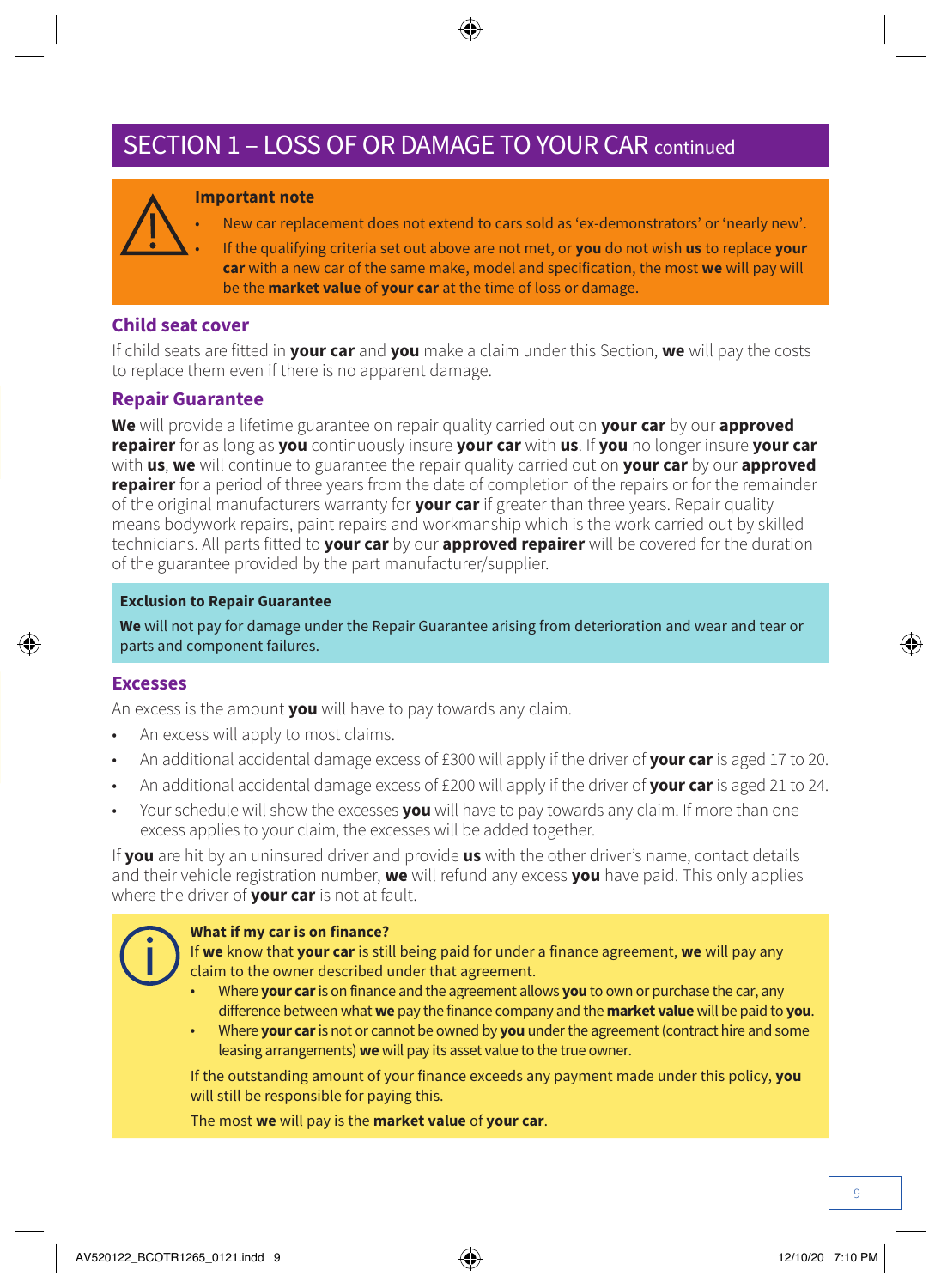### SECTION 1 – LOSS OF OR DAMAGE TO YOUR CAR continued

#### **Courtesy cars**

The courtesy or hire car supplied is not intended to be an exact replacement for **your car** and cannot be provided until your claim has been accepted and cover has been confirmed. Only persons named on your **certificate of motor insurance** as being entitled to drive the car that the courtesy or hire car replaces are covered (subject to the terms and conditions of the car provider).

The length of time a courtesy or hire car is provided depends on whether **your car** is being repaired or not.

- If **your car** is being repaired by our **approved repairer**, a courtesy car will be provided for the duration of the repairs.
- If **your car** cannot be repaired or it is stolen, a hire car will be provided for up to 14 days, or until **you** receive your settlement (whichever is earliest).



#### **What type of courtesy or hire car will I be provided with?**

| Standard courtesy or hire car                                               | Small three-door hatchback car with four seats |
|-----------------------------------------------------------------------------|------------------------------------------------|
| Enhanced courtesy car (if this optional<br>cover is shown on your schedule) | Five-door car with five seats                  |



#### **Important note**

- If the repairer chosen is not one of our **approved repairers**, a courtesy car will not be provided.
- A courtesy car will not be provided if **you** are making a claim solely under Section 8 Glass.
- If **your car** is immobile or unroadworthy, **we** aim to provide a courtesy or hire car within one working day. If an incident occurs during a weekend or on a bank/public holiday, it may not be possible to provide a courtesy or hire car until the following normal working day.
- Automatic courtesy or hire cars can be supplied, providing the car being repaired, is an automatic.
- **We** will not be responsible for the cost of fuel used; collection and delivery charges; any charges for fitting ancillary items such as roof boxes; any excess which would have applied to **your car** which is temporarily replaced; or any charges and costs where the courtesy or hire car is not returned by the end of the maximum benefit period provided by this policy.
- Courtesy and hire cars supplied under this Section will be of standard type and will not include specialised vans such as pick-up trucks, tippers or refrigerated vans, any provision for towing, or any trailers or caravans.
- The courtesy or hire car will be supplied on the condition that it is returned to the depot which supplies it unless alternative arrangements have been made with the supplier.
- **We** do not provide a courtesy or hire car outside of Great Britain, Northern Ireland, the Channel Islands and the Isle of Man.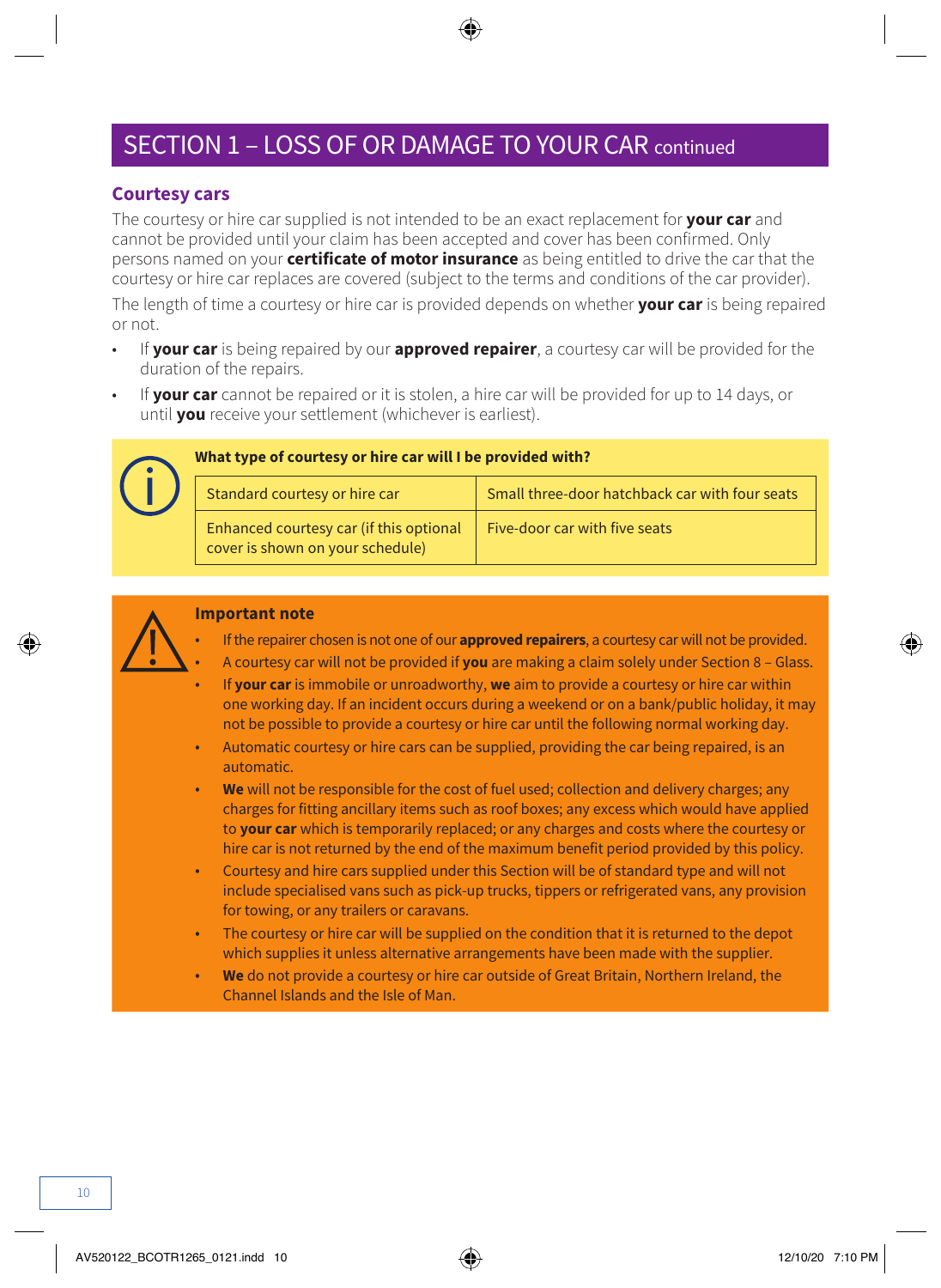#### **Exclusions to Section 1**

What **we** won't pay for:

- Loss of use, wear and tear, loss or damage which happens gradually, loss of value following repair, depreciation, failure of electronics, mechanical breakdown or breakage, or tyre damage caused by braking, punctures, cuts or bursts.
- Loss of damage arising from **theft** while:
	- **your car's** ignition keys (including any device or code used to secure, gain access to or to enable **your car** to be driven) have been left in or on **your car**; or
	- **your car** has been left unattended with the engine running.
- Loss or damage arising from confiscation or requisition or destruction by or under order of any Government or Public or Local Authority.
- Where **your car** is equipped for the cooking or heating of food or drink, loss of damage by **fire** caused directly or indirectly from use of the cooking or heating equipment.
- Loss or damage to **your car** if, at the time of the incident, it was being driven or used without your permission by someone **you** know (unless **you** have reported them to the Police).
- Loss or damage arising from use of **your car** while taking part in a **Track day** or whilst driving on the Nürburgring Nordschleife.
- Loss of or damage caused by the unauthorised, and/or malicious access to computer or electronic components and systems, resulting in any reprogramming of software, introduction of malware, codes or viruses with the intention or effect to cause such systems to stop, fail or function otherwise than is intended by the Vehicle Manufacturer.

### SECTION 2 – YOUR LIABILITY

**You** and **persons insured** are covered against all amounts which may have to be paid as a result of being legally liable for an incident, involving **your car**, resulting in:

- another person's death or injury;
- damage to another person's property (up to a maximum amount of £20,000,000 plus a maximum amount of £5,000,000 to cover any claimant's costs and expenses).



#### **Important note**

If **your car** is carrying any of these high category hazardous goods or being used or driven at any of these hazardous locations, the amount **we** will pay for damage to another person's property will be limited to £1,200,000 or such greater sum as may be required to meet the minimum insurance requirements of the Road Traffic Acts.

#### **High Category Hazardous Goods**

Any substance within the following United Nations Hazard Classes: 1: Explosives; 5.2: Organic peroxides; 6.1: Toxic substances; 6.2: Infectious substances; 7: Radioactive materials.

#### **Hazardous Locations**

Power stations; Nuclear installations or establishments; Refineries, bulk storage or production premises in the oil, gas or chemical industries; Bulk storage or production premises in the explosive, ammunition or pyrotechnic industries; Ministry of Defence premises; Military bases; Rail trackside; Any other rail property to which the public do not have lawful access.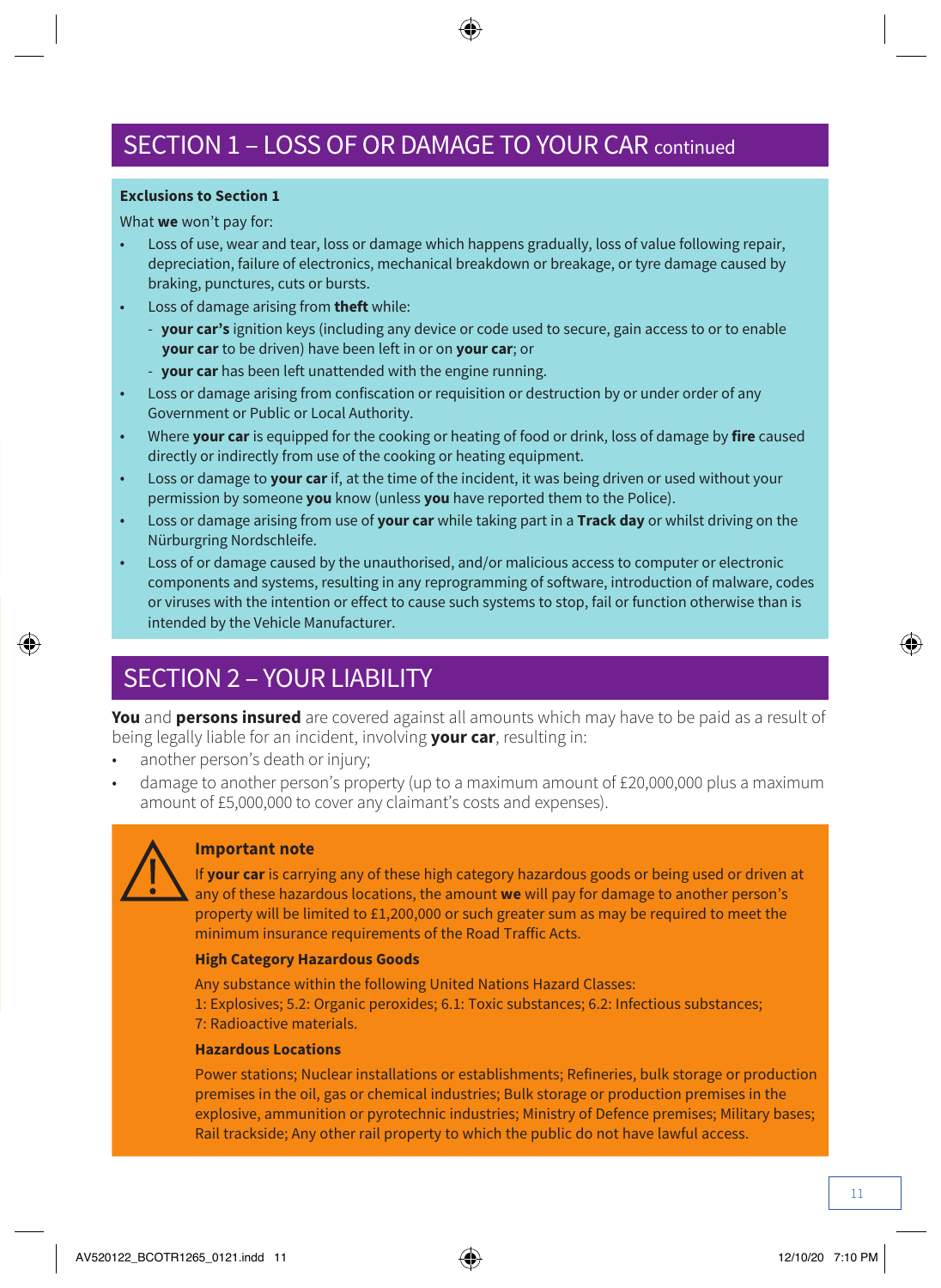### SECTION 2 - YOUR LIABILITY continued

#### **Emergency treatment**

**We** will reimburse any person using **your car** for payments made under the Road Traffic Acts for emergency medical treatment.

#### **Legal costs**

**We** will pay the legal costs of any legal representative **we** agree to, to defend **you** or any **person insured** at a coroner's inquest or fatal accident inquiry or in any proceedings brought under the Road Traffic Acts or equivalent European Union legislation following an incident covered by this Section. This cover does not extend to a plea of mitigation (unless the offence **you** are charged with carries a custodial sentence) or appeals.

#### **Liability of other persons driving or using your car**

Cover under this Section will also apply on the same basis for the following persons:

- Any person given permission by **you** to drive **your car** provided that your **certificate of motor insurance** allows that person to drive **your car**.
- Any person given permission by **you** to use (but not drive) **your car**, but only while using it for social, domestic and pleasure purposes.
- Any passenger travelling in or getting into or out of **your car**.
- The employer or business partner of the person using any vehicle for which cover is provided under this Section while the vehicle is being used for business purposes, as long as your **certificate of motor insurance** allows business use. This does not apply if :
	- the vehicle belongs to or is hired by such employer or business partner;
	- **the insured** is a corporate body or firm.

#### **Duty of care – driving at work, legal costs**

**We** will pay:

- your or any **person insured's** legal fees and expenses incurred with our written consent for defending proceedings including appeals;
- costs of prosecution awarded against the defendant arising from any health and safety inquiry or criminal proceedings for any breach of the:
	- Health and Safety at Work etc. Act 1974 Covered up to £100,000;
	- Health and Safety at Work (Northern Ireland) Order 1978 Covered up to £100,000;
	- Corporate Manslaughter and Corporate Homicide Act 2007 Costs covered are unlimited.

#### **We** will not pay:

- unless the proceedings relate to an actual or alleged act, omission or incident committed during the **period of insurance** within Great Britain, Northern Ireland, the Channel Islands and the Isle of Man and in connection with the business;
- unless the proceedings relate to an actual or alleged act, omission or incident arising from the ownership, possession or use by or on behalf of **you** or any **person insured**, of any motor vehicle or trailer in circumstances where compulsory insurance or security is required by the Road Traffic Acts;
- in respect of proceedings which result from any deliberate act or omission by **you** or any **person insured**.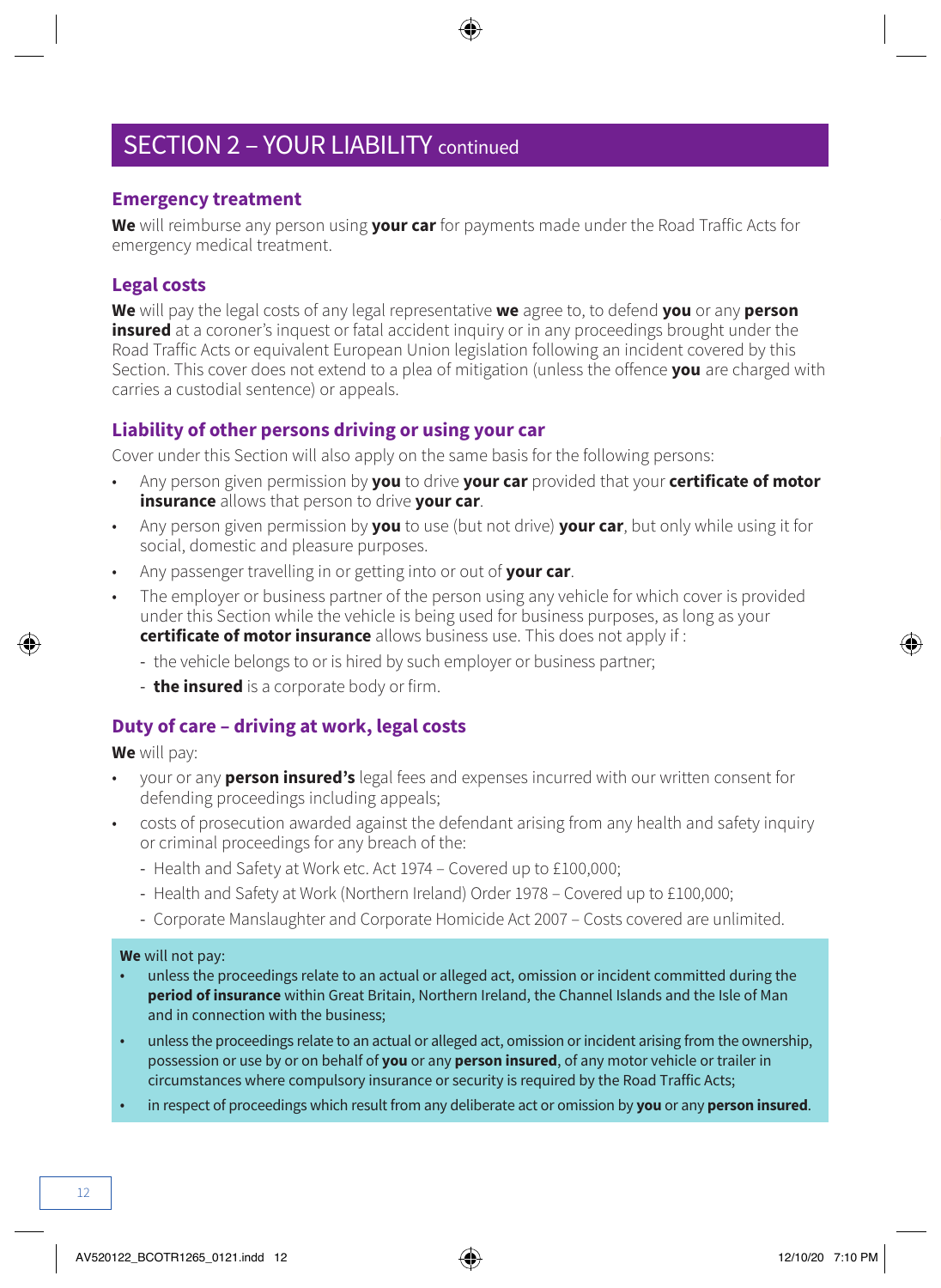### SECTION 2 – YOUR LIABILITY continued

#### **Driving other cars**

**We** will insure **you** while driving any other car (as long as **you** don't own it, or it is not being provided to **you** under a hire purchase agreement or any other finance agreement) within Great Britain, Northern Ireland, the Channel Islands and the Isle of Man providing:

- **you** are driving the car with the owner's express consent;
- **you** still have **your car** which has not been damaged beyond cost effective repair;
- **you** are aged 25 or above at the start of your **period of insurance**;
- your **certificate of motor insurance** indicates that **you** can drive other cars.
- the car is not an **automated vehicle**

Driving other cars is not available for named drivers or firms.



#### **Important note**

The cover provided is for **you** while driving any other car and is for Third Party Only and does not cover loss of or damage to the car being driven.

#### **Exclusions to Section 2**

What **we** won't pay for:

- anything which **you** or any **person insured** can claim for under another policy.
- the death of, or injury to any employee of **you** or any **person insured** which arises out of, or in the course of, that employee's duties, unless **we** must provide cover under the Road Traffic Acts.
- loss of or damage to property that:
	- belongs to or is in the care of **you** or any **person insured** who claims under this Section, or
	- is being carried in **your car**.
- damage to the motor vehicle covered by this Section.
- loss, damage, death or injury while any motor vehicle is being used on:
	- that part of an aerodrome or airport used for aircraft taking off or landing;
	- aircraft parking areas including service roads;
	- ground equipment parking areas; or
	- any parts of passenger terminals within the Customs examination area;

unless **we** must provide cover under the Road Traffic Acts.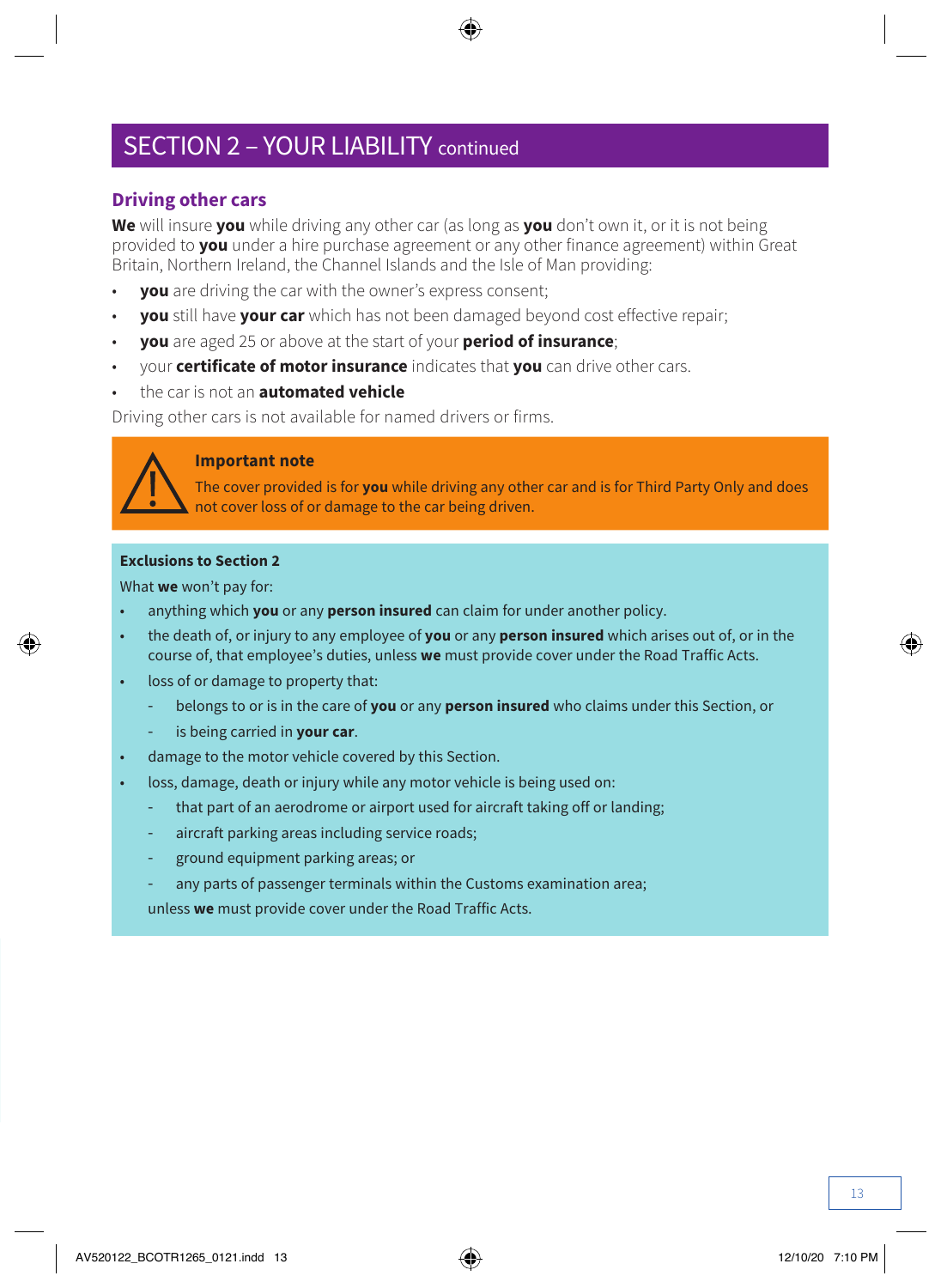### SECTION 2 – YOUR LIABILITY continued

- any consequence whatsoever which is the direct or indirect result of any of the following, or anything connected with any of the following, whether or not such consequence has been contributed to by any other cause or event, except to the extent that **we** must provide cover under the Road Traffic Acts:
	- (a) Terrorism

Terrorism is defined as any act or acts including, but not limited to:

- (i) the use or threat of force and/or violence and/or
- (ii) harm or damage to life or to property (or the threat of such harm or damage) including, but not limited to harm or damage by nuclear and/or chemical and/or biological and/or radiological means

• caused or occasioned by any person(s) or group(s) of persons in whole or in part for political, religious, ideological or similar purposes, or is claimed to be caused or occasioned in whole or in part for such purposes.

(b) any action taken in controlling, preventing, suppressing or in any way relating to (a) above.

In respect of (a) and (b), where **we** must provide cover under the Road Traffic Acts, the maximum amount **we** will pay for damage to property as a result of any incident or incidents caused by **your car** or any vehicle or vehicles driven or used by **you** or any **person insured** for which cover is provided under this Section, will be:

- (i) £5,000,000 in respect of all claims resulting directly or indirectly from one originating cause, or
- (ii) such greater sum as may in the circumstances be required to meet the minimum insurance requirements of the Road Traffic Acts.
- loss, damage, death or injury directly caused by pollution or contamination unless caused by a sudden identifiable, unintended and unexpected event which occurs in its entirety at a specific time and place during the **period of insurance** except where such liability is required to be covered under the Road Traffic Acts. For the purposes of this exclusion, pollution or contamination means all pollution or contamination of buildings or other structures or water or land or the atmosphere.
- death or injury of any person caused by:
	- food poisoning; or
	- anything harmful contained in goods supplied; or
	- any harmful or incorrect treatment given at or from **your car** or any motor vehicle covered by this Section.
- loss, damage, death or injury that happens beyond the limits of any carriageway or thoroughfare and involves anyone, other than the driver or attendant of **your car**, bringing a load to **your car** for loading or taking a load away from **your car** after unloading it.
- A claim where **your car** is an **automated vehicle** and is being driven or used in automated driving mode and the policyholder or **person insured** at the time of an accident has:
	- made, or permitted alterations to any software which relates to functioning of **your car** as an **automated vehicle**, except those provided and/or approved by the vehicle manufacturer and/or;
	- failed to install or permit installation of any safety critical software updates relating to the functioning of **your car** as an **automated vehicle** which the policyholder or **person insured** ought reasonable to have known were safety critical (software updates are safety critical if it would be unsafe to use the vehicle in question without the updates being installed).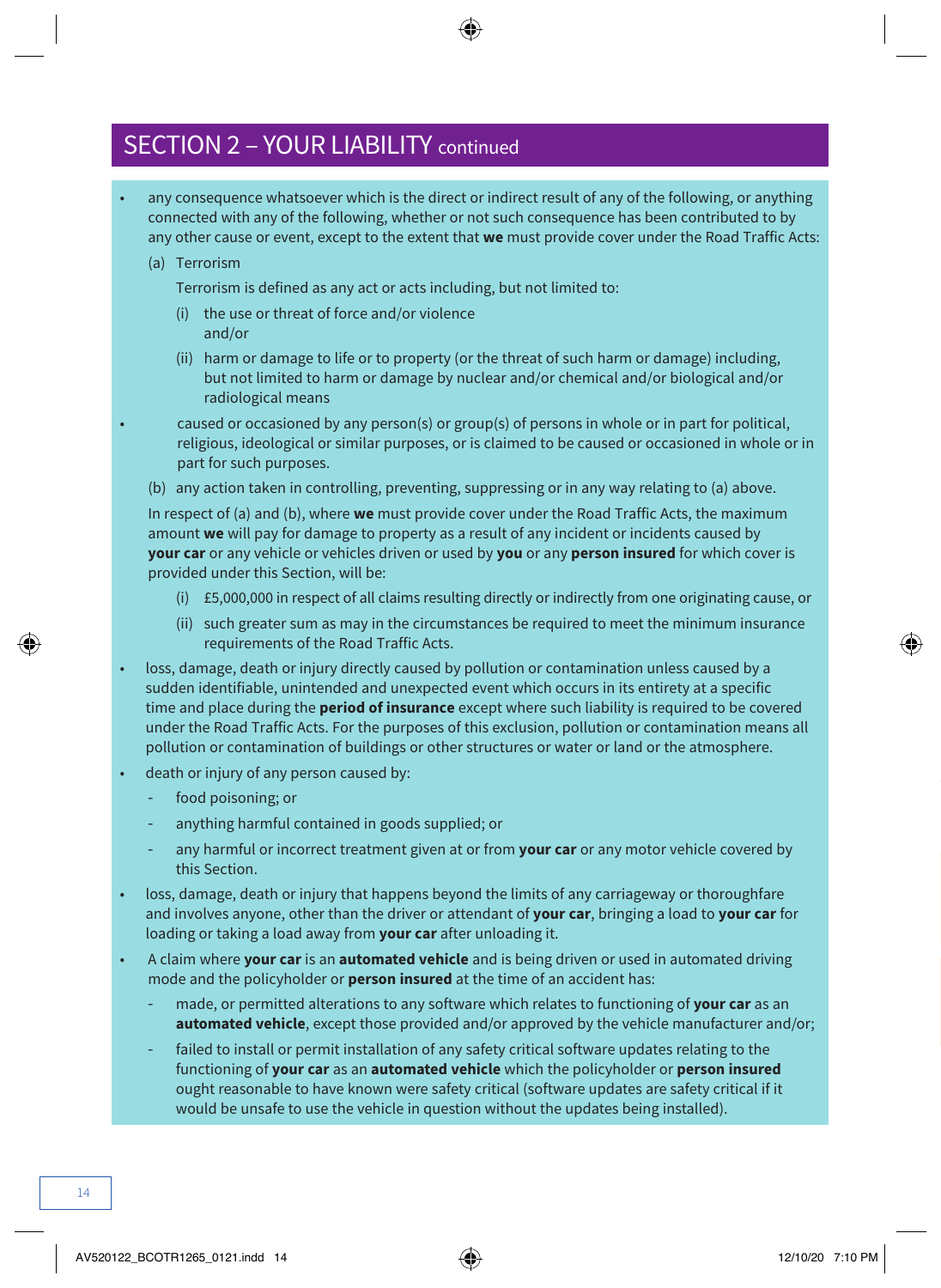### SECTION 3 – INJURY TO YOU OR YOUR PARTNER

If **you** or **your partner** suffer accidental bodily injury as a result of:

- a road traffic accident in direct connection with the use of **your car** and/or;
- travelling in, getting in to or out of any other motor vehicle, not belonging to **you** or **your partner**, or hired to **you** or **your partner** under a hire purchase agreement.

**we** will pay **you** or **your partner** a maximum amount of £2,500 if, within three months of the incident the injury is the sole cause of:

- death; or
- irrecoverable loss of sight in one or both eyes or total and permanent loss of hearing in one or both ears; or
- loss of any limb, which means severance at or above the wrist or ankle, or the total and permanent loss of use of a hand, arm, foot or leg.

The maximum amount **we** will pay **you** or **your partner** during any one **period of insurance** is £5,000.

If **you** or **your partner** have any other policies with **us** in respect of any other motor vehicles, the injured person will only be able to claim these benefits under one policy.

#### **Exclusion to Section 3**

**We** will not pay for death or bodily injury arising from suicide or attempted suicide.

### SECTION 4 – MEDICAL EXPENSES AND SERVICES

If any persons in **your car** are injured as a direct result of **your car** being involved in an incident, **we** will pay for the medical expenses arising in connection with that incident.

The maximum amount **we** will pay for each injured person is £100.

The cover under this Section applies irrespective of fault.

### SECTION 5 – PERSONAL BELONGINGS

**We** will pay **you** (or at your request, the owner) for loss of or damage to personal belongings caused by **fire**, **theft** or accidental means while the personal belongings are in or on **your car**.

The maximum amount **we** will pay for any one incident is £150.



As well as the personal belongings in **your car**, this Section also covers portable audio equipment, multi-media equipment, communication equipment, personal computers, cameras, satellite navigation and radar detection systems not permanently fitted to **your car**. **You** can only claim for personal belongings under this Section.



#### **Important note**

A claim can only be made under this Section when also making a valid claim which is accepted under Section 1 – Loss of or damage to your car.

#### **Exclusions to Section 5**

**We** won't cover:

- money, stamps, tickets, documents or securities (such as share and premium bond certificates).
- goods or samples carried in connection with any trade or business.
- tools.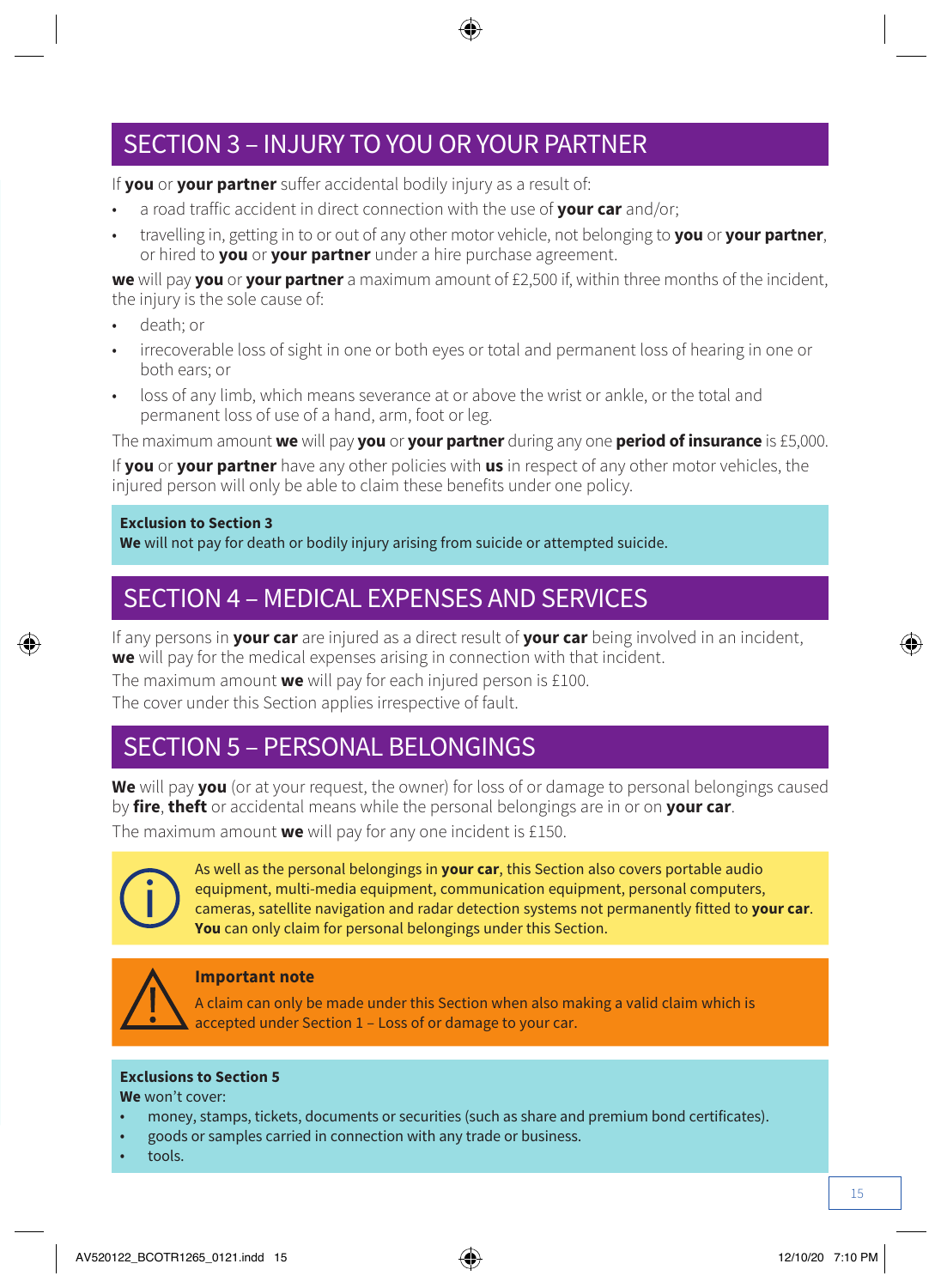### SECTION 6 – VEHICLE RECOVERY IN THE EVENT OF ILLNESS

If the permitted driver of **your car** as shown on your **certificate of motor insurance** is taken seriously ill, requiring treatment from a qualified medical practitioner and cannot continue their journey, **we** will transport **your car** to your home or single address anywhere in Great Britain, Northern Ireland, the Channel Islands and the Isle of Man.

A medical certificate must be produced prior to the provision of this service.

A claim solely under this Section will not affect your no claim discount.

#### **Exclusions to Section 6**

**We** won't cover:

- any incident which occurs outside of Great Britain, Northern Ireland, the Channel Islands and the Isle of Man;
- any incident where **your car** is within a quarter of a mile of your home address or place where **your car** is usually kept;
- any incident where **your car** is disabled, has suffered mechanical or electrical breakdown or failure or is unroadworthy;
- any incident directly caused by, or due to, the effects of alcohol and/or drugs.

### SECTION 7 – NO CLAIM DISCOUNT

If no claim is made under your policy during the **period of insurance**, **we** will increase your no claim discount at your next renewal in line with the scale outlined within this section.

Where a claim has been made, **we** may reduce your no claim discount in line with the scale outlined within this section.

If a claim is made which is not your fault and **we** have to make a payment, **we** will reduce your no claim discount unless **we** can recover all sums **we** have paid from those responsible, except where:

- the accident was the fault of an uninsured driver and **you** have provided **us** with:
	- the other vehicle's registration number, and
	- the other vehicle's driver's name and contact details, or
- **you** have protected your no claim discount as shown on your schedule.

If your renewal is due and investigations into a claim are still on-going, **we** may reduce your no claim discount. Once our investigations are complete and **we** have confirmed that the accident was solely the fault of another driver, **we** will reinstate your no claim discount and refund any extra premium **you** have paid.

**We** do not grant no claim discount for policies running for less than 12 months. If **we** allow **you** to transfer this policy to another person, any no claim discount **you** have already earned will not apply to the person to whom the policy is being transferred.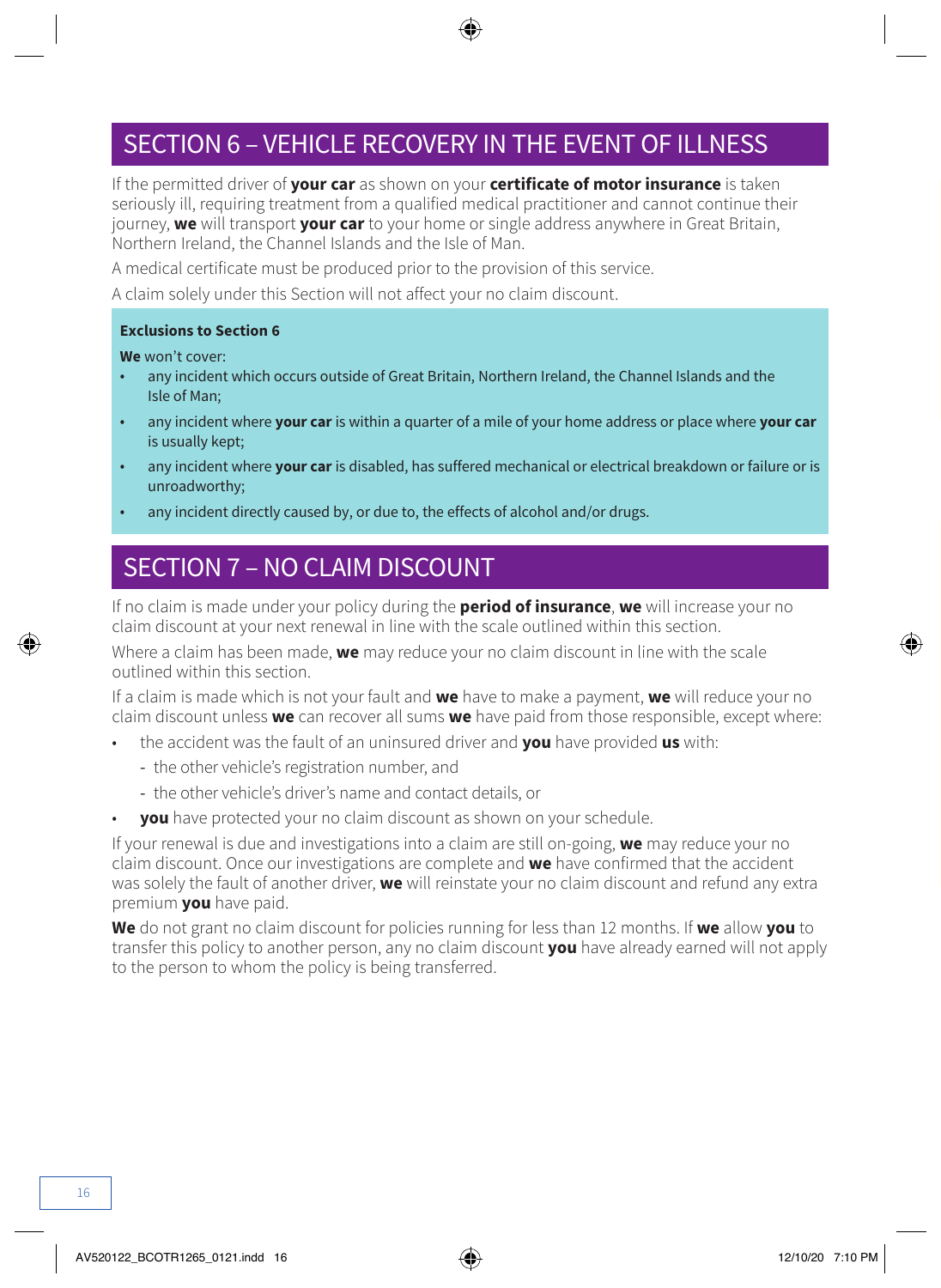### SECTION 7 – NO CLAIM DISCOUNT continued

**We** will not reduce your no claim discount where the only payments made are for: • emergency medical treatment under the Road Traffic Acts as provided within Section 2 – Your liability;

- recovery of **your car** in the event of illness as provided under Section 6 Vehicle recovery in the event of illness;
- repairing or replacing glass in **your car's** windscreen, sunroof or windows (or for any scratches on the bodywork caused directly by the broken glass) under Section 8 – Glass;
- replacing locks, alarms or immobilisers following your ignition keys (including any device or code used to secure, gain access to or enable **your car** to be started and driven) being lost or stolen as provided under Section 10 – Replacement locks.

Third Parties may claim directly against **us** as insurer in the event an accident, involving **your car** as permitted under the European Communities (Rights Against Insurers) regulations 2002. In these circumstances **we** deal with any claim, subject to the terms and conditions of your policy. This may affect your no claim discount.

|         | Number of claims made in<br>Your NCD |                       | Your NCD from next renewal    |         |
|---------|--------------------------------------|-----------------------|-------------------------------|---------|
|         | period of insurance<br>now           | If you'd protected it | If you hadn't<br>protected it |         |
|         | 1 or 2 years $ $                     | 1 or more             | Protection not available      | 0 years |
|         |                                      |                       | Protection not available      | 1 year  |
|         | 3 years                              | $\overline{2}$        | Protection not available      | 0 years |
|         |                                      | 3 or more             | Protection not available      | 0 years |
|         |                                      | 1                     | 4 years (protected)           | 2 years |
| 4 years | $\overline{2}$                       | 2 years               | 0 years                       |         |
|         |                                      | 3 or more             | 0 years                       | 0 years |
|         |                                      | 1                     | 5 or more years (protected)   | 3 years |
|         | 5 years                              | $\overline{2}$        | 5 years (not protected)       | 1 years |
|         | 3                                    | 3 years               | 0 years                       |         |
|         |                                      | $\overline{4}$        | 1 year                        | 0 years |
|         |                                      | 5 or more             | 0 years                       | 0 years |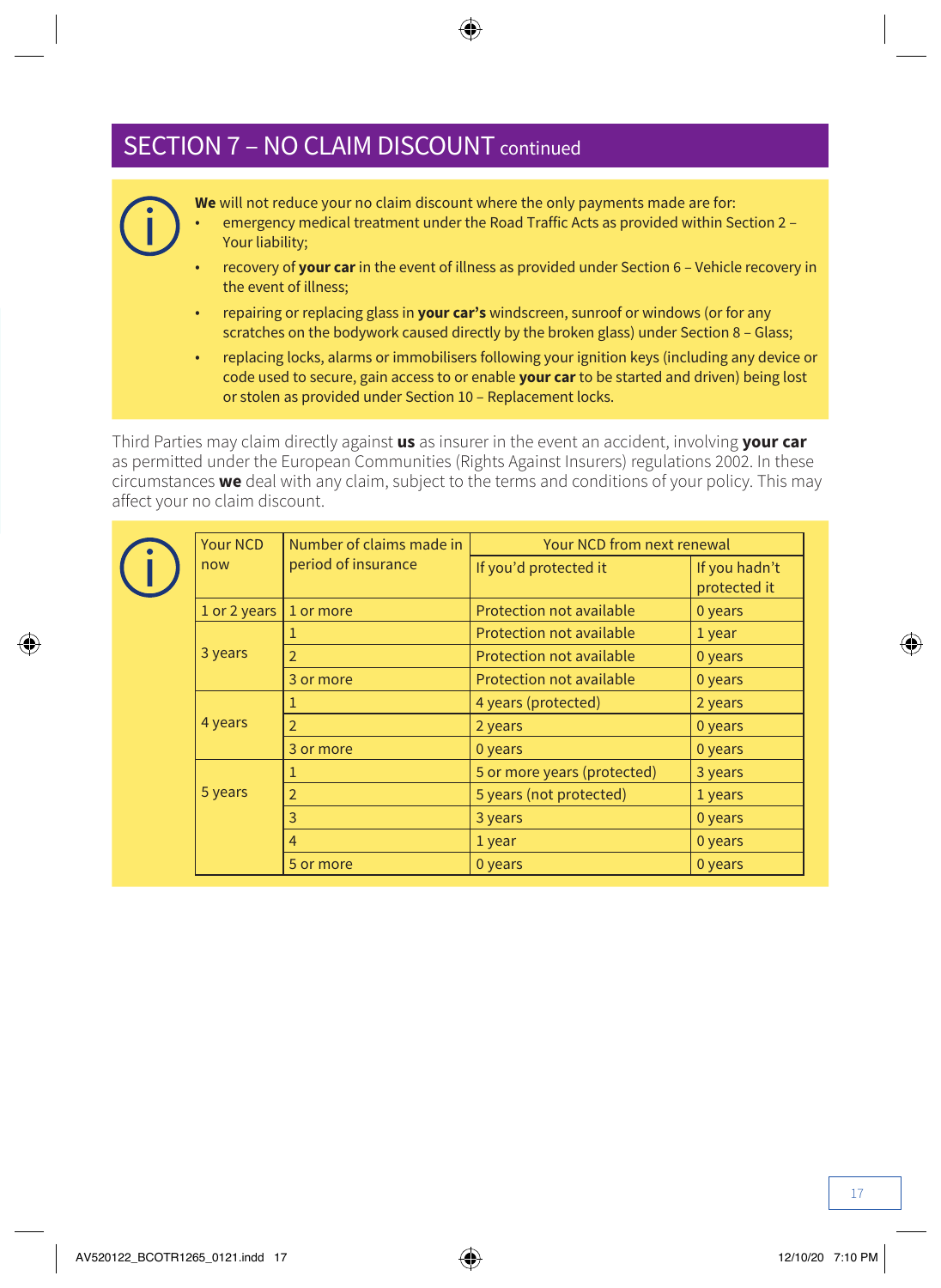### SECTION 8 – GLASS

**We** will pay for the replacement or repair of the glass in **your car's** windscreen, sunroof or windows if it is lost or damaged or the bodywork of **your car** suffers scratching arising solely from the breakage of glass. The most **we** will pay will be the **market value** of **your car** at the time of the loss. **We** may use suitable parts not supplied by the original manufacturer.

**You** will have to pay the first £75 of the cost of glass replacement. If the glass is repaired rather than replaced the excess will not apply.

A claim solely under this Section will not affect your no claim discount.

#### **Important note**

- **• You** must telephone our motor claims helpline on **0800 678 999**, before any work is carried out. **We** will direct **you** to our **approved repairer**.
- A courtesy car will not be provided if **you** are making a claim solely under this Section.

### SECTION 9 – CONTINENTAL USE

In compliance with EU Directives this policy provides, as a minimum, the necessary cover to comply with the laws on compulsory insurance of motor vehicles in:

- any country which is a member of the European Union; or
- any country which the Commission of the European Communities is satisfied has made arrangements of Article 8 of the EC Directive 2009/103/EC relating to civil liabilities arising from the use of a motor vehicle.

In addition to this minimum cover, this policy provides the cover shown on your schedule in any country in the **territorial limits**, subject to:

- **your car** normally being kept in Great Britain, Northern Ireland, the Channel Islands and the Isle of Man; or
- use of **your car** for visits to countries outside Great Britain, Northern Ireland, the Channel Islands and the Isle of Man being of a temporary nature, not exceeding three months in any one trip.

#### **Cover includes:**

- transit between the countries listed in this Section (including transit to and from the **territorial limits**);
- reimbursement of any customs duty which may be payable on **your car** after its temporary importation into any country listed in this Section, subject to your liability arising as a direct result of any loss of or damage to **your car** which is covered under Section 1 – Loss of or damage to your car;
- general Average contributions, Salvage, Sue and labour charges while **your car** is being transported by sea between any countries listed in this Section (including transportation to and from the **territorial limits**) provided that loss of or damage to **your car** is covered under Section 1 – Loss of or damage to your car.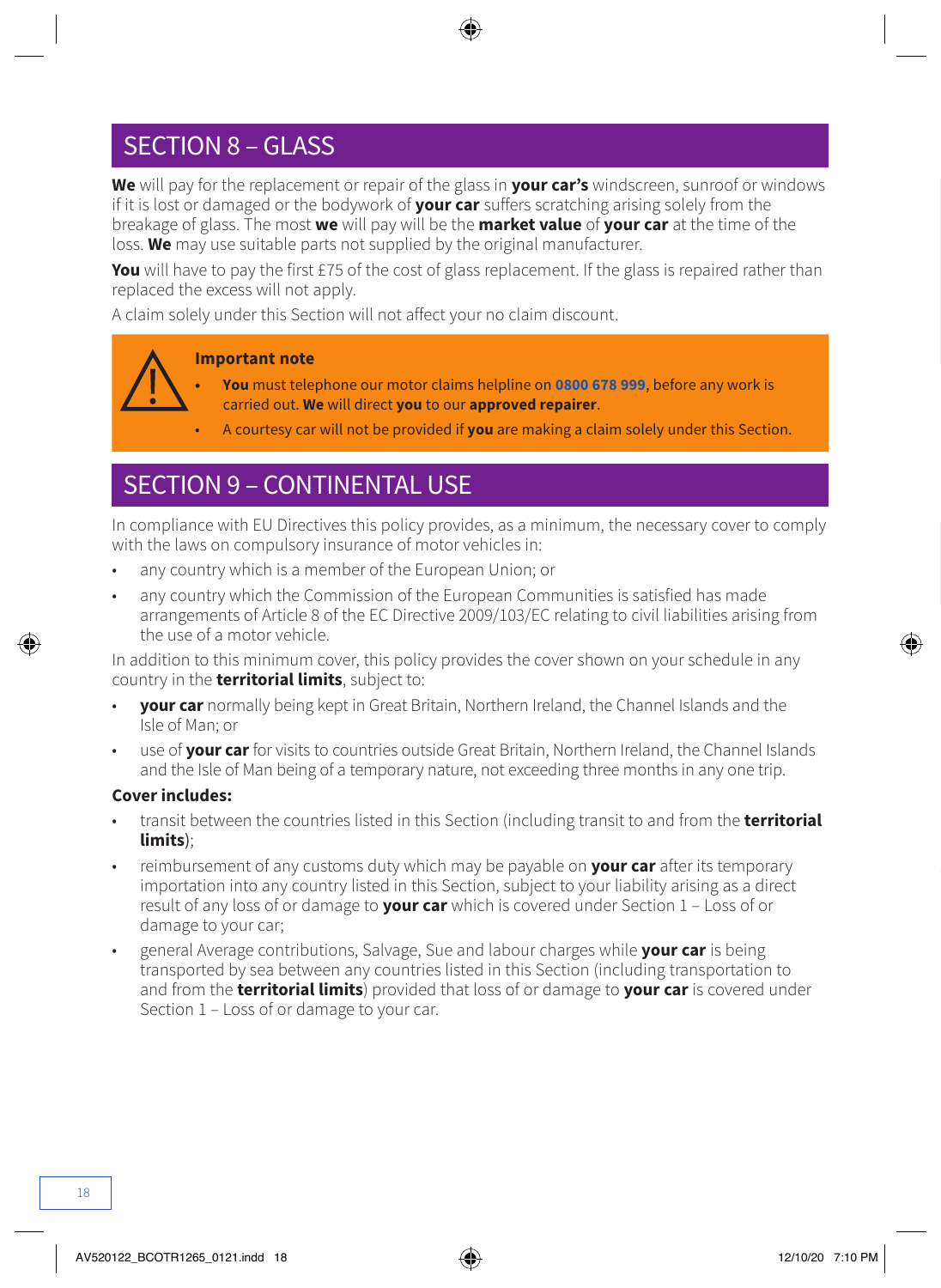### SECTION 9 – CONTINENTAL USE continued



#### **Important note**

- All countries covered under this Section have agreed that a Green Card is not necessary for travel within the **territorial limits**. Your **certificate of motor insurance** provides sufficient evidence of compliance with the laws on the minimum compulsory insurance of motor vehicles in any of these countries visited.
- There is no cover for countries outside the **territorial limits**. **We** may, however, be prepared to extend cover to certain places by special request, in which case **we** will provide **you** with a Green Card and an additional premium will be required.

### SECTION 10 – REPLACEMENT LOCKS

If your ignition keys including any device or code used to secure, gain access to or enable **your car** to be driven are lost or stolen **we** will pay the cost to replace the affected locks, transmitters, central locking interface and any affected parts of the alarm and/or immobiliser.

The most **we** will pay will be the **market value** of **your car** at the time of the loss.



#### **Important note**

In the event of any claim under this Section, the courtesy and hire car benefits in Section 1 – Loss of or damage to **your car**, will be applicable.

#### **Exclusion to Section 10**

**We** will not pay for:

● device replacement where **your car** uses a mobile phone, smartphone or smartwatch as a digital key.

### SECTION 11 – SUSPENDING COVER

Where **we** are informed that **your car** will be out of use for a continuous period of 28 days or more, and this is not the result of any loss or damage covered by this policy, all cover provided by this policy will be of no effect other than Section 1 – Loss of or damage to your car, provided **your car** is kept in a locked private garage.

**We** may refund part of your premium for the laid-up period, **we** will pay any refund when cover begins again. A refund of premium is not allowable under a policy where:

the total period of cover is less than 12 months.

#### **Exclusions to Section 11**

What **we** won't pay for:

- Loss of use, wear and tear, loss or damage which happens gradually, loss of value following repair, depreciation, failure of electronics, mechanical breakdown or tyre damage caused by braking, punctures, cuts or bursts.
- Loss of damage arising from **theft** while:
	- **your car's** ignition keys (including any device or code used to secure, gain access to or to enable **your car** to be driven) have been left in or on **your car**; or
	- **your car** has been left unattended with the engine running.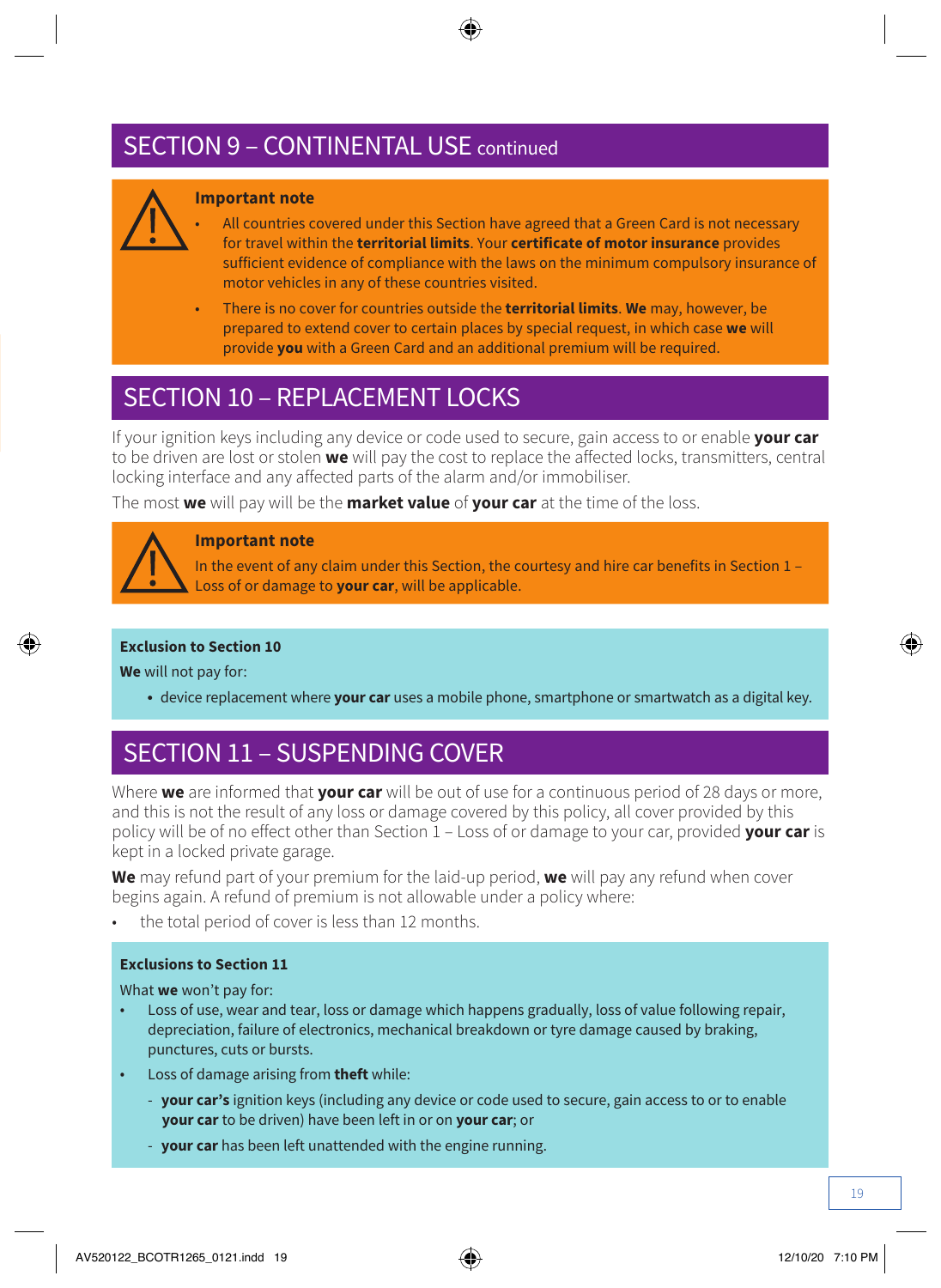### SECTION 11 – SUSPENDING COVER continued

- Loss or damage arising from confiscation or requisition or destruction by or under order of any Government or Public or Local Authority.
- Where **your car** is equipped for the cooking or heating of food or drink, loss of damage by **fire** caused directly or indirectly from use of the cooking or heating equipment.
- Loss or damage to **your car** if, at the time of the incident, it was being driven or used without your permission by someone **you** know (unless **you** have reported them to the Police).
- Loss or damage arising from use of **your car** while taking part in a **Track day** or whilst driving on the Nürburgring Nordschleife.
- Loss of or damage caused by the unauthorised, and/or malicious access to computer or electronic components and systems, resulting in any reprogramming of software, introduction of malware, codes or viruses with the intention or effect to cause such systems to stop, fail or function otherwise than is intended by the Vehicle Manufacturer.

### SECTION 12 – CONTINENTAL BREAKDOWN AND ACCIDENT RECOVERY (EUROPEAN MOTORING ASSISTANCE)

If **you** have Comprehensive cover, as shown on your schedule, **you** automatically receive European Motoring Assistance, provided and underwritten by the **RAC**.

European Motoring Assistance covers **you**, **your car** and any **person insured** as per the details shown on your current **certificate of motor insurance**.

Cover only extends to Great Britain, Northern Ireland, the Channel Islands and the Isle of Man if **your car breaks down** and **you** are on your outward journey to the point of departure or on the inward journey to or from **Europe**. The **RAC** may ask for proof of your departure and/or return date.

If **you** require motor breakdown cover in Great Britain, Northern Ireland, the Channel Islands and the Isle of Man, where trips to **Europe** are not involved, please speak to your insurance adviser.

#### **How to get help**

These are the numbers that **you** will need:

| <b>Broken down</b> in Great Britain, Northern Ireland,<br>the Channel Islands and the Isle of Man on your<br>outward journey to the point of departure or on<br>the inward journey to or from <b>Europe</b> , or if the only<br>qualified drivers are medically unfit to drive your car | Telephone: 0800 678 999<br>(lines open 24 hours a day, seven days a<br>week)        |
|-----------------------------------------------------------------------------------------------------------------------------------------------------------------------------------------------------------------------------------------------------------------------------------------|-------------------------------------------------------------------------------------|
| Broken down in Europe<br>Calling from Europe<br>Calling from a French landline<br>Calling from the Republic of Ireland                                                                                                                                                                  | Telephone: 00 33 472 43 52 55<br>Telephone: 0800 290 112<br>Telephone: 1800 535 005 |
| Bringing your car back to Great Britain, Northern<br>Ireland, the Channel Islands and the Isle of Man<br>after a <b>breakdown</b> in <b>Europe</b>                                                                                                                                      | Telephone: 0330 159 0342<br>(lines open 9am - 5pm, Monday to Friday)                |
| Claim Form Requests from Great Britain, Northern<br>Ireland, the Channel Islands and the Isle of Man                                                                                                                                                                                    | Telephone: 0330 159 0337<br>(lines open 9am - 5pm, Monday to Friday)                |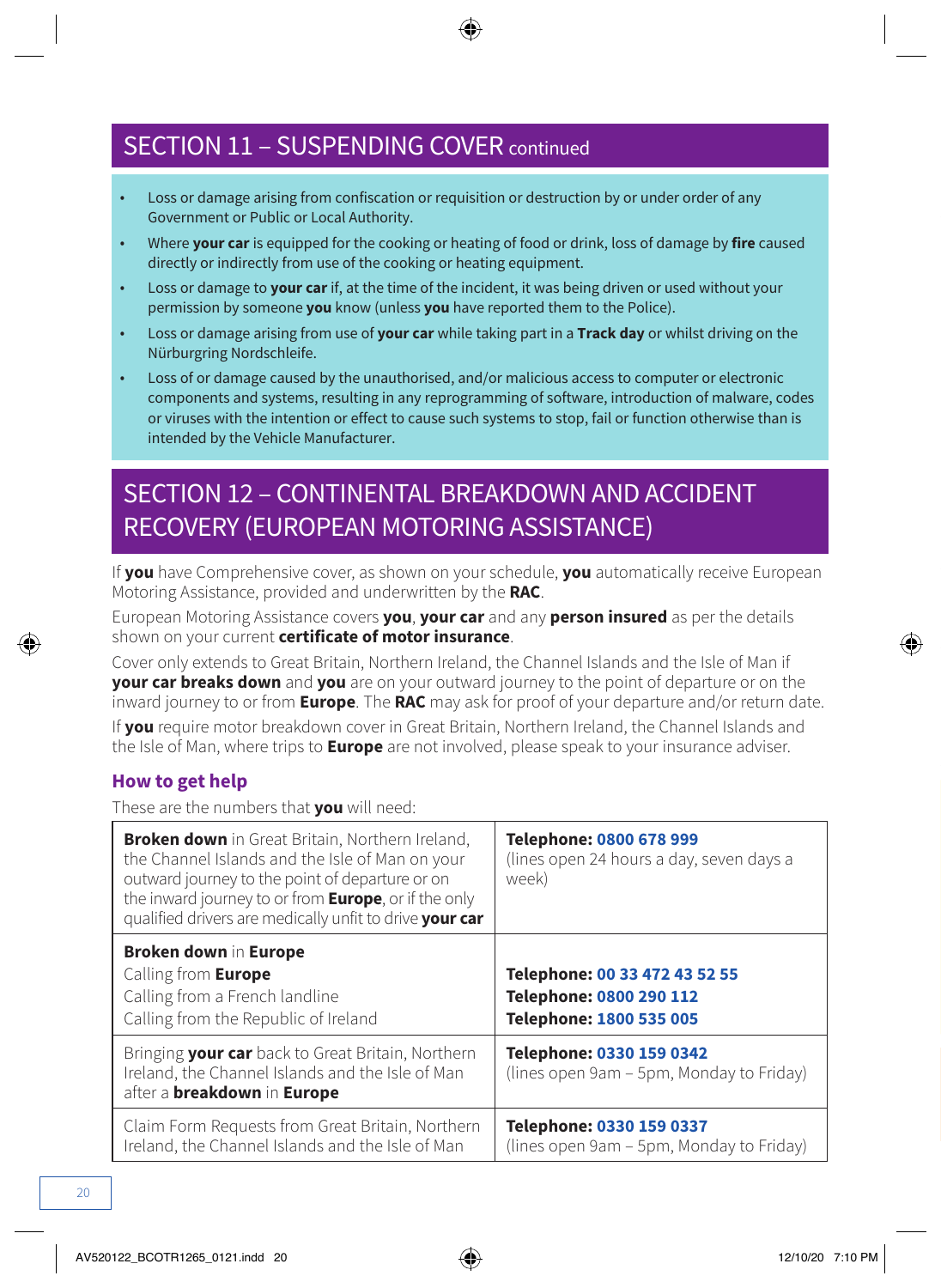### SECTION 12 – CONTINENTAL BREAKDOWN AND ACCIDENT RECOVERY (EUROPEAN MOTORING ASSISTANCE) continued

| Reimbursement<br>Under some sections, you may need to pay for<br>the service up front and <b>claim</b> this back from the<br>RAC. To do so, please visit. | www.rac.co.uk/reimbursementclaimform                                                                                                     |
|-----------------------------------------------------------------------------------------------------------------------------------------------------------|------------------------------------------------------------------------------------------------------------------------------------------|
| If you have any queries, please contact<br>Breakdown Customer Care.                                                                                       | Telephone: 0330 159 0337<br>(lines open 9am – 5pm, Monday to Friday)                                                                     |
| Please send your completed claim form with<br>proof of payment (such as a receipt) to Customer<br>Services.                                               | Breakdown Customer Care<br>RAC Motoring Services Limited<br>Great Park Road<br><b>Bradley Stoke</b><br><b>Bristol</b><br><b>BS32 40N</b> |
| The RAC may ask you to supply original documents.                                                                                                         |                                                                                                                                          |
| Hearing assistance                                                                                                                                        | Telephone prefix 18001 to access Typetalk<br>or text the RAC on 07855 828282<br>(available 24 hours a day, seven days a week)            |

#### **Telephone costs and recording**

Please note that the **RAC** does not cover the costs of **you** making or receiving telephone calls. Roaming charges may apply when making or receiving calls in **Europe**, please check with your mobile phone provider for more information. It may not always be possible for the **RAC** to return a call to a mobile phone. Calls to the **RAC** may be monitored and/or recorded.

#### **If your car breaks down, please provide the RAC with:**

- Your name or policy number;
- Identification such as a bank card or driving licence;
- Your car's make, model and registration number;
- The exact location of **your car**  the road **you** are on, or the nearest road junction;
- The number of the phone **you** are using;
- The cause of the **breakdown,** if **you** know it;
- Your credit/debit card if **you** need additional services.

Please let the **RAC** know if **you** have called the **RAC** but manage to get going before the **RAC** arrive. The **RAC** will only provide cover if the **RAC** arranged help, so please do not go directly to a garage or other recovery service, or otherwise approve action taken by **you** or on your behalf.



#### **Important note**

If **you** fail to make contact within 24 hours of becoming aware of the **breakdown**, cover may be refused in relation to the **breakdown**.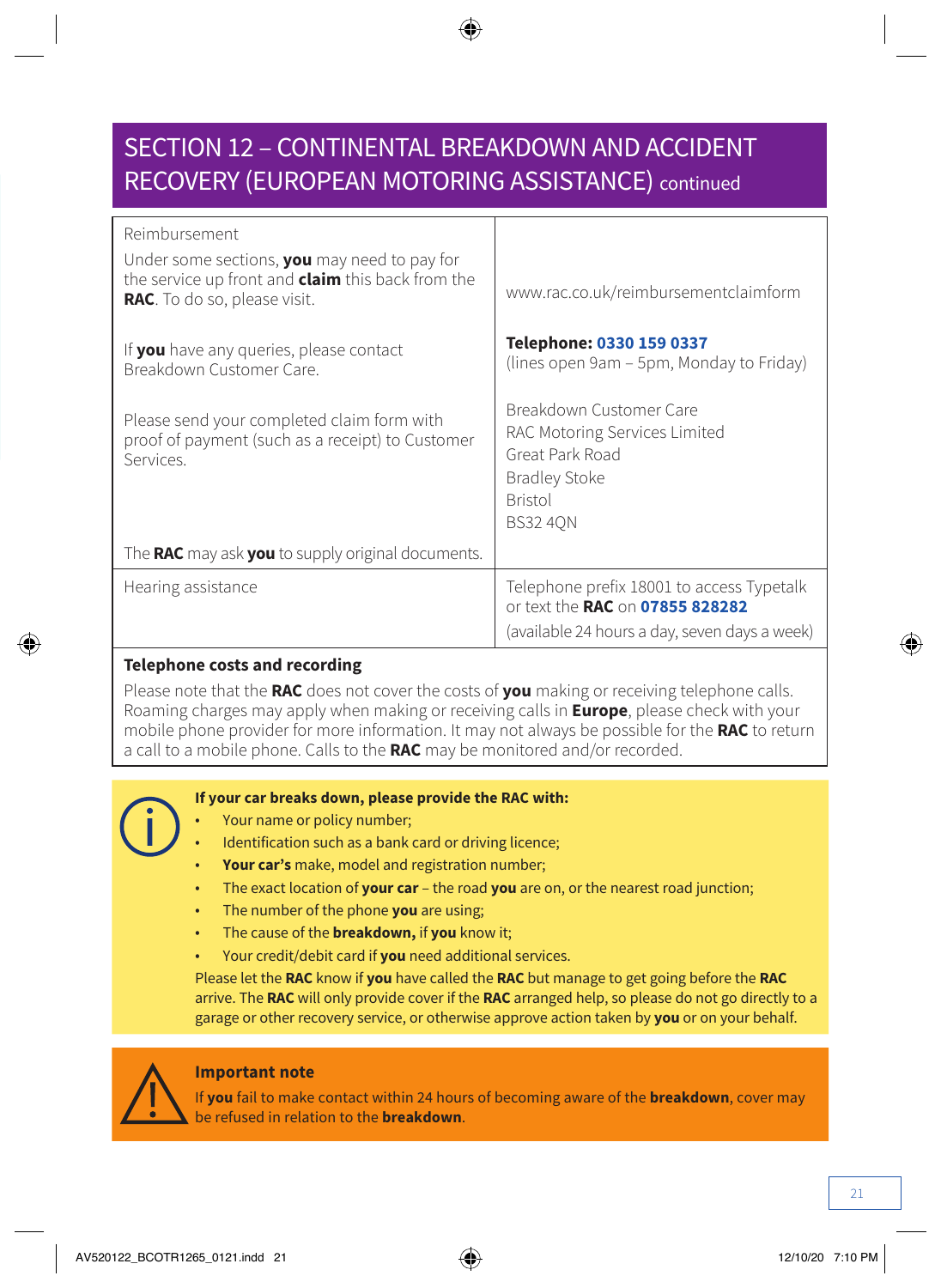### SECTION 12 – CONTINENTAL BREAKDOWN AND ACCIDENT RECOVERY (EUROPEAN MOTORING ASSISTANCE) continued

### **DEFINITIONS**

For Section 12 – Continental Breakdown and Accident Recovery, unless stated otherwise, the definitions starting on page 6 of this policy booklet will apply, and in addition, wherever the following words appear in **bold**, they will have the meanings described below.

#### **Breakdown/breaks down/broken down**

An event during the **period of insurance**, that stops **your car** from being driven because of a mechanical or electrical failure including as a result of battery failure, running out of fuel, flat tyres, but not as a result of a mis-fuel, road traffic accident, **fire**, flood, **theft**, acts of vandalism, any **driver induced fault**, or any key related issue other than ignition keys locked in **your car**.

#### **Call-out/claim**

Each separate request for service or benefit for cover under Section 12 – Continental Breakdown and Accident Recovery.

#### **Caravan/trailer**

Any caravan or trailer that is less than:

- 3,500kg (3.5 tonnes) gross vehicle weight;
- 7.0m (23ft) long including a tow bar;
- 2.55 metres (8ft 4in) wide; and
- 3 metres (9ft 10in) high

#### **Driver/their/they**

**You** or any authorised **named driver** of **your car**, as shown on your current **certificate of motor insurance**, at the time a **breakdown** occurs.

#### **Driver induced fault**

Any fault caused by actions or omissions of the **driver** of **your car**, except running out of fuel and battery failure.

#### **Europe**

Andorra, Austria, Belgium, Bosnia and Herzegovina, Bulgaria, Croatia, Cyprus, the Czech Republic, Denmark, Estonia, Finland, France (including Monaco), Germany, Gibraltar, Greece, Hungary, Iceland, Italy (including San Marino and the Vatican City), Latvia, Lithuania, Luxembourg, Malta, the Netherlands, Norway, Poland, Portugal, Romania, Serbia, Slovakia, Slovenia, Spain, Sweden and Switzerland (including Liechtenstein).

#### **Home**

Your address in Great Britain, Northern Ireland, the Channel Islands and the Isle of Man where **you**  live permanently.

#### **Passengers**

The **driver** and passengers travelling in **your car** providing **you** are not exceeding the number of passengers stated in **your car's** registration document.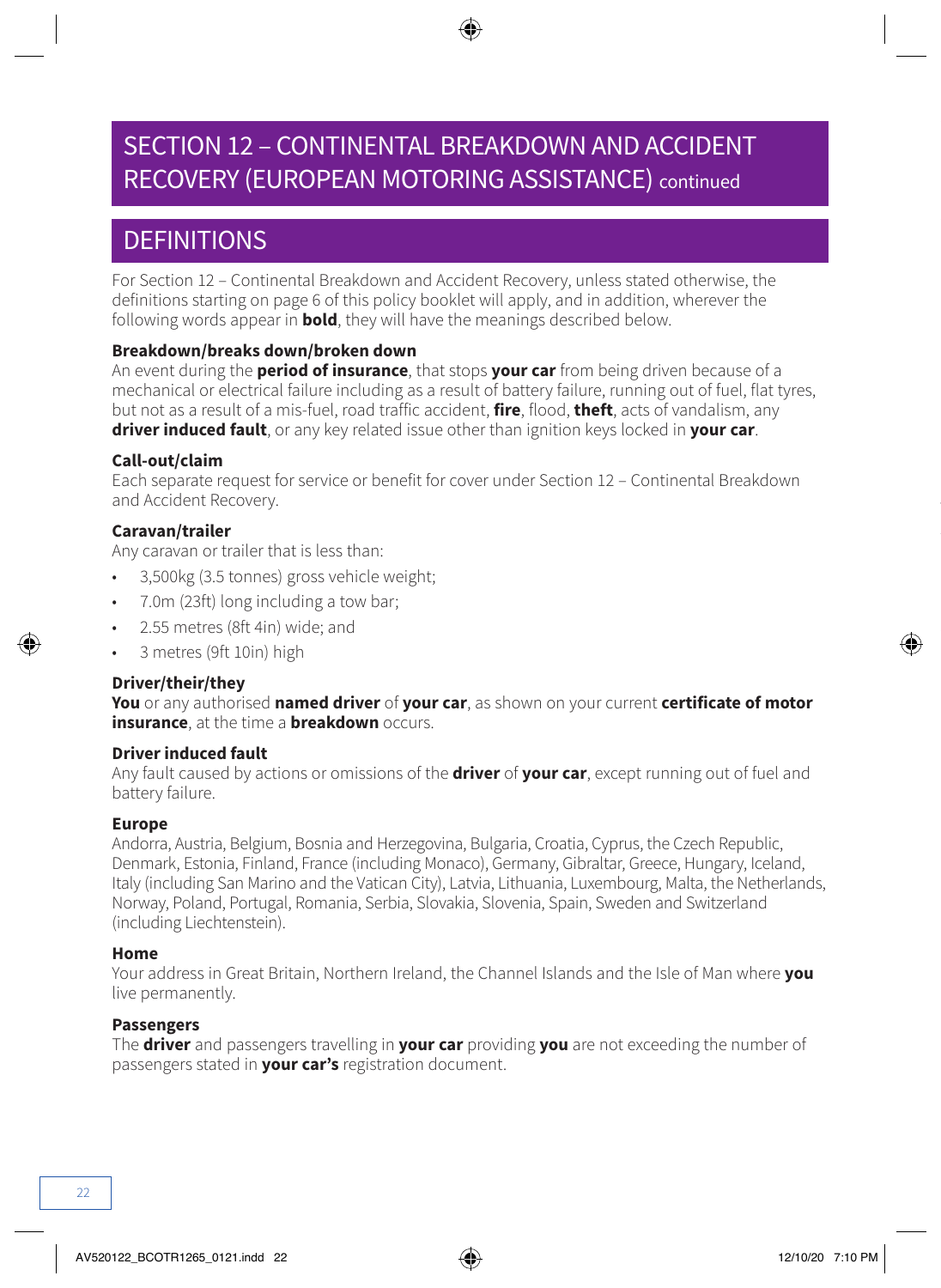### SECTION 12 – CONTINENTAL BREAKDOWN AND ACCIDENT RECOVERY (EUROPEAN MOTORING ASSISTANCE) continued

### DEFINITIONS continued

#### **RAC**

- For European Motoring Services means RAC Insurance Limited;
- For Additional Services means RAC Motoring Services; and
- In each case any person employed or engaged to provide certain services on their behalf

#### **Specialist equipment**

Equipment that is not normally required by the **RAC** to complete repairs and recoveries, for example winching and specialist lifting equipment.

#### **Start date**

The date that this European Motoring Assistance cover begins, or renews, as shown on your schedule.

#### **Your car**

As defined on page 6 of this policy wording, providing that your car is less than:

- 3,500kg (3.5 tonnes) gross vehicle weight;
- 7.0m (23ft) long including a tow bar; and
- 2.55 metres (8ft 4in) wide.

### YOUR COVER

#### **Limits of cover**

Cover under Section 12 – Continental Breakdown and Accident Recovery is subject to limits on:

- When a **claim** can be made:
	- (a) no **claim** is permitted if the **breakdown** occurred prior to **you** purchasing this policy;
	- (b) no **claim** is permitted within 24 hours of **you** purchasing this policy;
- The number of **claims** that can be made per **period of insurance** whether under a particular section, or as a whole, regardless of who makes the **claim**;
- The cover is subject to an aggregate overall limit of £2,500 per **call out** and three **call-outs** per **period of insurance**, limited to one **call-out** per journey and is subject to the further limits of cover in respect of each type of cover. Each journey is limited to a maximum of 90 days;
- The amounts that are covered for certain types of **claims** are set out within this Section 12 Continental Breakdown and Accident Recovery.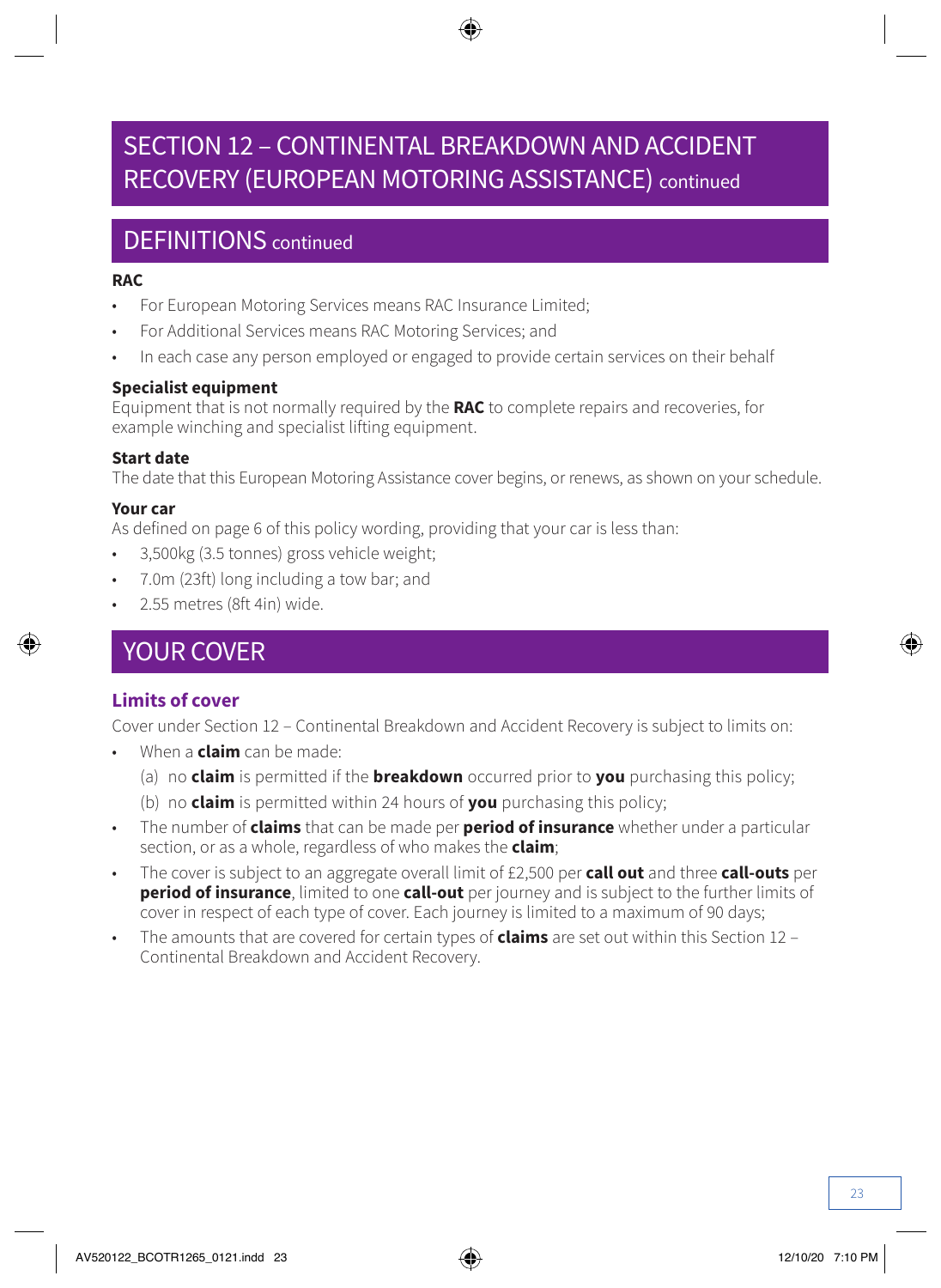#### **Onward travel in Great Britain, Northern Ireland, the Channel Islands and the Isle of Man**

If **your car breaks down** within Great Britain, Northern Ireland, the Channel Islands and the Isle of Man and **you** are on your outward journey to the point of departure or on the inward journey, to or from **Europe**, the **RAC** will:

- Send help to repair **your car** at the roadside. This could be a permanent or temporary repair;
- If the **RAC** are unable to repair **your car** at the roadside, the **RAC** will recover **your car** and **passengers** to a destination chosen by the **driver** up to a maximum of 10 miles from the **breakdown**;
- If the **RAC** cannot fix **your car** by your planned departure date and **you** are within 24 hours of your planned departure date the **RAC** will arrange a hire car for the continuation of your journey up to 14 consecutive days;
- If the **RAC** recover **your car** to a garage, the **RAC** will reimburse **you** for taxi costs for **passengers** to continue the journey to a single destination within 20 miles.

#### **Important note**

The **RAC** may ask for proof of your departure and/or return date

**Exclusions to Onward travel in Great Britain, Northern Ireland, the Channel Islands and the Isle of Man:**

- (1) The cost of any parts;
- (2) Requests following a road traffic collision, **fire** or **theft**;
- (3) The fitting of parts, including batteries, supplied by anyone other than the **RAC**;
- (4) Any **breakdown** resulting from a fault that the **RAC** have previously attended and:
	- (a) the original fault has not been properly repaired; or
	- (b) any advice given by the **RAC** after a temporary repair has not been followed;
- (5) Recovery for **caravans** or **trailers** if the **caravan** or **trailer breaks down**..

#### **Caravans or trailers**

If a **caravan** or **trailer breaks down** within Great Britain, Northern Ireland, the Channel Islands and the Isle of Man more than a quarter of a mile from your **home** and **you** are on your outward journey to the point of departure or on the inward journey, to or from **Europe**, the **RAC** will send help to repair the **caravan** or **trailer** at the roadside. This could be a permanent or temporary repair.

#### **Roadside assistance in Europe**

If **your car breaks down** or is involved in a road traffic collision, **fire** or **theft** in **Europe** during a journey, the RAC will send help to either:

- Repair **your car** at the roadside. This could be a permanent or temporary repair; or
- If the **RAC** are unable to repair **your car** at the roadside, the **RAC** will:
	- (a) recover **your car** and **passengers** to a local garage for fault diagnosis on **your car** by claiming under this section **you** are authorising the **RAC** and the garage to undertake fault diagnosis;
	- (b) pay for the initial fault diagnosis to find the next course of action;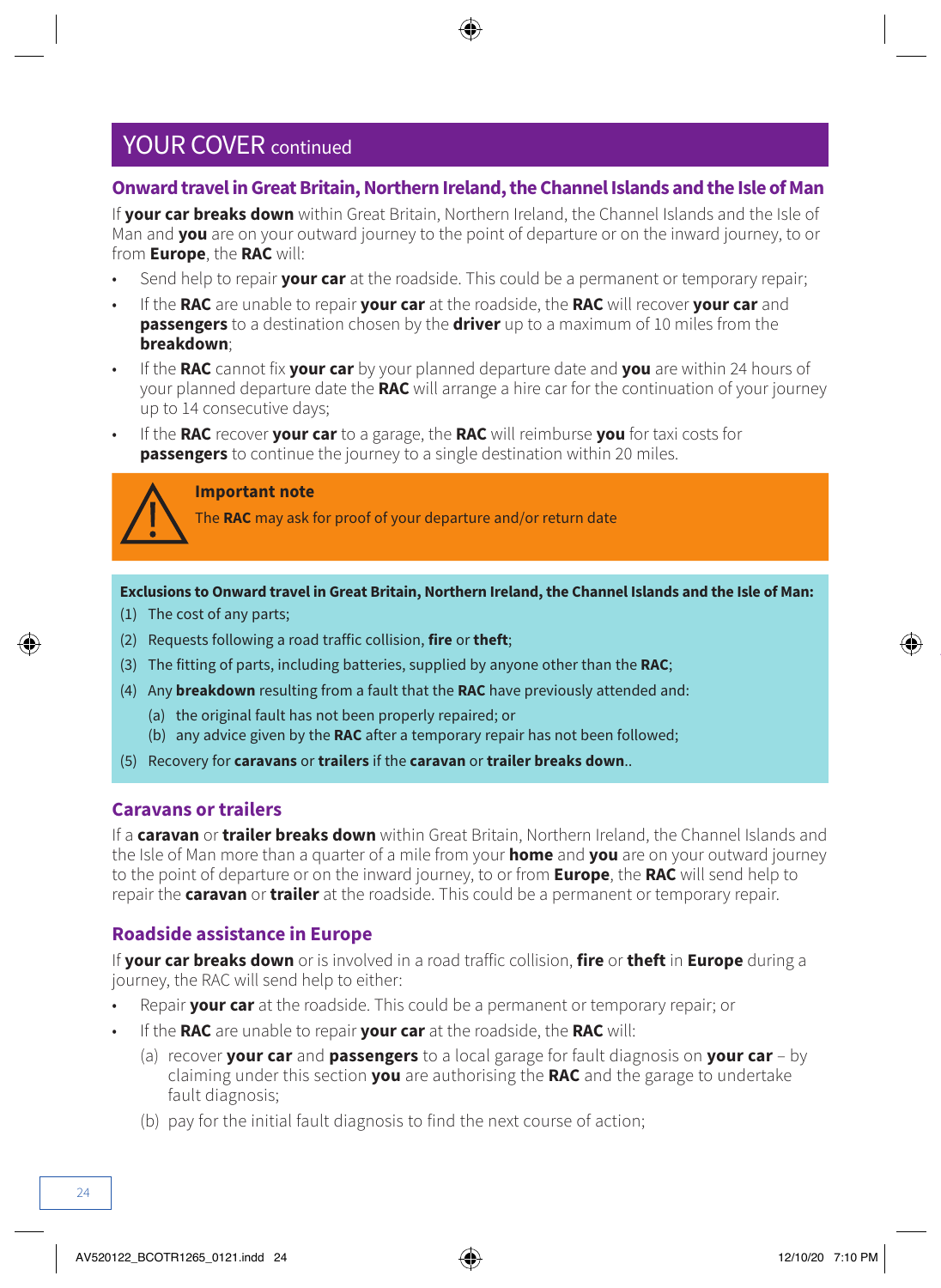- (c) contribute towards the garage labour charges up to £150 when **your car** can be repaired on the same day;
- (d) help **you** purchase replacement parts if they cannot be found locally, and pay for them to be delivered; and
- (e) the **RAC** will also relay any urgent messages from the **driver** to a contact of **their** choice.

#### **Exclusions to Roadside assistance in Europe**

- (1) Repair costs, including garage labour charges:
	- (a) if **your car** was in a road traffic collision, **fire** or **theft**; or
	- (b) if **your car** repair costs will be more than its market value.
- (2) The costs of any parts.

#### **Onward travel in Europe**

If **your car breaks down** or is involved in a road traffic collision, **fire** or **theft** during a journey in **Europe** and the **RAC** establish that the repairs cannot be completed within 12 hours, the **RAC** will help the **driver** by making arrangements for the **passengers** to continue the journey. The **driver**  can choose either:

- Alternative transport; or
- Additional accommodation expenses.

#### **Alternative transport under onward travel in Europe**

- A hire car as a replacement until **your car** has been fixed, up to 14 consecutive days; or
- A standard class ticket up to £125 per person per day and £1500 in total for travel by air, rail, taxi or public transport.

#### **Hire car under onward travel in Europe**

Certain sections include the supply of a hire car. Where a hire car is available as a covered benefit, the following terms apply:

Up to the period shown under each section or until **your car** has been fixed if sooner.

- The **RAC** will arrange the hire of a small hatchback:
- If **you** are not eligible for a hire car arranged by the **RAC** for any reason, such as **you** do not meet the hire car provider's terms (e.g. **you** have points on your licence), and **you** choose to hire a car yourself, let the **RAC** know before **you** hire a car, and then provided the **RAC** have agreed the cost, the **RAC** will reimburse **you** up to £35 per day;
- Where the **RAC** arrange a hire car the **RAC** will pay the insurance and collision damage waiver (this covers the cost of damage, but **you** would still need to pay the insurance excess).

#### **Exclusions to Hire car under Onward travel in Europe**

- (1) The **RAC** will not provide any specific car type, model or accessories, including tow bars.
- (2) Any cost of:
	- (a) delivery and collection of the car hire and any fuel used;
	- (b) fuel while using the car hire; or
	- (c) any insurance excess and additional costs.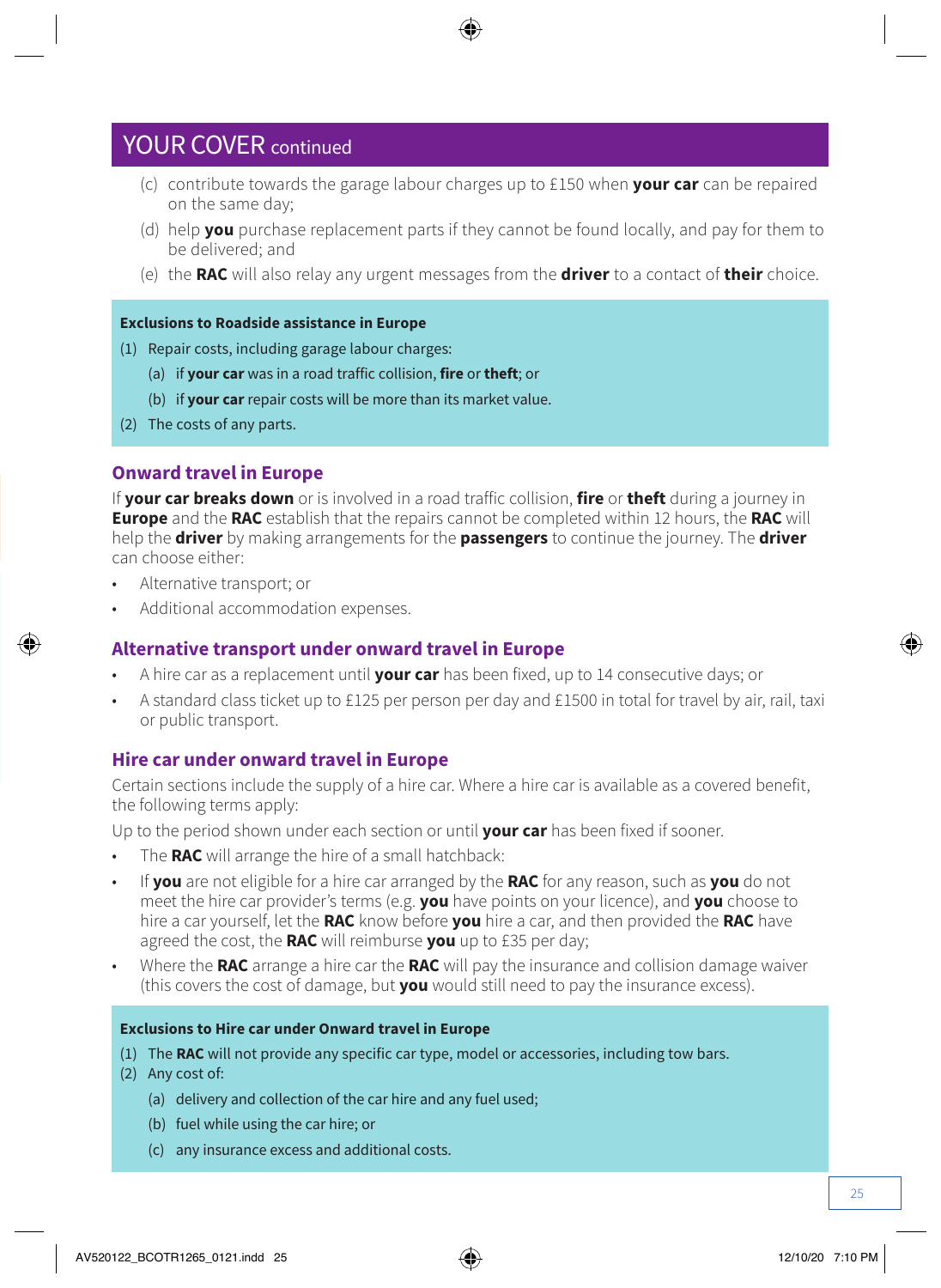#### **Additional accommodation expenses under onward travel in Europe**

The **RAC** will arrange and pay for additional accommodation expenses if **you** are unable to use your pre-arranged accommodation up to £30 per person per day up to a maximum of £500 for all **passengers**.

#### **Exclusions to Additional accommodation expenses under onward travel in Europe**

Accommodation where the **driver** has suitable alternative arrangements that can be used. Cover under this section will stop once:

- (1) **Your car** has been repaired to a roadworthy condition; or
- (2) The decision to bring **your car home** is made by **us** or the **RAC**; or
- (3) The **RAC** establish that the repair costs to **your car** exceed its market value; or
- (4) The **driver** is notified of cover ending, if **they** have a hire car, it must be returned to the place agreed with the **RAC** within 24 hours. The **driver** can keep the hire car for longer if **you** agree this with the **RAC** first and pay for it.

#### **Getting your passengers home**

The **RAC** will provide alternative transport as above to get the **passengers** back **home** if:

- **Your car** is brought back **home** under 'Getting your car home'; or
- Once the **RAC** establish that the repair costs to **your car** exceed its market value under 'Getting your car home.'

#### **Getting your car home**

If the **RAC** attend a **breakdown** or road traffic collision, **fire** or **theft** in **Europe** under 'Roadside assistance in Europe' and **your car** cannot be repaired before the **drivers** planned return to Great Britain, Northern Ireland, the Channel Islands and the Isle of Man, the **RAC** will arrange and pay for:

- Recovery of **your car** to a single destination of the **driver's** choice within Great Britain, Northern Ireland, the Channel Islands and the Isle of Man; and
- Storage charges for **your car** whilst waiting for **your car** to be returned to Great Britain, Northern Ireland, the Channel Islands and the Isle of Man; or
- the cost of one person to travel to collect **your car** by standard class rail or air fare and public transport up to £600 and a contribution towards room only accommodation up to £50 per day. If **your car** is repaired in **Europe**;
- the cost of the import duty, If the cost of repairing **your car** is greater than its market value as a result of a **breakdown** and it has to be disposed of abroad under Customs supervision;
- Reimbursement for a hire car in Great Britain, Northern Ireland, the Channel Islands and the Isle of Man once the **RAC** have brought **passengers home** under 'Onward Travel in Europe' until **your car** is brought back to Great Britain, Northern Ireland, the Channel Islands and the Isle of Man, up to £750 in total;

The **RAC** will take the **passengers** in **your car home** under 'Onward Travel in Europe'.

It is the **RAC's** decision whether to get **your broken-down car home** or have it repaired locally. The **RAC** will follow our decision whether to get **your car home** or have it repaired locally following a road traffic collision, **fire** or **theft** covered by your motor insurance.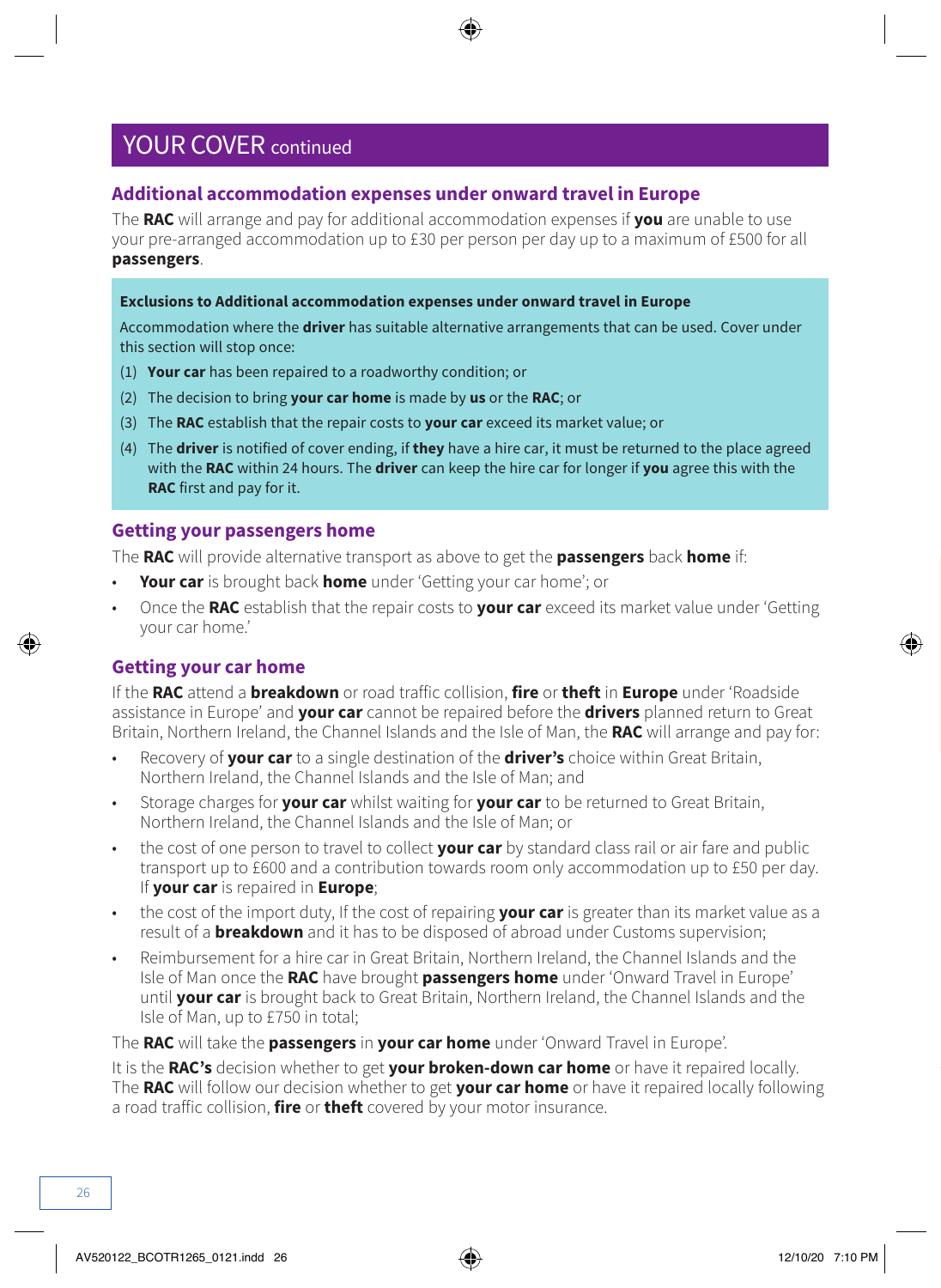#### **Exclusions to Getting your car home**

- (1) Any costs:
	- (a) if **your car** is beyond economical repair;
	- (b) covered under your motor insurance;
	- (c) relating to storage once **you** have been notified that **your car** is ready to collect; and
	- (d) relating to any costs incurred as a result of actions or omissions by **us**;
- (2) The RAC will not take **your car** back **home** if:
	- (a) **your car** is roadworthy; or
	- (b) a customs officer or other official finds any contents in **your car** that are not legal in that country;
- (3) Any import duties not relating to **your car**, for example relating to items carried in **your car**;
- (4) The **RAC** will not cover the costs of fuel, insurance or meals;
- (5) The **RAC** will only cover costs under this section up to the market value, so if **you** want the **RAC** to bring **your car home** and the costs of bringing **your car home** exceed this amount **you** will need to pay any costs above this amount before the **RAC** make arrangements.



#### **Important note**

- Following authorisation by the **RAC**, it can take up to 14 working days for **your car** to be delivered back to Great Britain, Northern Ireland, the Channel Islands and the Isle of Man. At busy times and from some countries it may take longer.
- If the **RAC** do not bring **your car** back to Great Britain, Northern Ireland, the Channel Islands and the Isle of Man, **you** will have ten weeks in which to advise the **RAC** of how **you** wish to recover or dispose of it. If **you** do not contact the **RAC** within ten weeks the **RAC** will dispose of it at your cost.

#### **Car break-in emergency repairs**

If **your car** suffers damage to glass or locks caused by forcible entry or attempted forcible entry, although this is not a **breakdown** the **RAC** will reimburse **you**, up to £175 for:

- immediate emergency costs incurred in order to continue the journey: or
- the costs of recovering **your car** to a local repairer to ensure **your car** is secure and roadworthy.

#### **Exclusions to Car break-in emergency repairs**

- (1) The cost of any parts; or
- (2) Any other benefits covered by Section 12 Continental breakdown and accident recovery; and
- (3) Any **claim** that has not been reported to the police and not supported by a written police report.

#### **Replacement driver**

Although this is not covered as a **breakdown** under Section 12 – Continental breakdown and accident recovery, if the **driver** suddenly or unexpectedly falls ill during the journey in **Europe**, meaning **they** are unable to drive, the **RAC** will provide a replacement driver to allow the journey to continue or return **home**. The **RAC** will require written confirmation from the treating hospital or medical expert that the **driver** is unable to drive.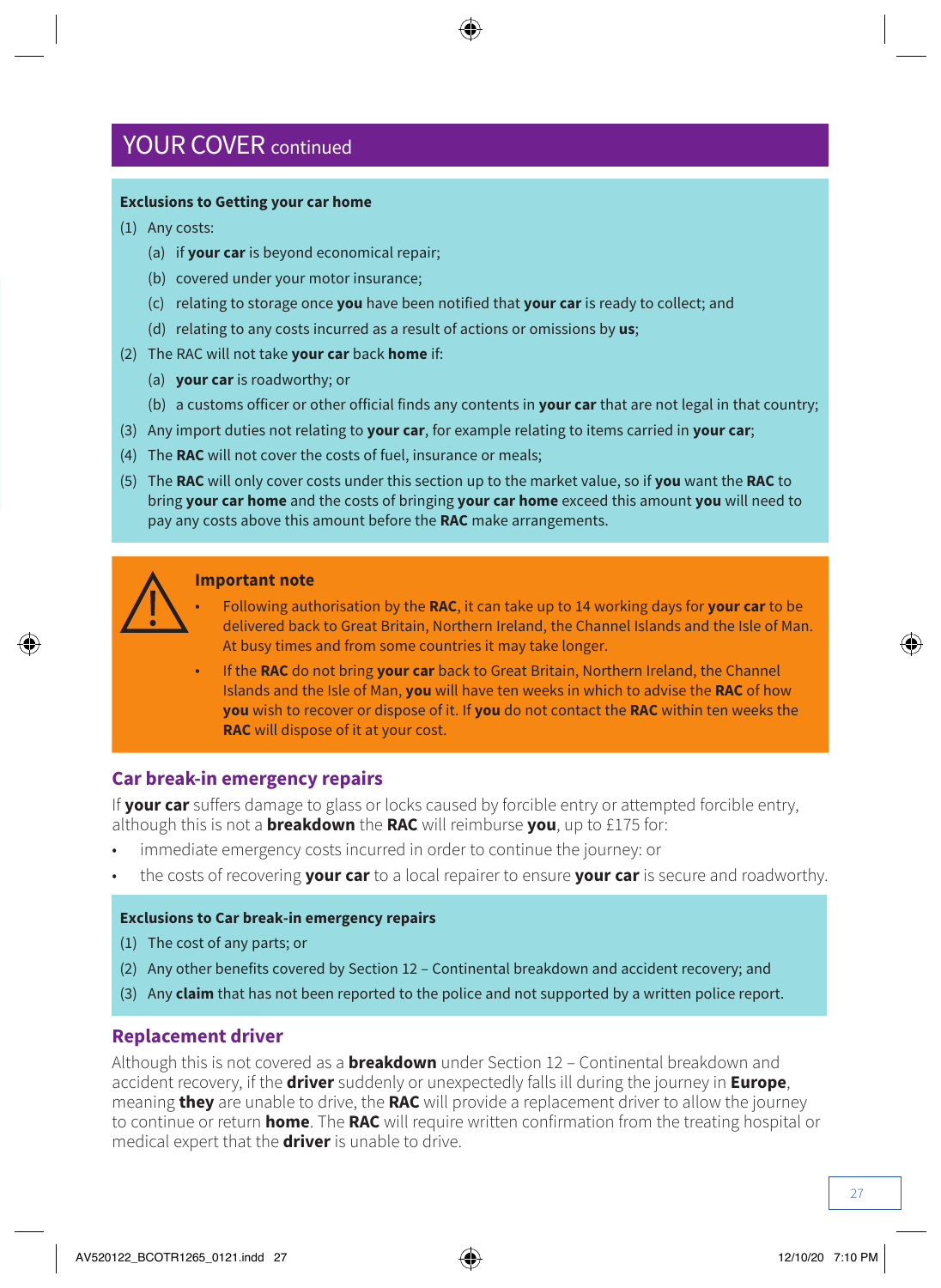#### **Exclusions to Replacement driver**

- (1) If there is another qualified driver who is a **passenger** and who is fit and legally able to drive **your car**.
- (2) Any other benefits covered by Section 12 Continental breakdown and accident recovery.

#### **Included benefits**

As well as the cover the **RAC** provide, RAC Motoring Services offer the following benefits at no additional charge to **you** and include:

- Urgent Message Relay; and
- Replacement Driver.

#### **Urgent message relay**

If **your car** has **broken down** and the **driver** needs to get in touch with friends and family urgently, the **RAC** will get a message to them.

#### **Replacement driver**

If the **driver** becomes ill during a journey in Great Britain, Northern Ireland, the Channel Islands and the Isle of Man and no one within the party can drive **your car**, the **RAC** may be able to provide a replacement driver. This service is discretionary, and the **RAC** will decide whether or not to provide this service.

#### **Additional services**

RAC Motoring Services can provide additional services that are not included in Section 12 – Continental breakdown and accident recovery for an additional charge which will be agreed with **you** before service is provided:

- Extend the hire time for a replacement car;
- Attend a mis-fuel event.

If **you** need extra help, the **RAC** will agree the costs up front and will need full payment before the **RAC** can help. **You** will be responsible for any additional charges so if the **RAC** helps an authorised additional driver under Section 12 – Continental breakdown and accident recovery and **they** cannot pay, the **RAC** will invoice **you**. This is why the **RAC** request proof of identity at the **breakdown**.

### SECTION 12 – CONTINENTAL BREAKDOWN AND ACCIDENT RECOVERY GENERAL CONDITIONS

The following General conditions, apply to the whole of Section 12 – Continental breakdown and accident recovery and are in addition to the General conditions listed towards the back of this policy wording:

- (1) The **RAC** will not cover any **call-out** for any repairs to **your car** which are not essential in order to continue the journey;
- (2) Any **claim** which the **driver** could make under any other insurance policy. If the value of the **call-out** is more than the amount which can be recovered under another policy the **RAC** may pay the difference, subject to the limits as set out in this European Motoring Assistance cover;
- (3) **You** must make sure **your car** meets all relevant laws of the countries visited during a journey;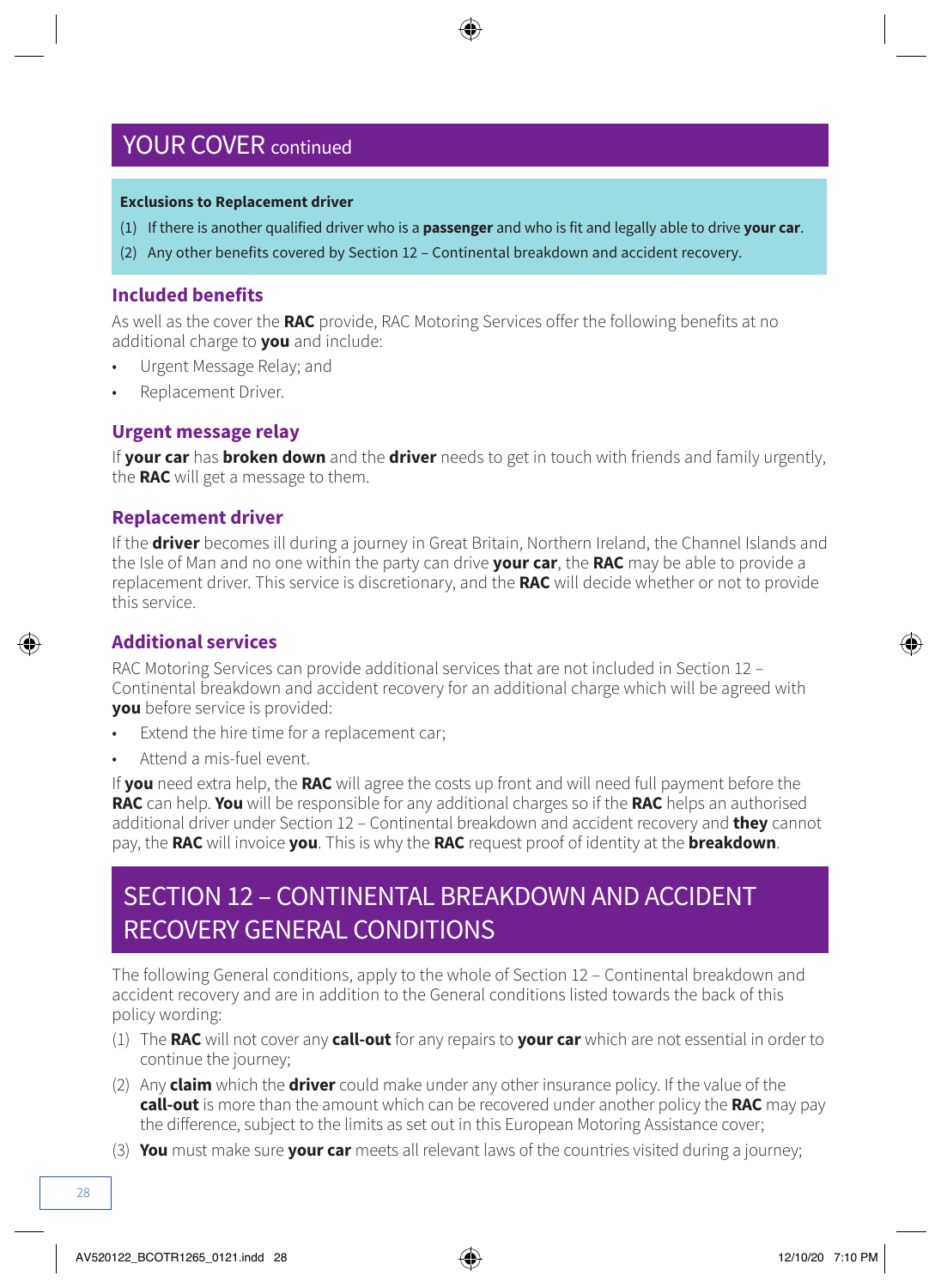### SECTION 12 – CONTINENTAL BREAKDOWN AND ACCIDENT RECOVERY GENERAL CONDITIONS continued

- (4) How the exchange rate is calculated:
	- (a) Any costs incurred directly by the **RAC** in a currency other than Great British Pounds (GBP) will be converted to GBP at the exchange rate used at the time;
	- (b) Costs incurred by **you** in a currency other than GBP which are recoverable will be converted to GBP either:
		- (i) at the exchange rate used by your credit or debit provider; or
		- (ii) at the exchange rate used by the **RAC** when your claim form is received if **you** paid in cash;
- (5) The **RAC** will not take responsibility for repairs carried out at any garage, and the contract for such repairs will be between **you** and the garage/repairer;
- (6) When a hire car, taxi, hotel or similar benefit is arranged under this European Motoring Assistance cover, the **RAC** will always try to find a suitable option that is available at the time, however:
	- (a) the **RAC** are not responsible for the quality or service of each individual hotel, train or taxi booked; and
	- (b) for hire cars, whilst reputable companies are used, the **RAC** are unable to and cannot be responsible for checking the condition of each car or the quality of service provided by each company;
- (7) If, following a **breakdown**, **your car** needs to be repaired, **you** must not delay or refuse repairs whilst **you** are in **Europe**. If **you** do, and in the reasonable opinion of the **RAC** that would lead to additional costs being incurred, the **RAC** reserve the right to refuse to provide cover under 'Onward travel in Europe' or 'Getting your car home';
- (8) If the **breakdown**, road traffic collision, **fire** or **theft** is caused by flooding brought about by adverse weather the **RAC** will only arrange for **your car** to be taken to a local repairer. All further service will be an additional cost paid by **you**, or must be referred to **us**;
- (9) In handling **breakdown call-outs** there may be more than one option available to you under this European Motoring Assistance. The **RAC** will decide which is the most appropriate option based on the expertise of the **RAC** in breakdown situations. In doing so the **RAC** will act in consultation with **you**, and act reasonably at all times;
- (10)This European Motoring Assistance does not cover:
	- (a) car storage charges, other than under 'Getting your car home';
	- (b) **call-outs** if **you** are not carrying a serviceable spare tyre provided by the manufacturer;
	- (c) the hire of minibuses, motorhomes, motorcycles, **caravans**, **trailers** or vans;
	- (d) overloading of **your car** under the laws in any country in which **your car** is travelling;
	- (e) **breakdowns**, road traffic collision, **fire** or **thefts** caused by running out of oil or water, frost damage or rust or corrosion.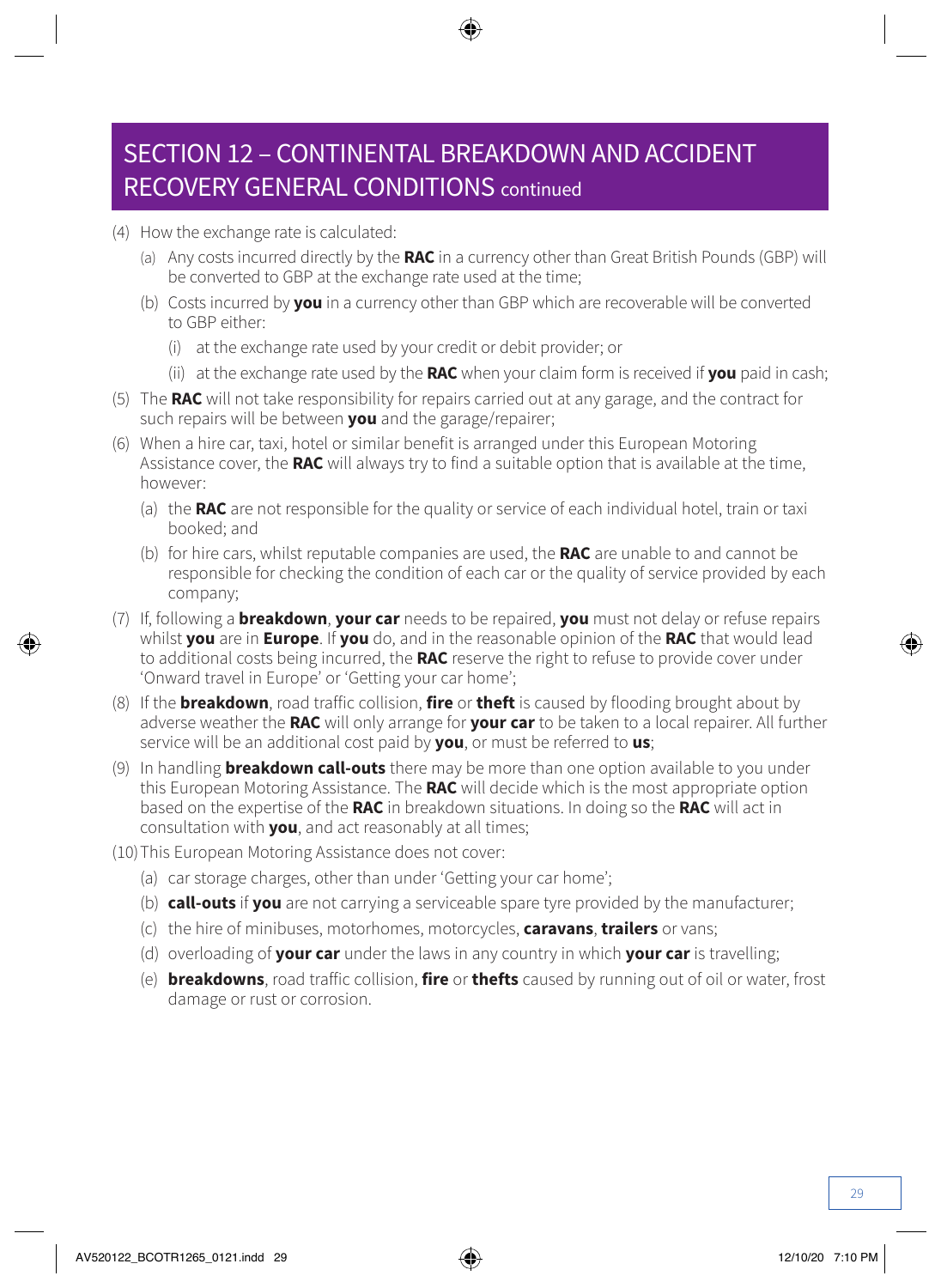### SECTION 12 – CONTINENTAL BREAKDOWN AND ACCIDENT RECOVERY AND SECTION 13 – PRIVATE CAR GOLD RAC GENERAL CONDITIONS

The following General conditions, apply to the whole of Section 12 – Continental breakdown and accident recovery and the whole of Section 13 – Private Car Gold, providing **you** have opted to purchase this cover and details are shown on your schedule.

These are in addition to the Section 12 – General conditions and the General Conditions listed towards the back of this policy wording. If **you** do not comply the **RAC** can refuse cover:

- (1) **You** must request services directly from the **RAC**, as the **RAC** will only provide cover if the **RAC** make arrangements to help **you**.
- (2) Where the **breakdown** is caused by a component failure this must stop **your car** from working, so for example an air-conditioning failure in itself does not constitute a **breakdown**, and the illumination of a warning light does not always constitute a **breakdown**. If it does not, **you** will need to take **your car** to a place of repair, for which there is no cover.
- (3) The **RAC** will not cover any **claim** where **your car** is already at a garage or other place of repair.
- (4) Where the **RAC** deem, acting reasonably, that **you** requested service to avoid the cost of repairing **your car**, or to correct an attempted repair by someone else, the **RAC** will not provide cover.
- (5) A **driver** must be with **your car** when the **RAC** attend.
- (6) **You** are responsible at all times for the care of your personal belongings that are in or on **your car**. The **RAC** will not be responsible for any loss of or damage to them.
- (7) Where the **RAC** recover **passengers** under the age of 16, they must be accompanied by an adult.
- (8) The **RAC** will not allow animals in their vehicles, except guide dogs. Any animals can remain in **your car** at the **driver's** own risk. The **RAC** will not be liable for any injury to animals, or damage caused by them. The **RAC** will not transport any livestock. The **RAC** will not be responsible for any costs relating to animals.
- (9) **Your car** must not carry more passengers than the number stated in the car's registration document. Each **passenger** must have a separate fixed seat fitted to the manufacturer's specification and any child must occupy a properly fitted child seat.
- (10)Where the **RAC** provide a repair to **your car**, whilst the **RAC** are responsible for that repair, this does not mean that the **RAC** are confirming the legal and roadworthy condition of **your car**. This remains your responsibility.
- (11) The **RAC** will not be responsible for any losses that may incur following a **breakdown** that are not expressly covered by your Continental breakdown and accident recovery or Private Car Gold cover. For example, the **RAC** will not pay for any loss of earnings or missed appointments.
- (12) The **RAC** do not guarantee that recovery to any garage will be during opening hours, or that repairs can start immediately. Whilst the **RAC** will try to check that the garage will undertake the type of repairs required, the **RAC** cannot guarantee this. The **RAC** will not take responsibility for repairs carried out at any garage and the contract for such repairs will be between **you** and the garage/repairer.
- (13)During extreme weather, riots, war, civil unrest, industrial disputes, the **RAC's** services can be interrupted. They will resume their service to **you** as soon as they can in these circumstances.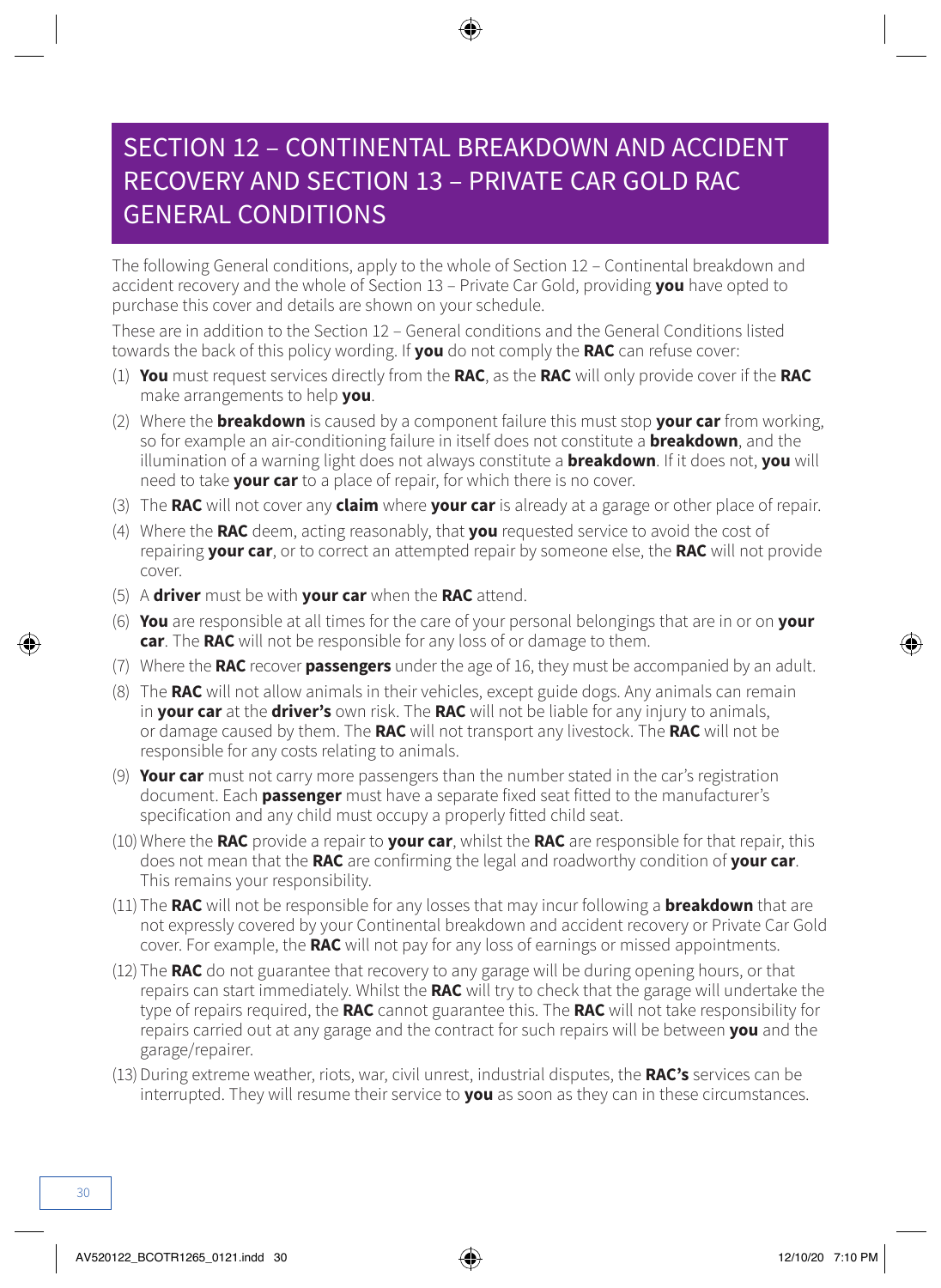### SECTION 12 – CONTINENTAL BREAKDOWN AND ACCIDENT RECOVERY AND SECTION 13 – PRIVATE CAR GOLD RAC GENERAL CONDITIONS continued

(14) The cost of the following is not covered:

- (a) **specialist equipment**;
- (b) ferry charges for **your car** and the **RAC's** vehicle;
- (c) any damage to glass even if the damage means **your car** cannot be legally or safely driven. the **RAC** will arrange transport to a local garage so **you** can arrange to get **your car** fixed but **you** will have to pay for this;
- (d) spare tyres and wheels and repairing or sourcing them;
- (e) recovery by someone other than the **RAC** even if this is requested by the emergency services; or
- (f) the **RAC** will only provide recovery once instructed to do so by the emergency services.
- (15)In handling any **claim** there may be more than one option available to the **driver**. The **RAC** will decide which is the most appropriate option based on the expertise of the **RAC** in **breakdown** situations. In doing so the **RAC** will act in consultation with the **driver**, and act reasonably at all times.
- (16) **Your car** must be privately owned and only used for private use, including use for social, domestic and pleasure purposes and commuting to and from a permanent place of work/any business use other than hire and reward and/or courier services.
- (17) There is no cover for:
	- (a) routine servicing, maintenance or assembly of **your car**;
	- (b) **caravan** or **trailers**, except as described under Roadside under Section 13 Private Car Gold;
	- (c) **breakdowns** if **your car** is being used for business, including for example demonstrating, carrying trade plates, commercial travelling and hire and reward;
	- (d) **breakdowns** resulting from activities that are not subject to the normal rules of the road for example rallies, stock car racing, or other formal or informal race events;
	- (e) **breakdowns** that occur off the public highway to which the **driver** or the **RAC** have no legal access;
	- (f) **your car** if it is not legally taxed, insured and holding a valid MOT certificate which is required by law or is not being used in line with the manufacturer's guidelines;
	- (g) cars that are not in a roadworthy condition. If the **RAC** consider, acting reasonably, that **your car** is not in a legal or roadworthy condition, the **RAC** can refuse to provide service. If **you** can demonstrate that **your car** is roadworthy the **RAC** will provide service;
	- (h) any **claim** that is, or may be affected by the influence of alcohol or drugs;
	- (i) any **breakdown** that is caused by or as a result of **fire** or **theft**; or
	- (j) any **claim** where the **breakdown** was first reported to the **RAC** under a different policy.
- (18)If the **driver** is asked to review and approve a document recording the condition of **your car**, including an electronic form, it is **their** responsibility to ensure that the record is accurate and complete, and the **RAC** will not be responsible for any errors or omissions.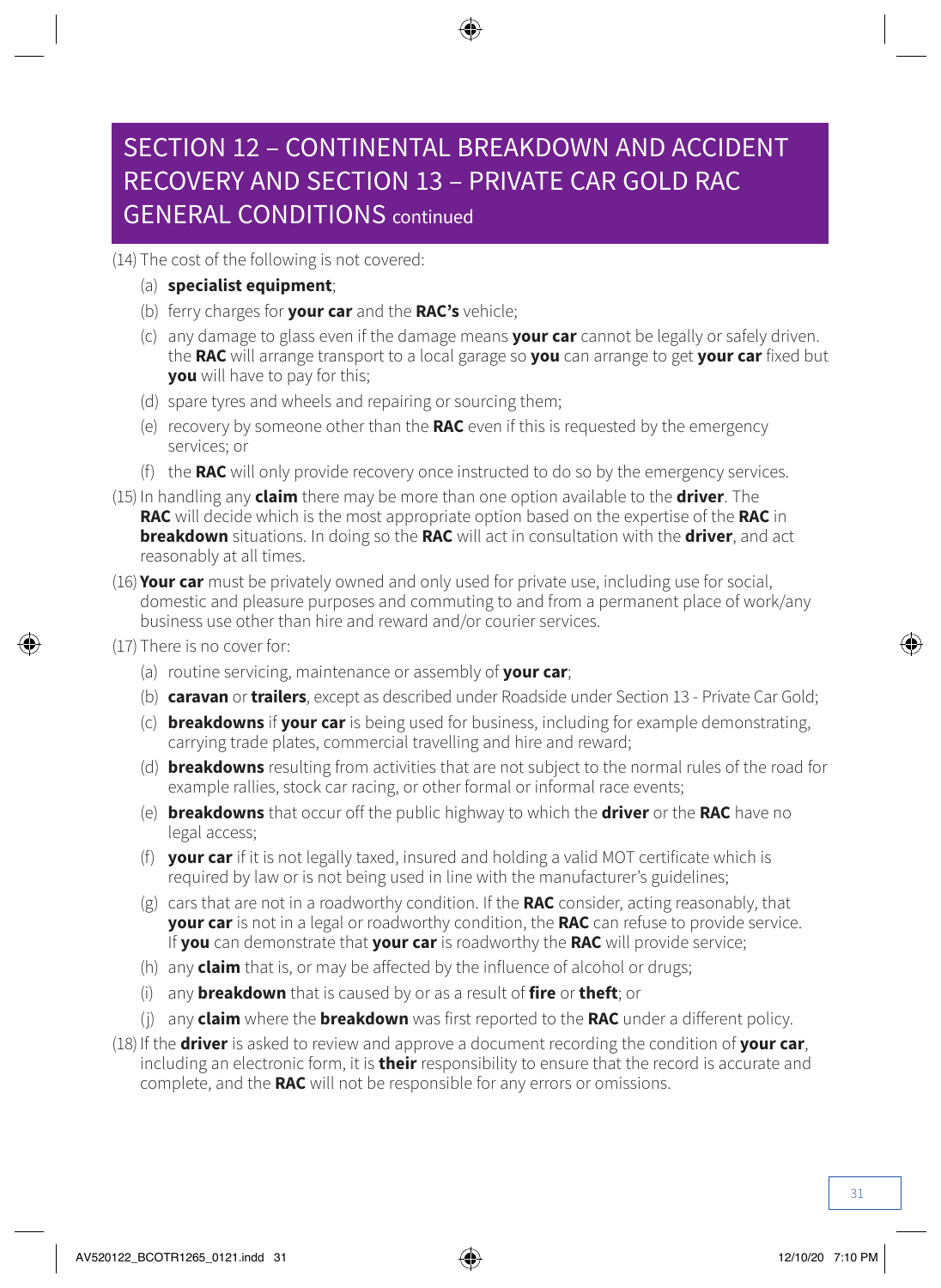### MISUSE OF BREAKDOWN ASSISTANCE COVER

#### **You** or any **named driver** must not:

- Behave inappropriately towards the **RAC**, including acting in a threatening or abusive manner, whether verbally or physically;
- Persuade or attempt to persuade the **RAC** into a dishonest or illegal act;
- Omit to tell the **RAC** important facts about a **breakdown** in order to obtain a service;
- Provide false information in order to obtain a service;
- Knowingly allow someone that is not covered by your policy to try and obtain a service under any cover provided by the **RAC**;
- Pay for additional services or goods in the knowledge that the payment has or will fail, with no intention of providing alternative payment.

If these conditions are not complied with, **we** or the **RAC** may:

- Decline the cover available to **you** at your next renewal;
- Restrict the payment methods available to **you**;
- Refuse to provide any services to **you** with immediate effect;
- Immediately cancel your cover.

The **RAC** may also take any of the additional steps as set out above, if any **claim** is found to be fraudulent in any way, and the cover will be cancelled with effect from the date of the fraudulent act, and the fraudulent **claim** forfeited. **We** will not refund any premium. **You** will be notified in writing if **we** or the **RAC** decide to take any of the above steps.

### YOUR DATA – RAC DATA PROTECTION STATEMENT

This section provides a short summary of how the **RAC** collect and use your data. Please refer to the **RAC's** website at [rac.co.uk//pdfs/businessroadside/breakdown/privacypolicy](http://rac.co.uk//pdfs/businessroadside/breakdown/privacypolicy) for full details of how the **RAC** use your data. Alternatively, **you** can obtain a copy of the Privacy Policy by using the contact details below. The summary applies to the whole of Section 12 – Continental breakdown and accident recovery and the whole of Section 13 – Private Car Gold, providing **you** have opted to purchase this cover and details are shown on your schedule.

#### **What is your data?**

There are three types of data **the RAC** hold about **you**:

- (1) Personal data is information the **RAC** holds on record which identifies **you**. This may include your name, address, email address and telephone number;
- (2) The **RAC** will also hold data about **you** that is not personal, for example information about **your car**; and
- (3) A small number of the **RAC** services require the collection and storing of special categories of personal data. The **RAC** will only ask for this when it is absolutely necessary and in accordance with data protection laws.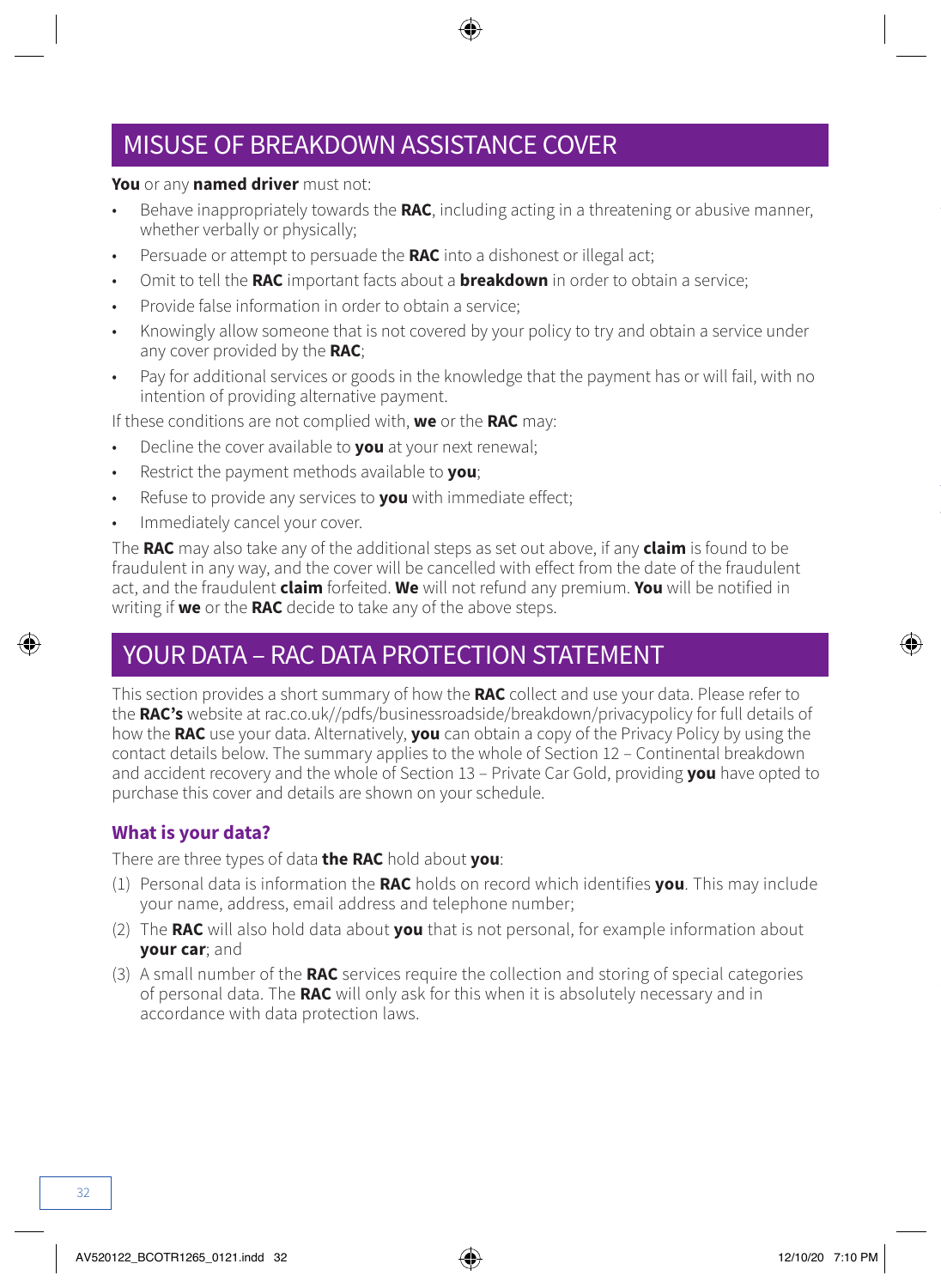### YOUR DATA – RAC DATA PROTECTION STATEMENT continued

#### **How the RAC obtain and collect your data**

Your data may be collected in a number of different ways. For example, when **you** purchase your policy (which includes Section 12 – Continental breakdown and accident recovery and also if **you** have purchased Section 13 – Private Car Gold, as shown on your schedule), when you contact the **RAC** through social media or make a claim under your **RAC** cover. The **RAC** will always need to collect, store and use information about **you** to be able to provide **you** with your **RAC breakdown** cover where applicable.

Please note, if **you** do not provide your data the **RAC** will be unable to provide **you** with cover, as well as services related to administering your **RAC breakdown** cover.

#### **How the RAC will use your data**

The **RAC** will use your data for the administration of your **RAC breakdown** cover, for example, helping **you** if **you** make a **claim**. The **RAC** may disclose your personal data to service providers who provide help under your **RAC breakdown** cover.

#### **Your rights**

**You** have a number of rights relating to your personal data. For further information regarding any of these rights please visit [rac.co.uk//pdfs/businessroadside/breakdown/privacypolicy](http://rac.co.uk//pdfs/businessroadside/breakdown/privacypolicy) or contact the Data Protection Officer:

- Call the RAC's Customer Service Team: 0330 159 0337; or
- Email the RAC: [membershipcustomercare@rac.co.uk;](mailto:membershipcustomercare@rac.co.uk) or
- Write to the RAC: RAC Motoring Services Great Park Road Bradley Stoke Bristol BS32 4QN

### RAC COMPLAINTS PROCEDURE

The **RAC** Complaints procedure applies to the whole of Section 12 – Continental breakdown and accident recovery and the whole of Section 13 – Private Car Gold, providing **you** have opted to purchase this cover and details are shown on your schedule.

The **RAC** are committed to providing excellent service. However, the **RAC** realise that there are occasions when **you** feel **you** did not receive the service **you** expected. If **you** are unhappy with the services relating to your cover such as services at or following a **breakdown** or the included benefits please contact the **RAC** as follows:

|                                        | Telephone                                   | In writing                                                                                                    |
|----------------------------------------|---------------------------------------------|---------------------------------------------------------------------------------------------------------------|
| <b>Breakdown</b> related               | Telephone: 0330 159 0337                    | Breakdown Customer Care                                                                                       |
| complaints                             | (lines open 9am - 5pm,<br>Monday to Friday) | RAC Motoring Services Limited<br>Great Park Road<br><b>Bradley Stoke</b><br><b>Bristol</b><br><b>BS32 40N</b> |
| Sales and administration<br>complaints | Please contact your insurance adviser       |                                                                                                               |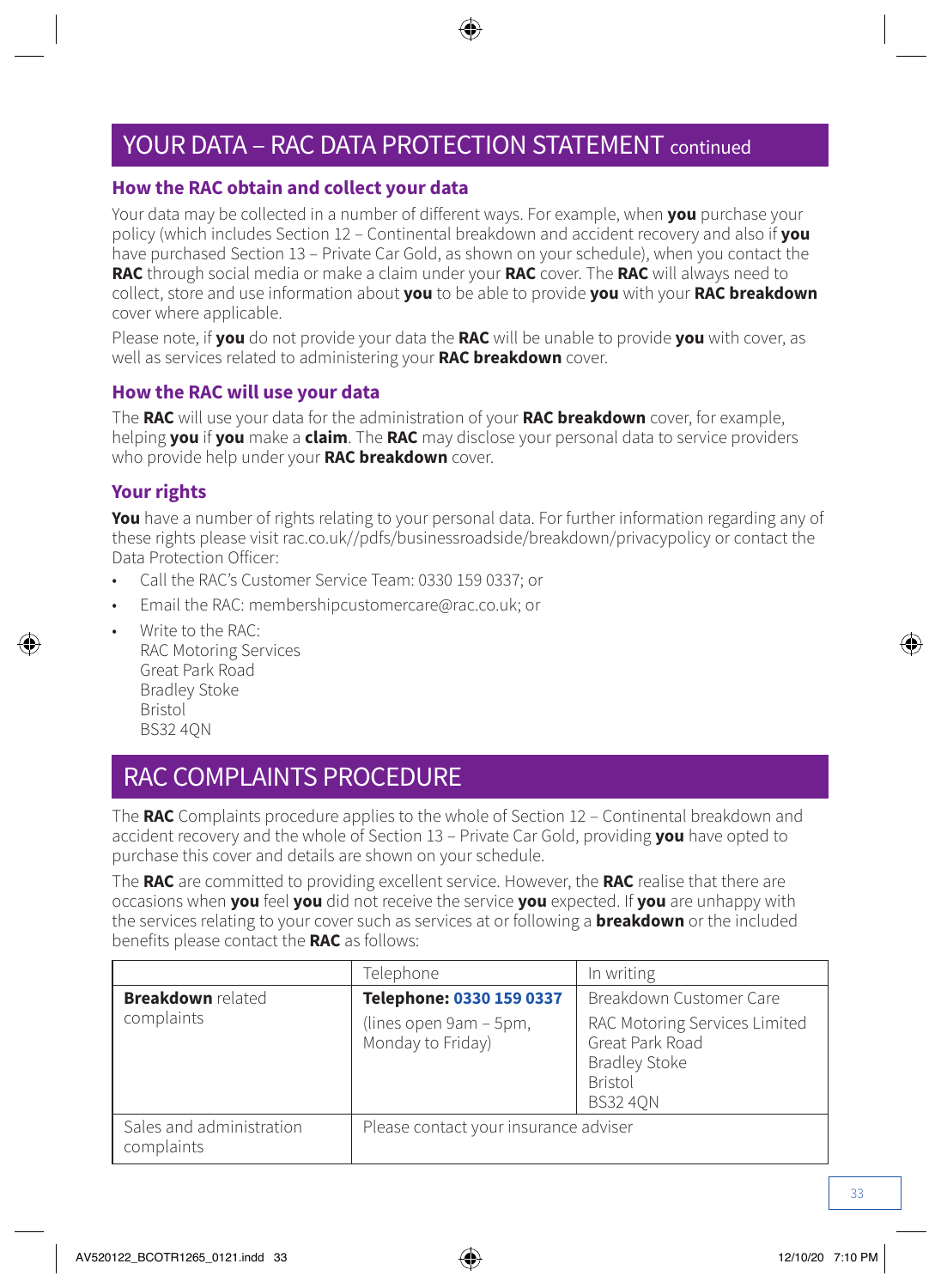### FINANCIAL SERVICES COMPENSATION SCHEME

RAC Insurance Limited is covered by the Financial Services Compensation Scheme (FSCS). If it is unable to meet its obligations under the relevant sections of cover, **you** may be entitled to compensation from the FSCS.

Further information about FSCS arrangements is available from the FSCS website [www.fscs.org.uk](http://www.fscs.org.uk). Any cover provided by RAC Motoring Services is not covered by the FSCS.

### SECTION 13 – PRIVATE CAR GOLD

If **you** have Comprehensive cover and opted to purchase Private Car Gold, provided and underwritten by the **RAC**, details are shown on your schedule.

- RAC Motoring Services provides cover for Roadside, At Home and Recovery; and
- RAC Insurance Limited provides cover for Onward Travel

Private Car Gold covers **you**, **your car** and any **person insured** as per the details shown on your current **certificate of motor insurance**.

Private Car Gold also covers **you** as a driver or a passenger in any private car for 'Roadside' and 'At Home only'.

Please note that the **RAC** General conditions at the end of Section 12 – Continental Breakdown and Accident Recovery will also apply to Section 13 – Private Car Gold, as does the Data Protection Statement, the Complaints procedure and the FSCS wording, if this cover is shown on your schedule.

### HOW TO GET HELP

These are the numbers that **you** will need:

| <b>Broken down</b> in Great Britain, Northern Ireland,<br>the Channel Islands and the Isle of Man or if the<br>only qualified drivers are medically unfit to drive<br>your car | Telephone: 0800 678 999<br>(lines open 24 hours a day, seven days a week)                                                     |
|--------------------------------------------------------------------------------------------------------------------------------------------------------------------------------|-------------------------------------------------------------------------------------------------------------------------------|
| <b>Claim Form</b> Requests from Great Britain,<br>Northern Ireland, the Channel Islands and the<br>Isle of Man                                                                 | Telephone: 0330 159 0337<br>(lines open 9am - 5pm, Monday to Friday)                                                          |
| <b>Hearing assistance</b>                                                                                                                                                      | Telephone prefix 18001 to access Typetalk or<br>text the RAC on 07855 828282<br>(available 24 hours a day, seven days a week) |

#### **Reimbursement**

Under some sections, **you** may need to pay for the service up front and **claim** this back from the **RAC**. To do so, please visit [www.rac.co.uk/reimbursementclaimform](http://www.rac.co.uk/reimbursementclaimform)

| If you have any queries, please contact | Telephone: 0330 159 0337                 |
|-----------------------------------------|------------------------------------------|
| Breakdown Customer Care                 | (lines open 9am – 5pm, Monday to Friday) |

Please send your completed claim form with proof of payment (such as a receipt) to Customer Services: Breakdown Customer Care, RAC Motoring Services Limited, Great Park Road, Bradley Stoke, Bristol, BS32 4QN.

The **RAC** may ask **you** to supply original documents.

#### **Telephone costs and recording**

Please note that the **RAC** does not cover the costs of **you** making or receiving telephone calls. It may not always be possible for the **RAC** to return a call to a mobile phone. Calls to the **RAC** may be monitored and/or recorded.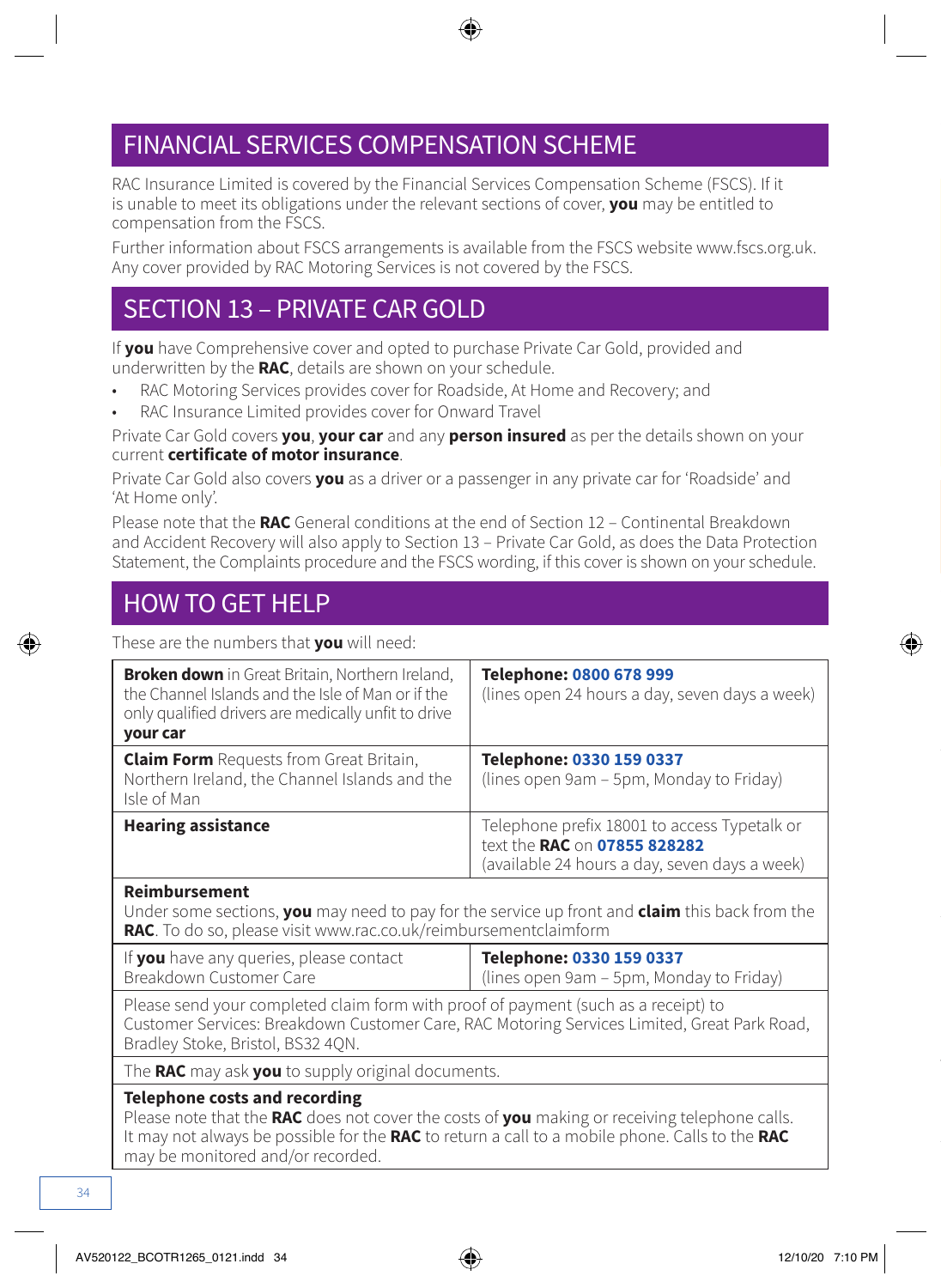### HOW TO GET HELP continued



#### **If your car breaks down, please provide the RAC with:**

- Your name or policy number;
- Identification such as a bank card or driving licence;
- **Your car's** make, model and registration number;
- The exact location of **your car**  the road **you** are on, or the nearest road junction;
- The number of the phone **you** are using;
- The cause of the **breakdown,** if **you** know it;
- Your credit/debit card if **you** need additional services.

Please let the **RAC** know if **you** have called the **RAC** but manage to get going before the **RAC**  arrive. The RAC will only provide cover if the **RAC** arranged help, so please do not go directly to a garage or other recovery service, or otherwise approve action taken by **you** or on your behalf.



#### **Important note**

If **you** fail to make contact within 24 hours of becoming aware of the **breakdown**, cover may be refused in relation to the **breakdown**.

### **DEFINITIONS**

For Section 13 – Private Car Gold, unless stated otherwise, the definitions starting on page 6 of this policy booklet will apply, and in addition, wherever the following words appear in **bold**, they will have the meanings described below.

#### **Breakdown/breaks down/broken down**

An event during the **period of insurance**, that stops **your car** from being driven because of a mechanical or electrical failure including as a result of battery failure, running out of fuel, flat tyres, but not as a result of a mis-fuel, road traffic accident, **fire**, flood, **theft**, acts of vandalism, any **driver induced fault**, or any key related issue other than ignition keys locked in **your car**.

#### **Call-out/claim**

Each separate request for service or benefit for cover under Section 13 – Private Car Gold.

#### **Caravan/trailer**

Any caravan or trailer that is less than:

- 3,500kg (3.5 tonnes) gross vehicle weight;
- 7.0m (23ft) long including a tow bar;
- 2.55 metres (8ft 4in) wide; and
- 3 metres (9ft 10in) high.

#### **Driver/their/they**

**You** or any authorised **named driver** of **your car**, as shown on your current **certificate of motor insurance**, at the time a **breakdown** occurs.

#### **Driver induced fault**

Any fault caused by actions or omissions of the **driver** of **your car**, except running out of fuel and battery failure.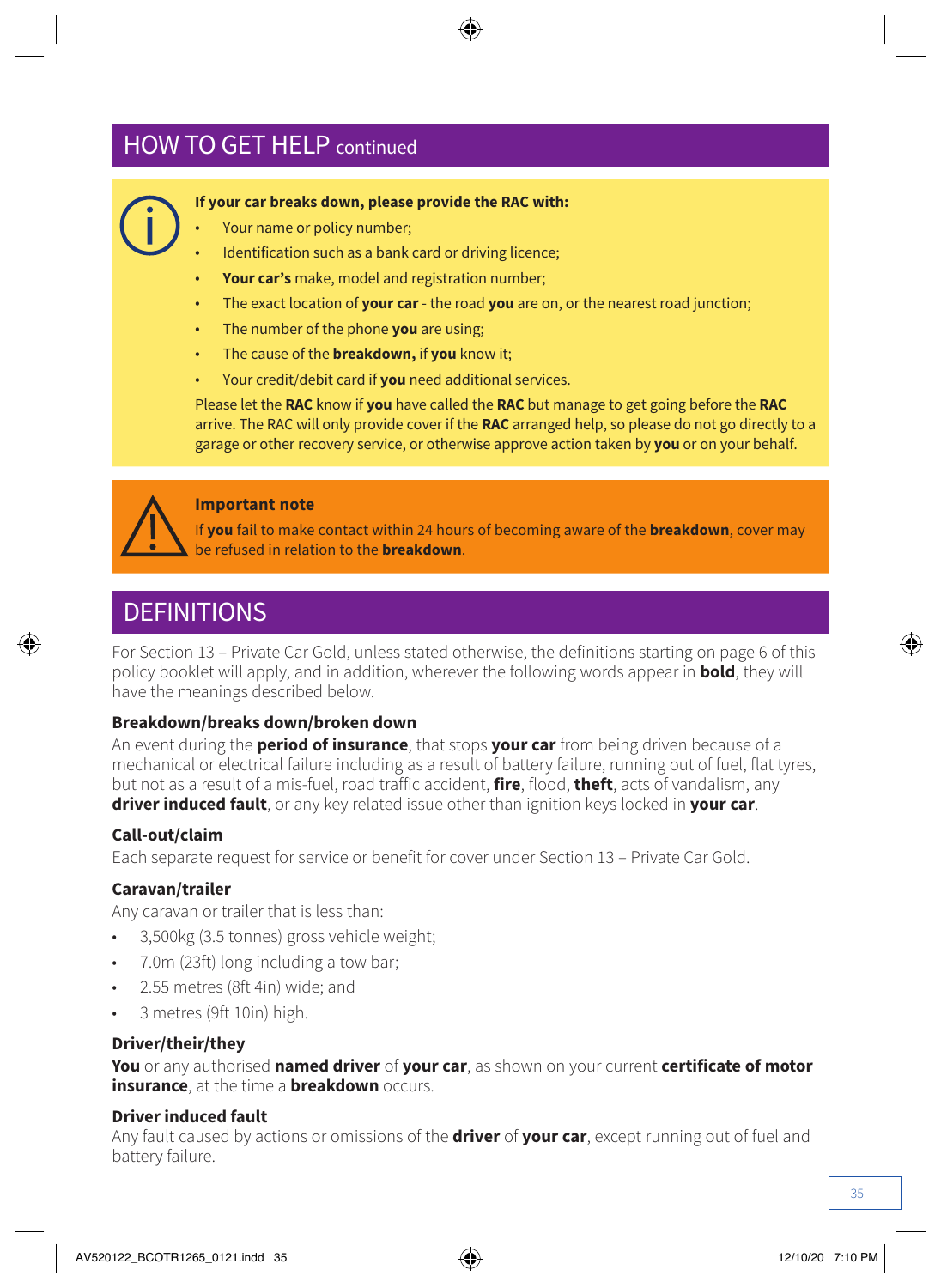### DEFINITIONS continued

#### **Home**

Your address in Great Britain, Northern Ireland, the Channel Islands and the Isle of Man where **you**  live permanently.

#### **Passengers**

The **driver** and passengers travelling in **your car** providing **you** are not exceeding the number of passengers stated in **your car's** registration document.

#### **RAC**

- For Roadside, At Home and Recovery means RAC Motoring Services;
- For Onward Travel, means RAC Insurance Limited;
- For Additional Services means RAC Motoring Services; and
- In each case any person employed or engaged to provide certain services on the RAC's behalf.

#### **Specialist equipment**

Equipment that is not normally required by the **RAC** to complete repairs and recoveries, for example winching and specialist lifting equipment.

#### **Start date**

The date that this Private Car Gold cover begins, or renews, as shown on your schedule.

#### **Your car**

As defined on page 6 of this policy wording, providing that your car is less than

- 3,500kg (3.5 tonnes) gross vehicle weight;
- 6.4m (21ft) long including a tow bar;
- 2.55 metres (8ft 4in) wide.

### YOUR COVER

#### **Limits of cover**

Cover under Section 13 – Private Car Gold is subject to limits on:

- When a **claim** can be made:
	- (a) no **claim** is permitted if the **breakdown** occurred prior to **you** purchasing this policy;
	- (b) no **claim** is permitted within 24 hours of **you** purchasing this policy;
	- (c) in order to make a **claim** under 'Recovery' the **RAC** must have first attended to **your car** under 'Roadside'; and
	- (d) in order to make a **claim** under 'Onward Travel', the **RAC** must have first attended to **your car** under 'Roadside' or 'At home'; and
- The number of **claims** that can be made per **period of insurance** whether under a particular section, or as a whole, regardless of who makes the **claim**;
- The amounts that are covered for certain types of **claims** are set out within Section 13 Private Car Gold.

#### **Roadside**

If **your car breaks down** within Great Britain, Northern Ireland, the Channel Islands and the Isle of Man more than a quarter of a mile from your **home**, the **RAC** will:

- Send help to repair **your car** at the roadside. This could be a permanent or temporary repair; or
- If the **RAC** are unable to repair **your car** at the roadside, the **RAC** will recover **your car** and **passengers** to a destination chosen by the **driver** up to a maximum of ten miles from the **breakdown**;
- If the **RAC** recover **your car** to a garage, the **RAC** will reimburse **you** for taxi costs for **passengers**  to continue the journey to a single destination within 20 miles.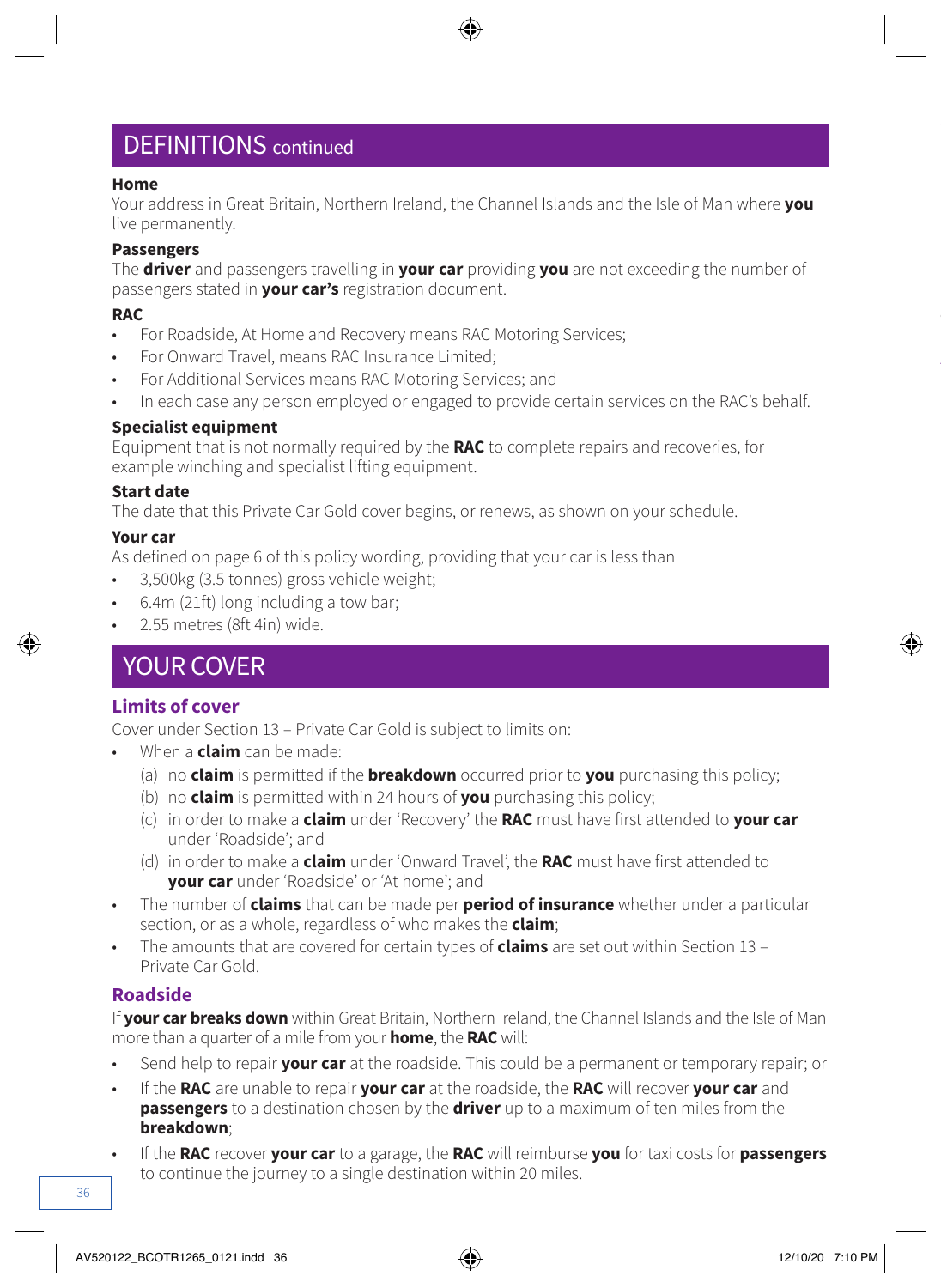#### **Caravans or Trailers**

If a **caravan** or **trailer breaks down** within Great Britain, Northern Ireland, the Channel Islands and the Isle of Man more than a quarter of a mile from your **home**, the **RAC** will send help to repair the **caravan** or **trailer** at the roadside. This could be a permanent or temporary repair.

The **RAC** will not provide any other cover if a **caravan** or **trailer breaks down**. However, if **your car breaks down** and there is a **caravan** or **trailer** attached to it the **RAC** will recover the **caravan** or **trailer** as well.

#### **At home**

The **RAC** will provide the same cover as Roadside if **your car breaks down** at, or within a quarter of a mile of your **home**.

#### **Exclusions to Roadside and At Home**

- (1) The cost of any parts;
- (2) The fitting of parts, including batteries, supplied by anyone other than the **RAC**;
- (3) Any **breakdown** resulting from a fault that the **RAC** have previously attended and:
	- (a) the original fault has not been properly repaired; or
	- (b) any advice given by the **RAC** after a temporary repair has not been followed;
- (4) Recovery for **caravans** or **trailers** if the **caravan** or **trailer breaks down**.

#### **Recovery**

If the **RAC** are unable to repair **your car** under Roadside, the **RAC** will recover **your car** from the **breakdown** location to:

- A local garage; or
- A single destination chosen by the **driver** within Great Britain, Northern Ireland, the Channel Islands and the Isle of Man. For long distances the **RAC** may use more than one recovery vehicle.



#### **Important note**

Recovery must be arranged with the **RAC** while the **RAC** are at the scene.

#### **Exclusions to Recovery**

- (1) The cost of any parts;
- (2) The fitting of parts, including batteries, supplied by anyone other than the **RAC**;
- (3) Any **breakdown** resulting from a fault that the **RAC** have previously attended and:
	- (a) the original fault has not been properly repaired; or
	- (b) any advice given by the **RAC** after a temporary repair has not been followed;
- (4) Recovery for **caravans** or **trailers** if the **caravan** or **trailer breaks down**.
- (5) Tyre faults where **your car** is not carrying a serviceable spare tyre, the tyre repair equipment provided by **your car's** manufacturer or a locking wheel nut;
- (6) A second recovery owing to the intended original destination being closed or inaccessible.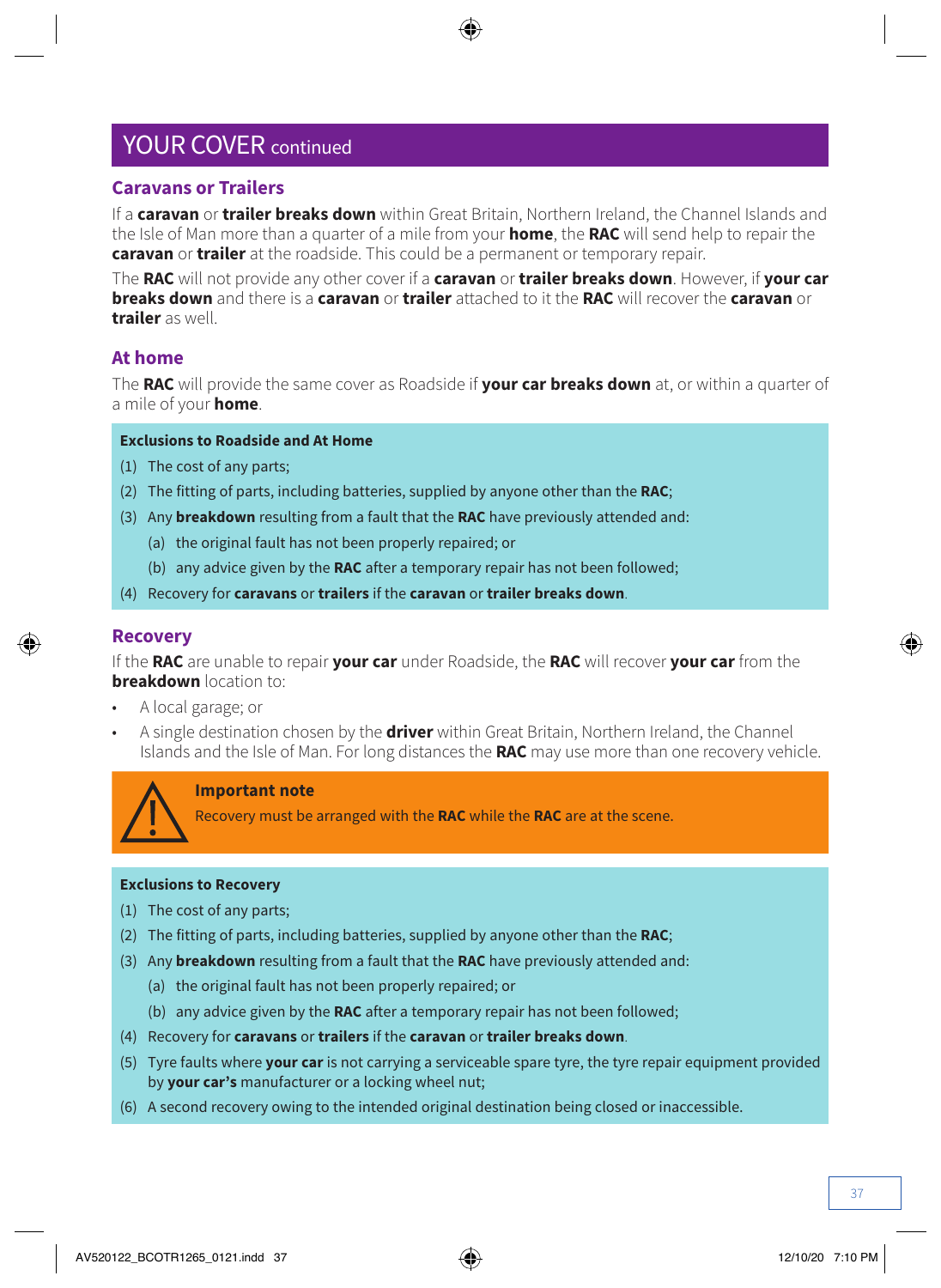#### **Onward travel**

If the RAC attend a breakdown under 'Roadside' or 'At home', and cannot fix your car on the same day, the RAC will help the driver by making arrangements to allow the continuation of the journey. The driver can choose one of the following options, subject to availability:

- Hire Car;
- Alternative transport; or
- Overnight accommodation.

#### **Hire car under onward travel**

Where a hire car is available as a covered benefit, the following terms apply:

- Hire cars must be arranged with the **RAC** within 24 hours of the time of **breakdown**;
- The **RAC** will arrange the hire of a small hatchback for up to 24 hours or until **your car** has been fixed if sooner;
- If **you** are not eligible for a hire car arranged by the **RAC** for any reason, such as **you** do not meet the hire car provider's terms (e.g. **you** have points on your licence), and **you** choose to hire a car yourself, let the **RAC** know before **you** hire a car, and then provided the **RAC** have agreed the cost, the **RAC** will reimburse **you** up to £35 per day;
- Where the **RAC** arrange a hire car the **RAC** will pay the insurance and collision damage waiver (this covers the cost of damage, but **you** would still need to pay the insurance excess).

#### **Exclusions to Hire car under Onward travel**

- (1) The **RAC** will not provide any specific car type, model or accessories, including tow bars.
- (2) Any cost of:
	- (a) delivery and collection of the car hire and any fuel used;
	- (b) fuel while using the car hire; or
	- (c) any insurance excess and additional costs.

#### **Alternative transport under onward travel**

If the **driver** would prefer to continue the journey by air, rail, taxi or public transport, the **RAC** will reimburse **you** for a standard class ticket up to £150 per **passenger** or £500 for the whole party, whichever is less.

#### **Overnight accommodation under onward travel**

The **driver** may decide that waiting for **your car** to be fixed is best. The **RAC** will arrange one night's bed and breakfast accommodation, up to a value of £150 per **passenger** or £500 for the whole party, whichever is less.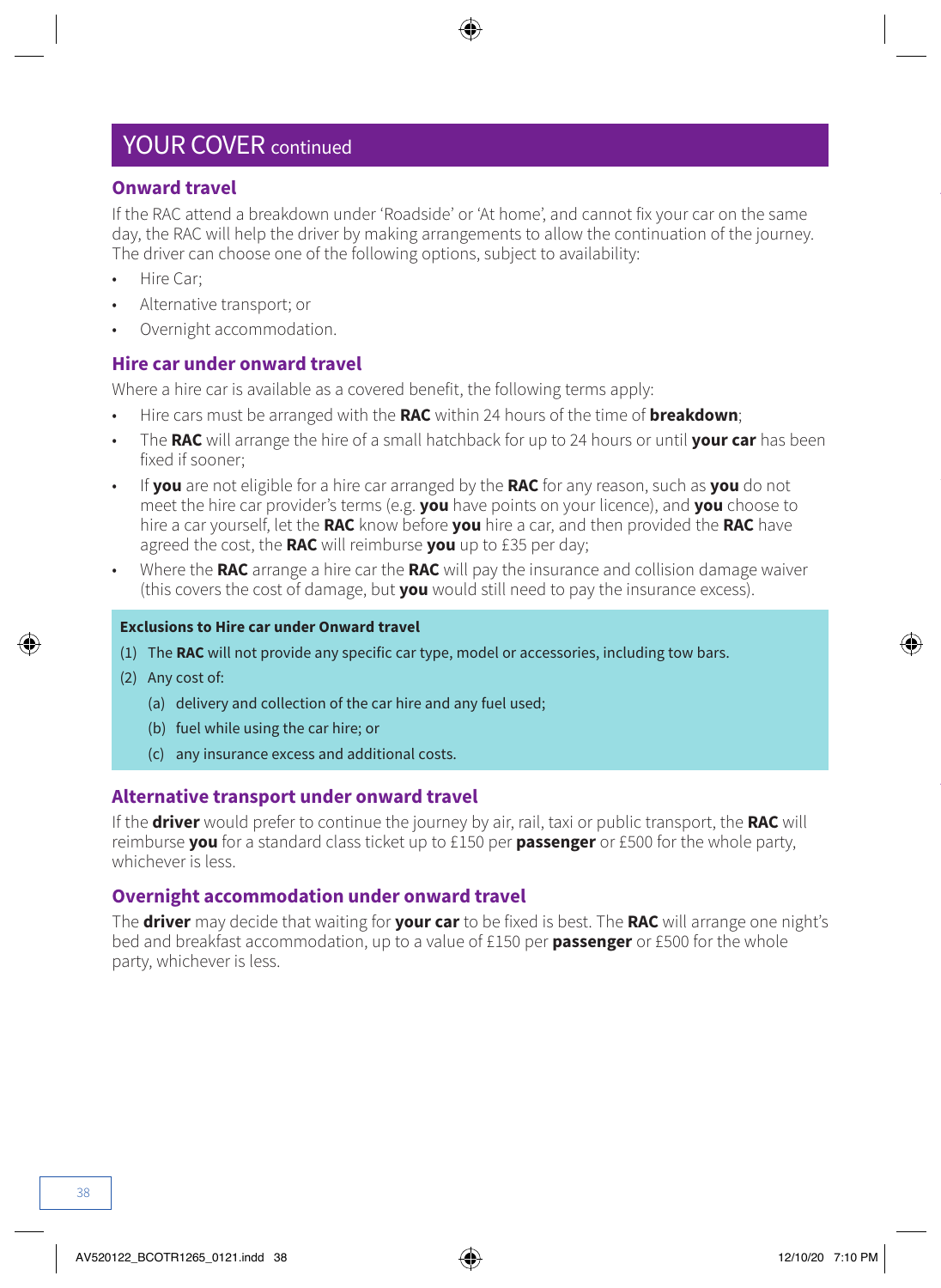#### **Assistance in a medical emergency**

The **RAC** will also help if the **driver** or one of the **passengers** suddenly or unexpectedly falls ill and needs medical help before the end of the journey. The **RAC** will help to:

- book one night's bed and breakfast accommodation for the **driver** and **passengers** if the hospital is more than 20 miles from **home**, the **RAC** will reimburse **you** up to £150 per **passenger** or £500 for the whole party; and
- arrange to get the patient home or to a local hospital as soon as they are fit to travel.

#### **Exclusions to Assistance in a medical emergency**

The **RAC** will not assist the **driver** where **they** or one of the **passengers** is taken ill during a journey to or from a doctor's surgery or hospital, including planned doctor or hospital appointments or emergencies.

#### **Included benefits**

As well as the cover the **RAC** provide, RAC Motoring Services offer the following benefits at no additional charge to **you** and include:

- Urgent Message Relay; and
- Replacement Driver.

#### **Urgent message relay**

If **your car** has **broken down** and the **driver** needs to get in touch with friends and family urgently, the **RAC** will get a message to them.

#### **Replacement driver**

If the **driver** becomes ill during a journey in Great Britain, Northern Ireland, the Channel Islands and the Isle of Man and no one within the party can drive **your car**, the **RAC** may be able to provide a replacement driver. This service is discretionary, and the **RAC** will decide whether or not to provide this service.

#### **Additional services**

The **RAC** can provide additional services that are not included in Section 13 - Private Car Gold for an additional charge which will be agreed with **you** before service is provided:

- Purchase the parts **you** need to get on your way;
- Pay for **specialist equipment** to complete the repairs;
- Extend the hire time for a replacement car;
- Arrange a second or extended recovery; or
- Attend a mis-fuel event.

If **you** need extra help, the **RAC** will agree the costs up front and will need full payment before the **RAC** can help. **You** will be responsible for any additional charges so if the **RAC** helps an authorised additional driver under Section 13 - Private Car Gold and **they** cannot pay, the **RAC** will invoice **you**. This is why the **RAC** request proof of identity at the **breakdown**.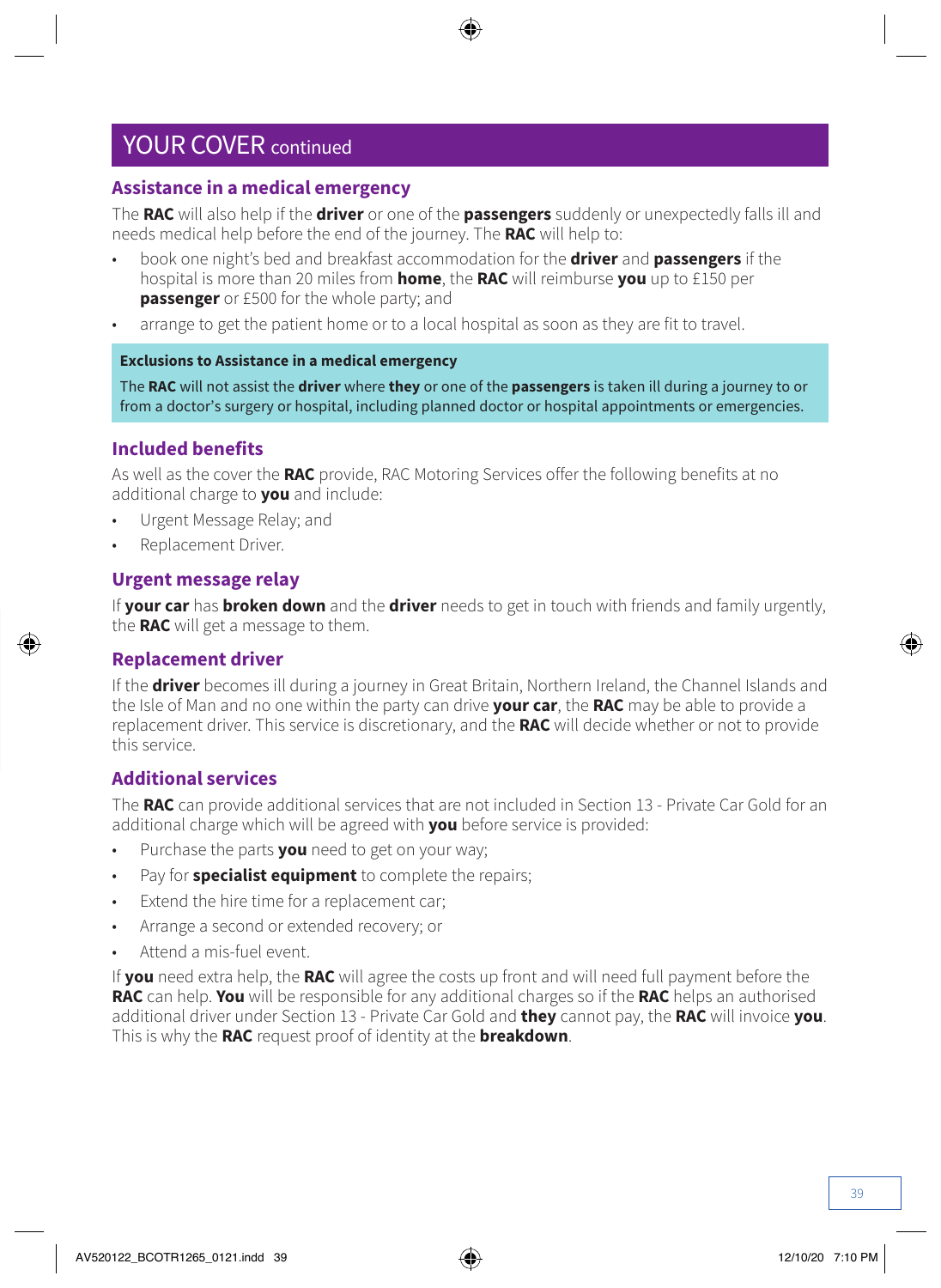### GENERAL EXCLUSIONS THAT APPLY TO THE WHOLE POLICY

#### What **we** won't pay for:

- (1) any accident, injury, loss or damage while any vehicle that is insured under this policy is being:
	- (a) used otherwise than for the purpose described under the 'Limitations as to use' section of your **certificate of motor insurance**, or
	- (b) driven by or is in the charge of any person for the purposes of being driven who:
		- is not described under the section of your **certificate of motor insurance** headed 'Permitted Drivers', or does not have a valid, current and appropriate (for the type of vehicle) licence to drive **your car**, or
		- is not complying with the terms and conditions of the licence.

**We** will not withdraw this cover,

- (i) while **your car** is in the custody or control of:
	- a member of the motor trade for the purposes of maintenance or repair, or
	- an employee of a hotel or restaurant or car parking service for the purpose of parking **your car**.
- (ii) if the injury, loss or damage was caused as a result of the **theft** of **your car**.
- (iii) by the reason of the person driving not having a driving licence, if **you** had no knowledge of such deficiency.
- (2) any liability that **you** or a **person insured** has agreed to take on except to the extent that **you** or a **person insured** would have had that liability if that agreement did not exist.
- (3) (a) loss or destruction of, or damage to, any property or associated loss or expense, or any other loss, or
	- (b) any legal liability
		- that is directly or indirectly caused by, contributed to by or arising from:
		- (i) ionising radiation or contamination by radioactivity from any irradiated nuclear fuel or from any nuclear waste from the combustion of nuclear fuel.
		- (ii) the radioactive, toxic explosive or hazardous properties of any explosive nuclear assembly or nuclear component thereof.
- (4) any consequence whatsoever which is the direct or indirect result of any of the following, or anything connected with any of the following, whether or not such consequence has been contributed to by any other cause or event:
	- (a) War, invasion, act of foreign enemy, hostilities or a warlike operation or operations (whether war be declared or not), civil war, rebellion, revolution, insurrection, civil commotion, assuming the proportions of or amounting to an uprising, military or usurped power.
	- (b) any action taken in controlling, preventing, suppressing or in any way relating to (a) above. except to the extent that it is necessary to meet the requirements of the Road Traffic Acts.
- (5) any accident, injury, loss or damage if **your car** is registered outside Great Britain, Northern Ireland, the Channel Islands or the Isle of Man.
- (6) any loss or damage arising from a deliberate act by **you** or any person driving or using **your car**.
- (7) any accident, injury, loss or damage arising from use of **your car** while taking part in a **Track day**.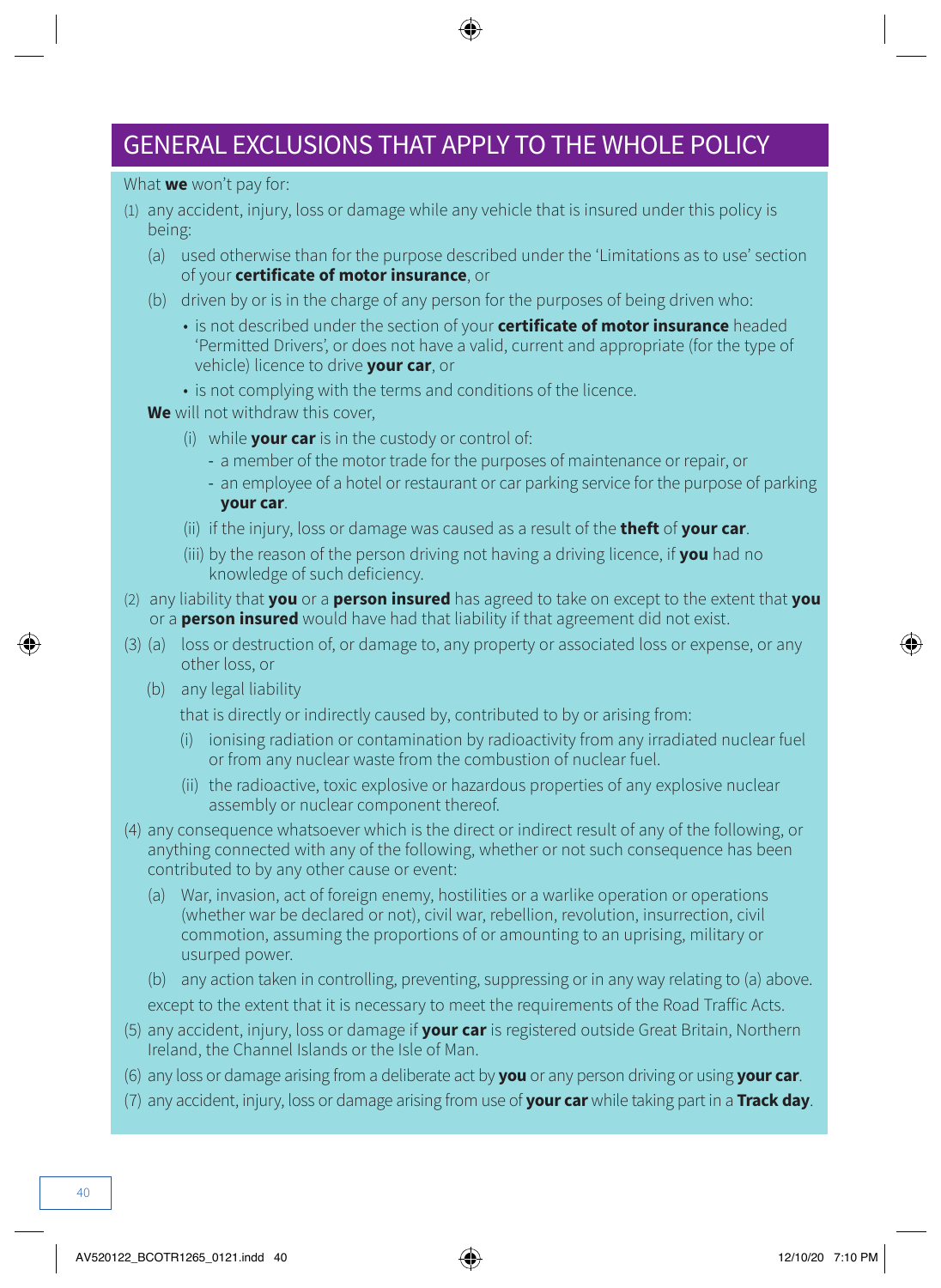### GENERAL CONDITIONS THAT APPLY TO THE WHOLE POLICY

#### **(1) The contract of insurance**

The following elements form the contract of insurance between the **policyholder** (who acts on behalf of himself/herself and each **person insured**) and **us**, please read them and keep them in a safe place:

- your policy booklet;
- information contained on your application and/or statement of fact document as issued by **us**;
- your schedule including any clauses (changes in the terms of your policy) shown on it;
- **certificate of motor insurance**;
- Information under the heading "Important Information" which **we** give **you** when **you** take out or renew your policy;
- changes to this policy or important information **we** give **you** at renewal.

#### **Renewal of the contract of insurance**

Each renewal of the policy represents a new contract of insurance.

- (i) For existing customers who pay monthly by direct debit to Aviva the **policyholder** enters into a new contract of insurance with **us** commencing on the cover start date shown on your renewal schedule.
- (ii) For existing customers who pay annually or monthly, other than as set out in paragraph (i) above, the **policyholder** enters into a new contract of insurance with **us** commencing on the date when the policyholder agrees to renew the policy and to pay the premium. Persons insured will be covered for the **period of insurance** shown on your renewal schedule.

#### **Information and changes we need to know about**

**You** must take reasonable care to provide complete and accurate answers to the questions **we** ask when **you** take out, make changes to, and renew your policy.

Please tell your insurance adviser immediately to let **us** know if there are any changes to the information set out in the application and/or statement of fact document, **certificate of motor insurance** or on your schedule. **You** must also tell your insurance adviser immediately to let **us**  know about the following changes:

- a change to the people insured, or to be insured.
- motoring convictions (driving licence endorsements, fixed penalties or pending prosecutions for any motoring offences) for any of the people insured, or to be insured.
- criminal convictions for any of the people insured, or to be insured.
- a change of **your car**.
- any modifications to **your car**.
- any change affecting ownership of the **your car**.
- any change in the way that **your car** is used.

If **you** are in any doubt, please contact your insurance adviser.

When **we** are informed of a change, **we** will tell your insurance adviser if this affects your policy, for example whether **we** are able to accept the change and if so, whether the change will result in revised terms and/or premium being applied to your policy.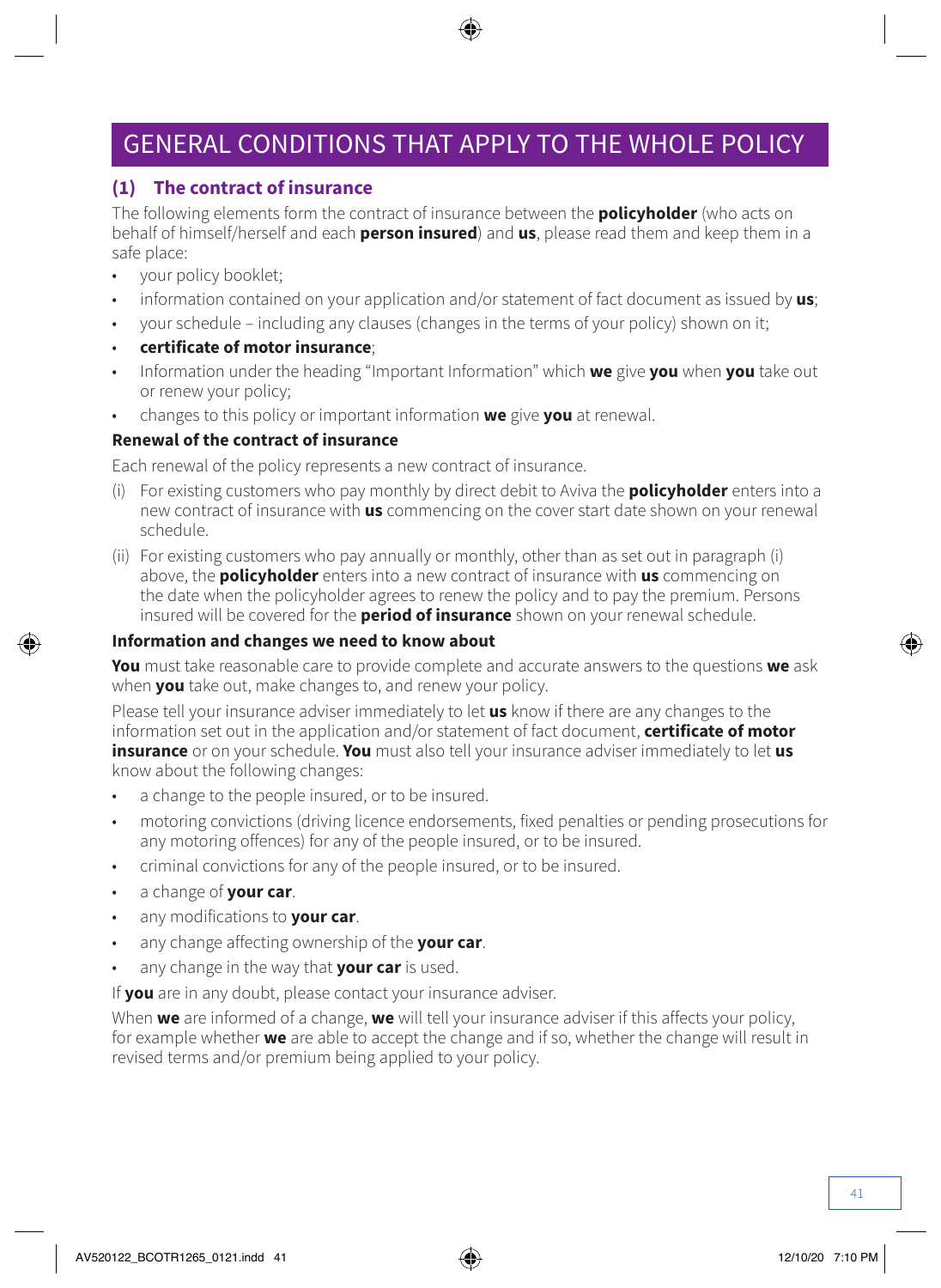### GENERAL CONDITIONS THAT APPLY TO THE WHOLE POLICY continued

If the information provided by **you** is not complete and accurate:

- **we** may cancel your policy and refuse to pay any claim, or
- **we** may not pay any claim in full, or
- **we** may revise the premium and/or change the compulsory **excess**, or
- the extent of the cover may be affected.

#### **(2) Accurate Information**

**You** must always take reasonable care to give full and correct answers to the questions **we** ask. If **you** don't give **us** full and correct information, **we** may:

- change your premium, excess or cover
- refuse to pay all or part of a claim or cancel your cover

#### **(3) Claims procedures**

#### **Your duties**

**You** must contact **us** as soon as reasonably possible and provide all the information, documents, evidence and help **we** need to settle your claim or pursue a recovery.

Anyone claiming under this policy or anyone acting on their behalf must let **us** know immediately if anyone insured under this policy is to be prosecuted as a result of an incident or if there is to be an inquest or a fatal accident inquiry.

Anyone claiming under this policy must not admit to any claim, promise any payment or refuse any claim without our consent.

**You** must notify the police as soon as reasonably possible if **your car** is lost, stolen or broken into.

#### **Our rights**

If **we** want to, **we** can take over and conduct in the name of the person claiming under the policy the defence or settlement of any claim or take proceedings for our own benefit to recover any payment **we** have made under this policy.

**We** shall have full discretion in the conduct of any proceedings or the settlement of any claim.

The person who is seeking payment under this policy shall give **us** all the relevant information, documents and assistance **we** require to enable any claims to be validated for **us** to achieve a settlement or pursue a recovery.

| Below are some examples of what we may request. However, we may also ask for other<br>information, documents and assistance relevant to your claim.                                |                                                                                                                                                                 |                                                                            |  |
|------------------------------------------------------------------------------------------------------------------------------------------------------------------------------------|-----------------------------------------------------------------------------------------------------------------------------------------------------------------|----------------------------------------------------------------------------|--|
| <b>Information</b>                                                                                                                                                                 | <b>Documents</b>                                                                                                                                                | <b>Assistance</b>                                                          |  |
| Details of third parties<br>$\bullet$<br>and witnesses<br>Statement of events<br>$\bullet$<br>relating to your claim<br>Sketch or photograph of<br>$\bullet$<br>the accident scene | Driving licence<br>$\bullet$<br>Proof of identity and<br>$\bullet$<br>address<br>Vehicle documentation<br>$\bullet$<br>such as V5, MOT and<br>proof of purchase | Attendance at court<br>٠<br>Meetings with solicitors<br>$\bullet$<br>or us |  |
| Correspondence received<br>$\bullet$<br>from another party<br>(including court papers)                                                                                             | Receipts and invoices<br>$\bullet$<br>Finance documents<br>$\bullet$                                                                                            |                                                                            |  |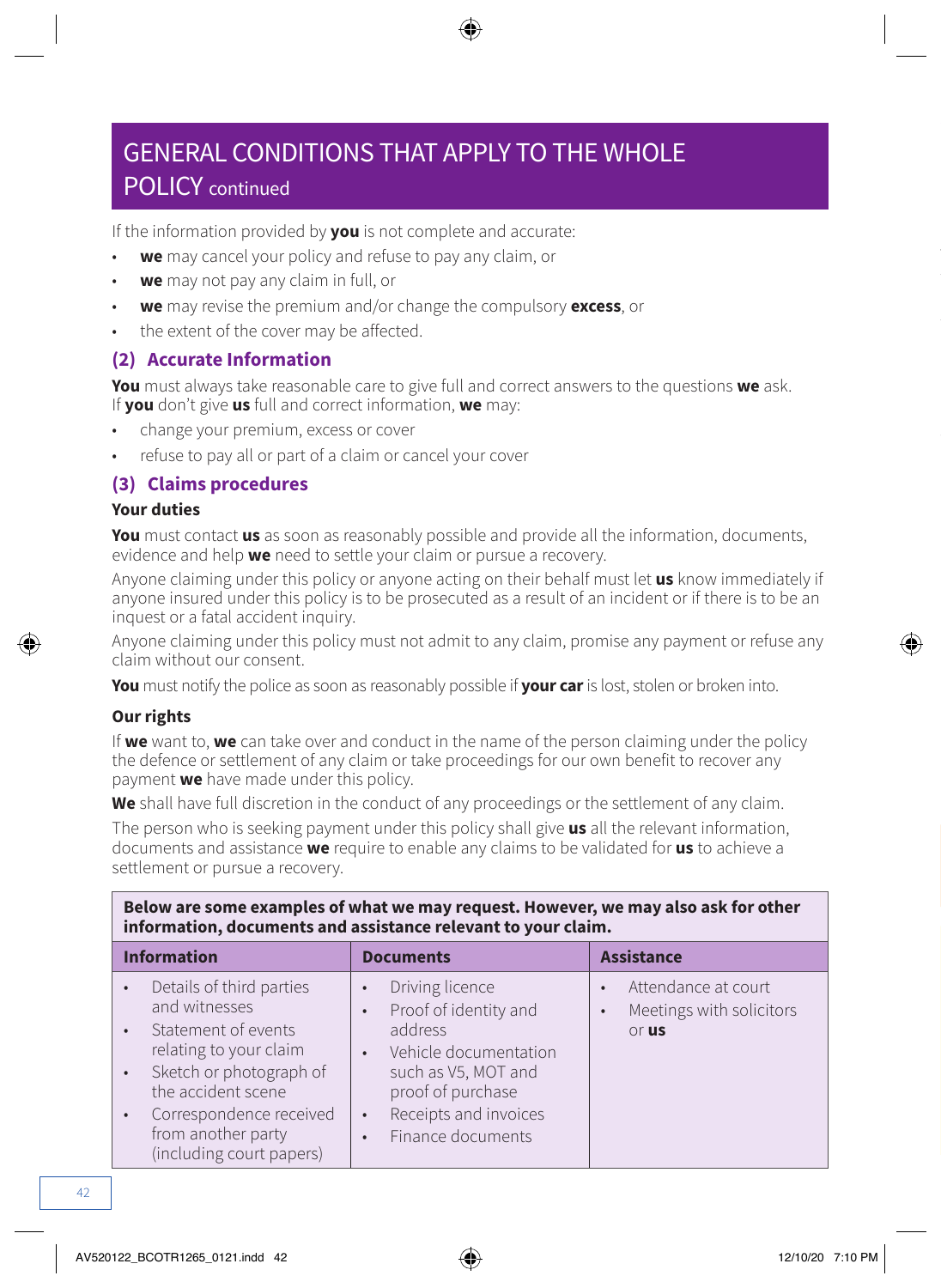### GENERAL CONDITIONS THAT APPLY TO THE WHOLE POLICY continued

### **(4) Cancellation rights**

#### **Your rights**

You can cancel this policy and/or remove optional covers at any time by contacting your insurance adviser.

Your cancellation rights in the 14 day statutory cooling off period are shown in the Section headed `Your Aviva Policy' within this booklet.

The table headed `Our administration fees' at the front of this booklet gives details of when a cancellation fee will be charged.

#### **Our rights**

**We** may cancel this policy or optional covers where there is a valid reason, for example where:

- **you** have not paid your premium (including non-payment of instalments under an Aviva monthly credit facility). If premiums or instalment payment(s) are not paid when due, **we** will write to **you** requesting payment by a specific date. **We** will give **you** at least 14 days' notice in writing if **we** intend to cancel due to non-payment under an Aviva monthly credit facility. If **we** receive payment by the date set out in the letter, **we** will take no further action. If **we** do not receive payment by this date, **we** will cancel the policy and/or any cover options from the cancellation date shown in the letter;
- **we** reasonably suspect fraud;
- **you** or any **person insured** has failed to co-operate with **us** and this affects our ability to process a claim or defend our interests;
- or **you** have not taken reasonable care to provide complete and accurate answers to the questions **we** ask.

Where **we** cancel **we** will always give at least seven days' notice, by post or email, to the last address **you** have given **us** and explain why. The exception is where **we** have evidence that **you** have acted fraudulently or deliberately given **us** incorrect or incomplete information when **we**  may cancel your policy without notice and backdate the cancellation to the date when this has happened, which could be when **you** first bought your policy.



#### **Important note**

It is the **policyholder's** responsibility to notify all **persons insured** that this policy has been cancelled.



#### **Will I get a premium refund?**

- If your policy or any optional covers are cancelled before the covers starts, **we** will refund the premium **you** have paid for the cancelled cover; or
- if the cancellation is after cover has started your refund will be based on how many days are left in the **period of insurance** which **you** have paid for. **We** will also charge a cancellation fee of £25.00 plus Insurance Premium Tax at the appropriate rate. (See 'Our administration fees' table at the front of this booklet).

The refund set out above will not apply if **we** cancel your policy because of fraud and/or **we** are legally entitled to keep the premium under the Consumer Insurances (Disclosure and Representations) Act 2012.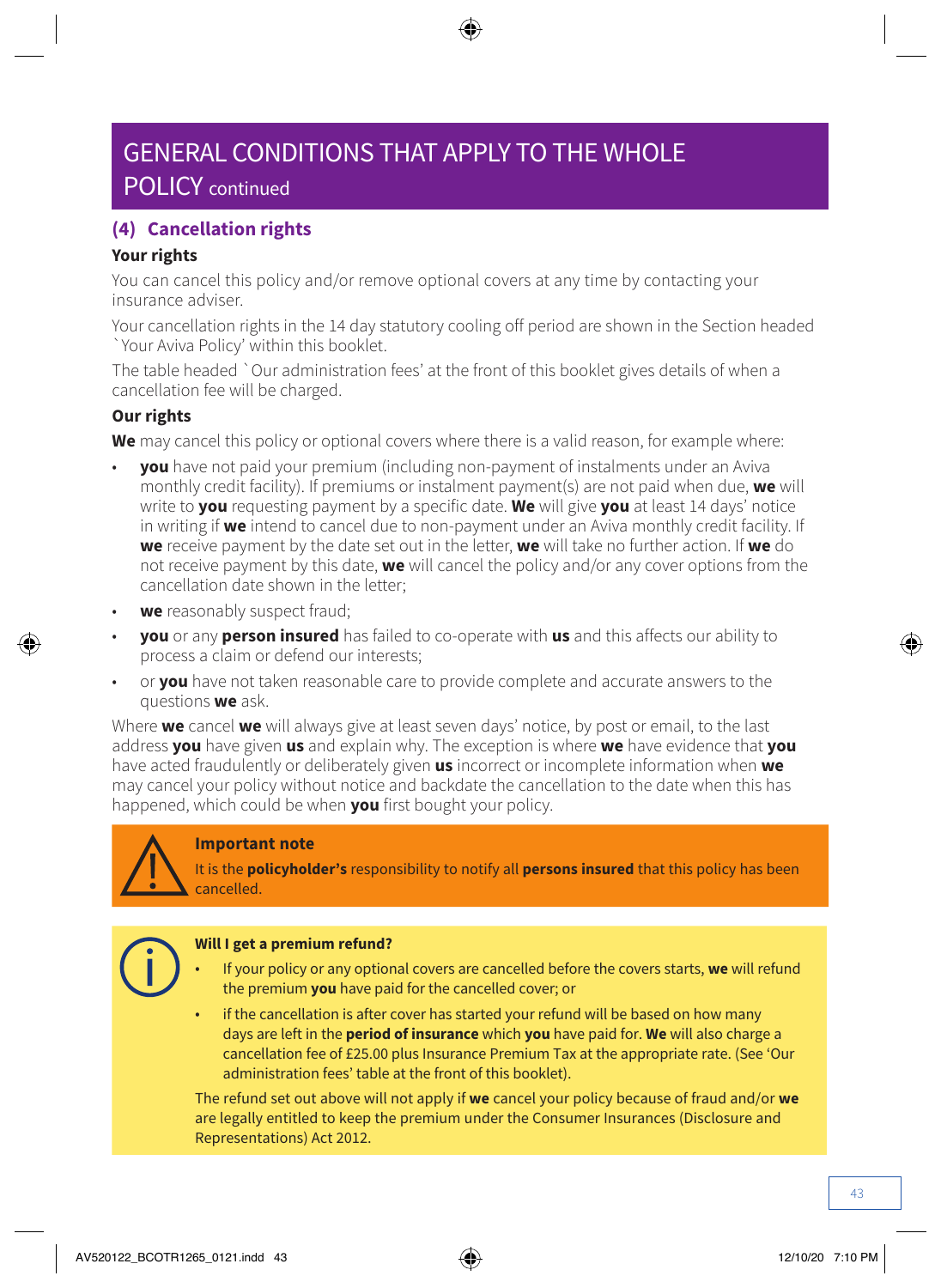## GENERAL CONDITIONS THAT APPLY TO THE WHOLE

### POLICY continued

#### **(5) Other insurance**

If at the time of an incident that leads to a claim on this policy there is any other insurance covering the same loss, damage, expense or liability, **we** are entitled to approach that insurer for a contribution towards the claim and will only pay our share. This condition does not apply to any benefits under Section 3 – Injury to you or your partner. This provision will not place any obligation on **us** to accept any liability under Section 2 – Your liability, which **we** would otherwise be entitled to exclude under Exclusion 1 to Section 2.

#### **(6) Your duty to prevent loss/damage**

**You** and all **persons insured** must take reasonable care to safeguard **your car** to prevent accidents, **theft**, loss or damage. **You** shall maintain **your car** in a roadworthy condition and install any safety critical software updates made available by the vehicle manufacturer.

**You** must not modify, install or permit the installation of software except those provided by and/or approved by the vehicle manufacturer.

#### **(7) Your duty to comply with policy conditions**

Our provision of insurance is conditional upon all persons who seek benefits under the policy observing and fulfilling the terms, provisions, conditions and clauses (changes in the terms of your policy) of this policy.

#### **(8) Fraud**

If your claim is in any way dishonest or exaggerated, **we** will not pay any benefit under this policy or return any premium to **you**. **We** may also take legal action against **you** to include recovery of any sums paid to **you** in respect of the fraudulent claim. If the fraudulent claim is made by **you**, **we** may cancel the policy immediately and backdate the cancellation to the date of the fraudulent claim. If the fraudulent claim is made by any **person insured**, **we** may remove all cover for that person from the date of the fraudulent claim.

#### **(9) Payments made under compulsory insurance regulations and rights of recovery**

If the law in any country in which this policy operates requires **us** to settle a claim which, if this law had not existed, **we** would not be obliged to pay, **we** shall be entitled to recover such payments from **you**, the relevant **person insured** or from the person who incurred the liability.

#### **(10)Direct right of access**

Third Parties may contact **us** directly in the event an accident, loss or damage as allowed under the European Communities (Rights Against Insurers) Regulations 2002. In these circumstances **we** may deal with any claim, subject to the terms and conditions of your policy. This may affect your no claim discount.

#### **(11)Monthly premiums**

If **you** are paying monthly premiums, these will be due on the start date of the insurance shown on your schedule, and on the same date of each following month. If **you** do not pay the first premium, the policy will be invalid.

#### **(12)Monthly payment plan**

If **you** are paying the premium using an Aviva monthly credit facility, **you** must make the regular monthly payments as required in the credit agreement. If **you** do not do this, **we** may cancel this insurance as set out in the General Conditions section of this policy booklet.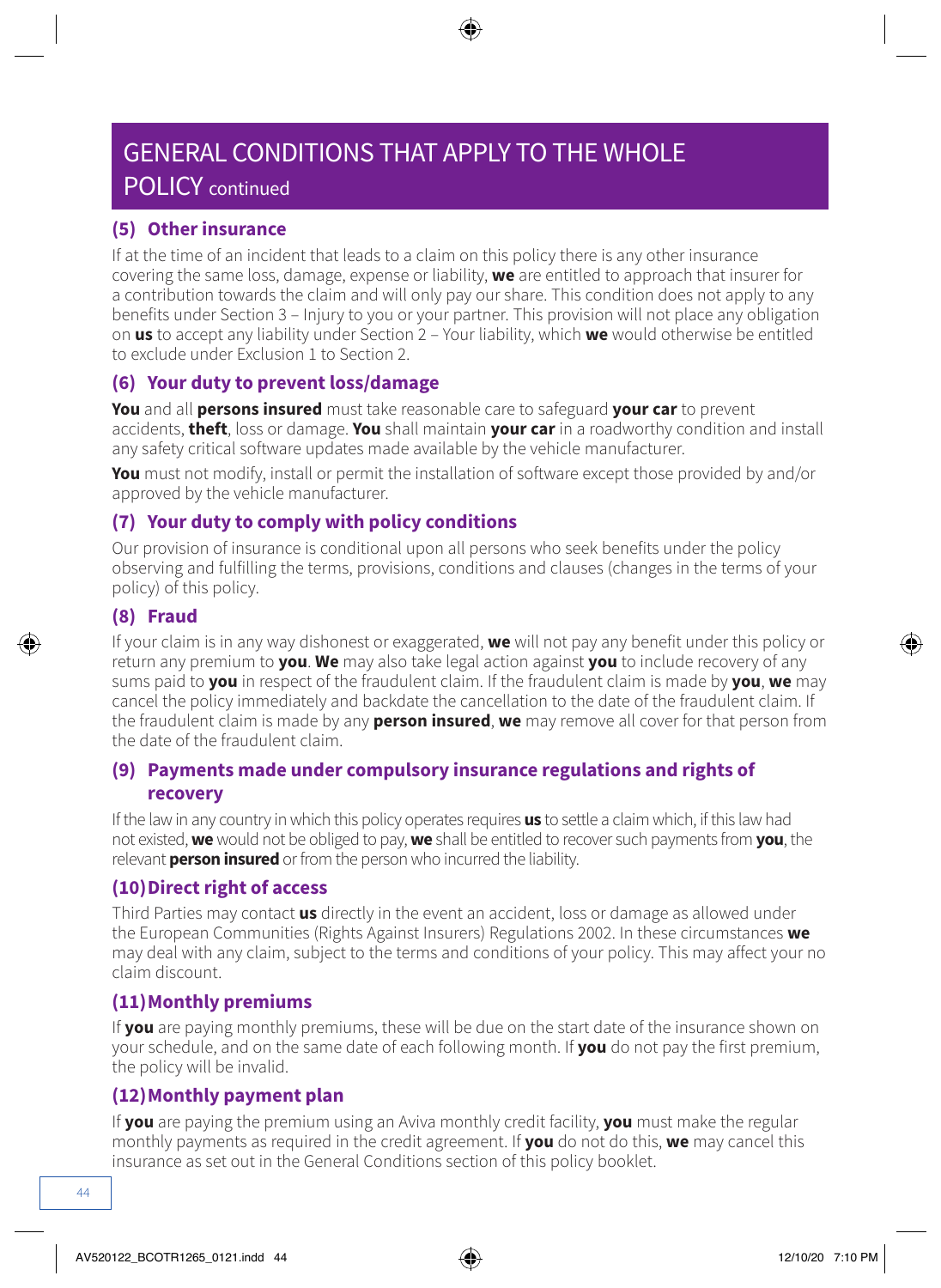### COMPLAINTS PROCEDURE – OUR PROMISE OF SERVICE

Our goal is to give excellent service to all our customers, but **we** recognise that things do go wrong occasionally. **We** take all complaints **we** receive seriously and aim to resolve all our customers' problems promptly. To ensure **we** provide the kind of service **you** expect **we** welcome your feedback. **We** will record and analyse your comments to make sure **we** continually improve the service **we** offer.

#### **What will happen if you complain:**

- **We** will acknowledge your complaint promptly; and
- **We** aim to resolve all complaints as quickly as possible.

Most of our customers' concerns can be resolved quickly but occasionally more detailed enquiries are needed. If this is likely, **we** will contact **you** with an update within 10 working days of receipt and give **you** an expected date of response.

#### **What to do if you are unhappy**

If **you** are unhappy with any aspect of the handling of your insurance **we** would encourage **you**, in the first instance, to seek resolution by contacting your insurance adviser.

If **you** are unhappy with the outcome at your complaint, **you** may refer the matter to the Financial Ombudsman Service at:

The Financial Ombudsman Service Exchange Tower London E14 9SR

Telephone: **0800 023 4567** (Calls from UK landlines and mobile are free) or **0300 123 9123**

Or simply log on to their website at [www.financial-ombudsman.org.uk](http://www.financial-ombudsman.org.uk).

Whilst **we** are bound by the decision of the Financial Ombudsman Service, **you** are not. Following the complaints procedure does not affect your right to take legal action.